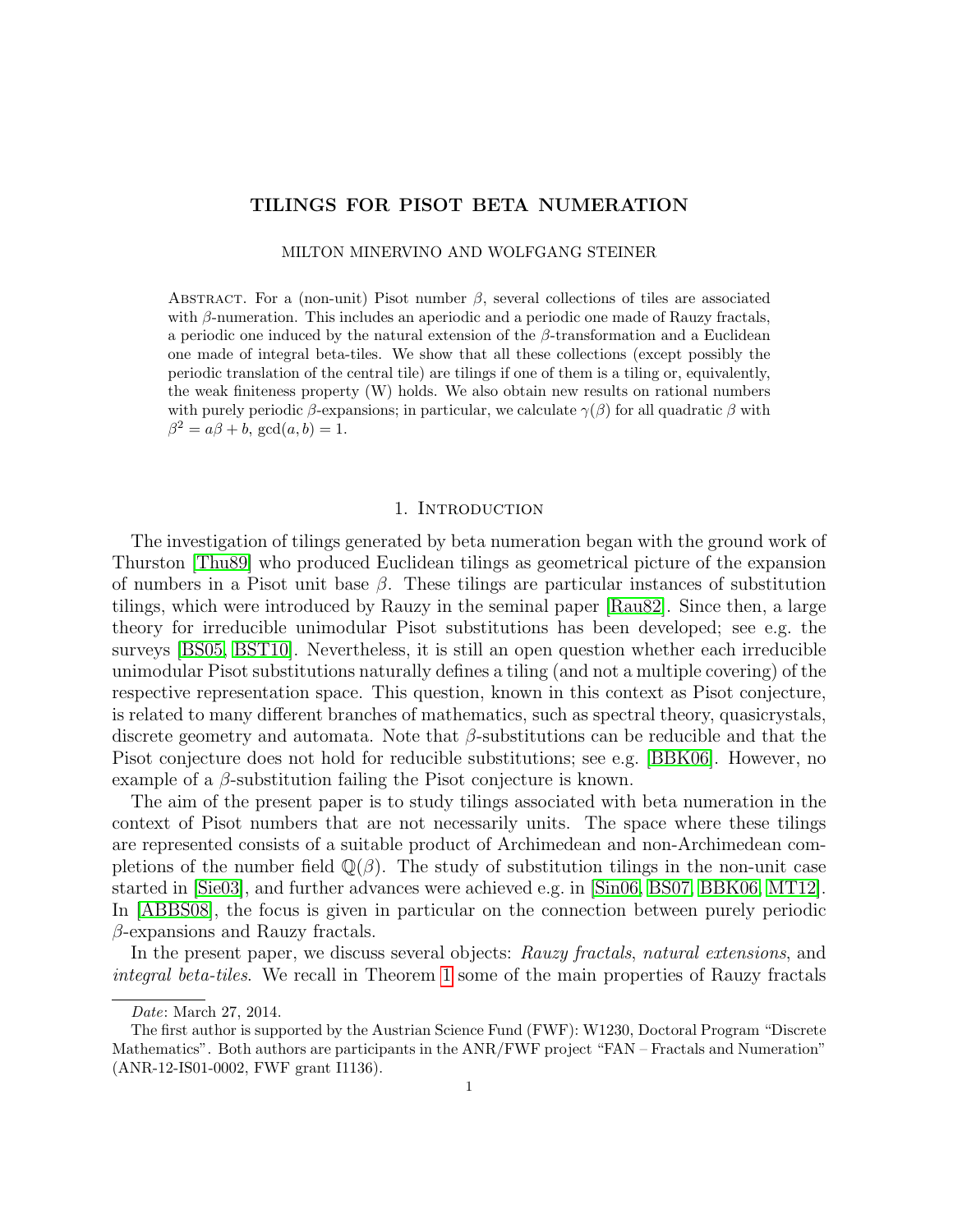#### 2 M. MINERVINO AND W. STEINER

associated with beta numeration. It is well known that they induce an aperiodic multiple tiling of their representation space, and there are several topological, combinatorial, and arithmetical conditions that imply the tiling property. In the irreducible unit context, having an aperiodic tiling is equivalent to having a periodic one [\[IR06\]](#page-28-5). The situation is different when we switch to the reducible and non-unit cases. In order to have a periodic tiling, a certain algebraic hypothesis [\(QM\)](#page-3-0), first introduced in [\[ST09\]](#page-28-6) for substitutions, must hold, and our attention is naturally restricted to a certain stripe space when dealing with the non-unit case.

Another big role in the present paper is played by the natural extension of the  $\beta$ -shift. Recall that the natural extension of a (non-invertible) dynamical system is an invertible dynamical system that contains the original dynamics as a subsystem and that is minimal in a measure theoretical sense; it is unique up to metric isomorphism. If  $\beta$  is a Pisot number, then we obtain a geometric version of the natural extension of the  $\beta$ -shift by suspending the Rauzy fractals; see Theorem [2.](#page-6-0) This natural extension domain characterises purely periodic  $\beta$ -expansions [\[HI97,](#page-28-7) [IR05,](#page-28-8) [BS07\]](#page-27-3) and forms (in the unit case) a Markov partition for the associated hyperbolic toral automorphism [\[Pra99\]](#page-28-9), provided that it tiles the representation space periodically. The Pisot conjecture for beta numeration can be stated as follows: the natural extension of the  $\beta$ -shift is isomorphic to an automorphism of a compact group.

In the non-unit case, a third kind of compact sets, studied in  $[BSS^+11]$  $[BSS^+11]$  in the context of shift radix systems and similar to the intersective tiles in [\[ST13\]](#page-28-10), turns out to be interesting. Integral beta-tiles are Euclidean tiles that can be seen as "slices" of Rauzy fractals. In Theorem [3,](#page-6-1) we provide some of their properties. In particular, we show that the boundary of these tiles has Lebesgue measure zero; this was conjectured in [\[BSS](#page-27-5)<sup>+</sup>11, Conjecture 7.1].

One of the main results of this paper is the equivalence of the tiling property for all our collections of tiles. We extend the results from [\[IR06\]](#page-28-5) to the beta numeration case (where the associated substitution need not be irreducible or unimodular), with the restriction that the quotient mapping condition [\(QM\)](#page-3-0) is needed for a periodic tiling with Rauzy fractals. Our series of equivalent tiling properties also contains that for the collection of integral beta-tiles. We complete then our Theorem [4](#page-6-2) by proving the equivalence of these tiling properties with the weak finiteness property [\(W\)](#page-5-1), and with a spectral criterion concerning the so-called boundary graph.

Finally, we make a thorough analysis of the properties of the number-theoretical function  $\gamma(\beta)$  concerning the purely periodic  $\beta$ -expansions. This function was defined in [\[Aki98\]](#page-27-6) and is still not well understood; see [\[AFSS10\]](#page-27-7), but note that the definition therein differs from ours for non-unit algebraic numbers. We improve in Theorem [5](#page-7-0) some results of [\[ABBS08\]](#page-27-4) and answer in Theorem [6](#page-7-1) some of their posed questions for quadratic Pisot numbers.

This paper is organised as follows. We define all our objects in Section [2.](#page-2-0) The main results are stated in Section [3](#page-5-2) and illustrated by an example in Section [4.](#page-7-2) Section [5](#page-7-3) contains some lemmas that are needed in the following. In Section [6,](#page-11-0) we prove the properties of Rauzy fractals and describe the natural extension. The properties of integral beta-tiles are investigated in Section [7,](#page-13-0) in particular the measure of their boundary. In Section [8,](#page-16-0) we prove the equivalence between the different tiling properties, the weak finiteness property [\(W\)](#page-5-1)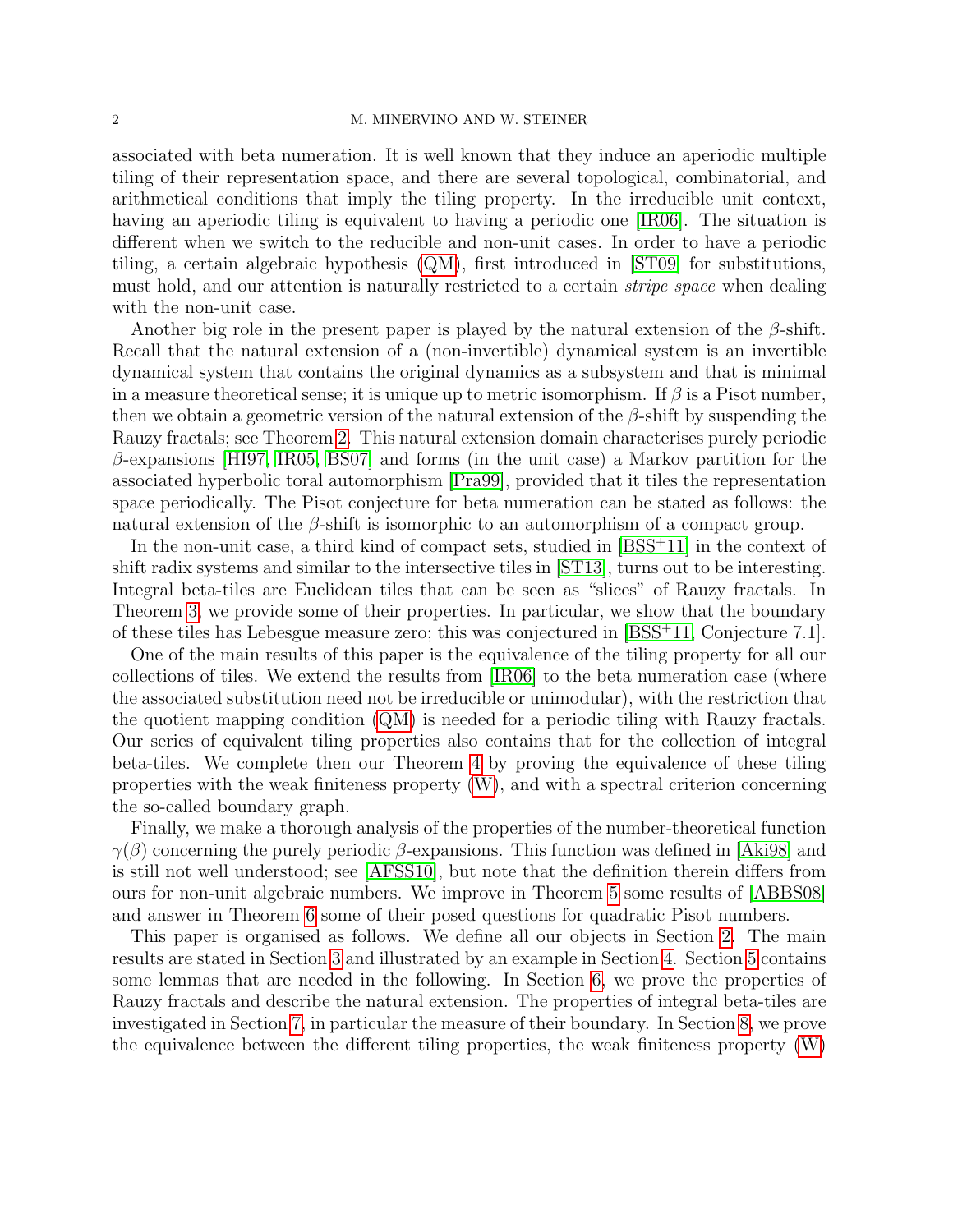and the spectral radius of the boundary graph. Finally, we analyse the gamma function in Section [9](#page-22-0) and give its explicit value for a wide class of quadratic Pisot numbers.

We have decided to give a mostly self-contained presentation and have thus included proofs that can be found in other papers, with slight modifications.

## 2. Preliminaries

# <span id="page-2-0"></span>2.1. **Beta-numeration.** Let  $\beta > 1$  be a real number. The map

$$
(2.1) \t\t T: [0,1) \to [0,1), \t x \mapsto \beta x - [\beta x],
$$

is the classical greedy  $\beta$ -transformation. Each  $x \in [0, 1)$  has a (greedy)  $\beta$ -expansion

$$
x = \sum_{k=1}^{\infty} a_k \beta^{-k}, \quad \text{with} \quad a_k = \lfloor \beta T^{k-1}(x) \rfloor;
$$

the digits  $a_k$  are in  $\mathcal{A} = \{0, 1, \ldots, \lceil \beta \rceil - 1\}$ . The set of admissible sequences was characterised first by Parry [\[Par60\]](#page-28-11) and depends only on the limit of the expansions at 1.

2.2. Representation spaces. In all the following, let  $\beta$  be a Pisot number. Let  $K =$  $\mathbb{Q}(\beta)$ , O its ring of integers, and let  $S = {\mathfrak{p} : \mathfrak{p} \mid \infty \text{ or } \mathfrak{p} \mid (\beta)}$  be the set of infinite primes (or places) of K together with the finite ones dividing the principal ideal  $(\beta)$ . For each prime **p**, denote by  $K_{\mathfrak{p}}$  the completion of K with respect to the absolute value  $|\cdot|_{\mathfrak{p}}$ that is chosen in the following way. Let  $\xi \in K$  be given. If  $\mathfrak{p} \mid \infty$ , denote by  $\xi^{(\mathfrak{p})}$  the associated Galois conjugate of  $\xi$ . If  $\mathfrak p$  is real, we set  $|\xi|_{\mathfrak p} = |\xi^{(\mathfrak p)}|$ , and if  $\mathfrak p$  is complex, we set  $|\xi|_{\mathfrak{p}} = |\xi^{(\mathfrak{p})}|^2$ . Finally, if  $\mathfrak{p}$  is finite, we put  $|\xi|_{\mathfrak{p}} = \mathfrak{N}(\mathfrak{p})^{-v_{\mathfrak{p}}(\xi)}$ , where  $\mathfrak{N}(\cdot)$  is the norm of a (fractional) ideal and  $v_{p}(\xi)$  denotes the exponent of p in the prime ideal decomposition of  $(\xi)$ . For details, we refer to [\[Neu99,](#page-28-12) Chapter III, §1].

Define the representation space

$$
\mathbb{K}_{\beta} = \prod_{\mathfrak{p} \in S} K_{\mathfrak{p}} = \mathbb{K}_{\infty} \times \mathbb{K}_{\mathrm{f}}, \quad \text{with} \quad \mathbb{K}_{\infty} = \prod_{\mathfrak{p} \mid \infty} K_{\mathfrak{p}}, \quad \mathbb{K}_{\mathrm{f}} = \prod_{\mathfrak{p} \mid (\beta)} K_{\mathfrak{p}}.
$$

(If  $\beta$  has r real and s pairs of complex Galois conjugates, then  $\mathbb{K}_{\infty} = \mathbb{R}^r \times \mathbb{C}^s$ .) We equip  $\mathbb{K}_{\beta}$  with the product metric of the metrics defined by the absolute values  $|\cdot|_{p}$  and the product measure  $\mu$  of the Haar measures  $\mu_{\mathfrak{p}}$ ,  $\mathfrak{p} \in S$ . The elements of  $\mathbb{Q}(\beta)$  are naturally represented in  $\mathbb{K}_{\beta}$  by the diagonal embedding

$$
\delta: \mathbb{Q}(\beta) \to \mathbb{K}_{\beta}, \quad \xi \mapsto \prod_{\mathfrak{p} \in S} \xi.
$$

The diagonal embeddings  $\delta_{\infty}$  and  $\delta_{\rm f}$  are defined accordingly.

Let  $\mathfrak{p}_1$  be the infinite prime satisfying  $|\beta|_{\mathfrak{p}_1} = \beta$ . Set  $S' = S \setminus {\{\mathfrak{p}_1\}}$ , and define  $\mathbb{K}'_{\beta}$ ,  $\mathbb{K}'_{\infty}$ , δ', μ', etc. accordingly. Let  $\pi_1$  and  $\pi'$  be the canonical projections from K<sub>β</sub> to K<sub>p<sub>1</sub></sub> and K<sub>β</sub><sup>'</sup>, respectively. We will also use the stripe spaces

$$
Z = \mathbb{K}_{\infty} \times \overline{\delta_{\mathbf{f}}(\mathbb{Z}[\beta])} \quad \text{and} \quad Z' = \mathbb{K}_{\infty}' \times \overline{\delta_{\mathbf{f}}(\mathbb{Z}[\beta])}.
$$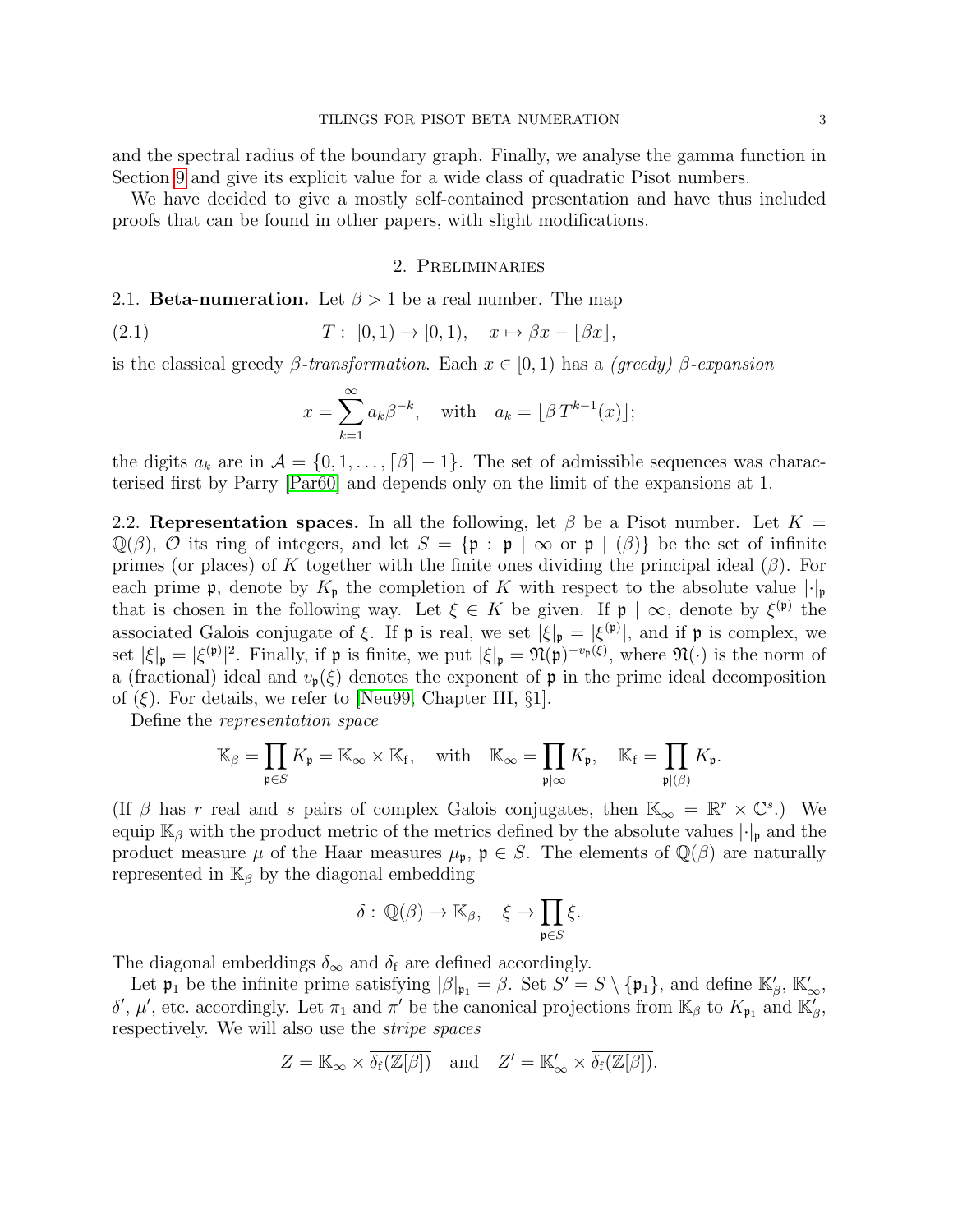2.3. Beta-tiles. For  $x \in \mathbb{Z}[\beta^{-1}] \cap [0,1)$ , define the x-tile (or Rauzy fractal) as

(2.2) 
$$
\mathcal{R}(x) = \lim_{k \to \infty} \delta'(\beta^k T^{-k}(x)) \subseteq \mathbb{K}'_{\beta},
$$

where the limit is taken with respect to the Hausdorff distance, and let

<span id="page-3-1"></span>
$$
\mathcal{C}_{\text{aper}} = \{ \mathcal{R}(x) : x \in \mathbb{Z}[\beta^{-1}] \cap [0, 1) \},\
$$

$$
\tilde{\mathcal{C}}_{\text{aper}} = \{ \mathcal{R}(x) : x \in \mathbb{Z}[\beta] \cap [0, 1) \} \subseteq \mathcal{C}_{\text{aper}}.
$$

Note that the limit in [\(2.2\)](#page-3-1) exists since  $\beta^k T^{-k}(x) \subseteq \beta^{k+1} T^{-k-1}(x)$  for all  $k \in \mathbb{N}$ . The sets

$$
\widehat{V} = \{ T^k(1^-) : k \ge 0 \}, \qquad V = (\widehat{V} \cup \{0\}) \setminus \{1\},
$$

with  $T^k(1^-) = \lim_{x \to 1, x < 1} T^k(x)$ , are finite because each Pisot number is a Parry number [\[Ber77,](#page-27-8) [Sch80\]](#page-28-13). For  $x \in [0, 1)$ , let

$$
\widehat{x} = \min\big\{y \in \widehat{V} : y > x\big\}.
$$

Thus, for  $v \in V$ ,  $\hat{v}$  is the successor of v in  $V \cup \{1\}$ , and  $\hat{V} = {\hat{v} : v \in V}$ . Let

$$
L = \langle \widehat{V} - \widehat{V} \rangle_{\mathbb{Z}} \subseteq \mathbb{Z}[\beta]
$$

be the Z-module generated by the differences of elements in  $\widehat{V}$  and

$$
\mathcal{C}_{\text{per}} = \{ \delta'(x) + \mathcal{R}(0) : x \in L \}.
$$

The periodic collection of tiles  $\mathcal{C}_{\text{per}}$  is locally finite only when

<span id="page-3-0"></span>
$$
rank(L) = deg(\beta) - 1
$$

holds, which is an analogue of the *quotient mapping condition* defined in [\[ST09\]](#page-28-6); see also the definition of the anti-diagonal torus in [\[BBK06,](#page-27-2) Section 8]. A sufficient condition for [\(QM\)](#page-3-0) is that  $\#V = \deg(\beta)$ . In Section [8.4,](#page-20-0) we give examples with  $\#V > \deg(\beta)$  where [\(QM\)](#page-3-0) holds and does not hold, respectively.

2.4. Integral beta-tiles. For  $x \in \mathbb{Z}[\beta] \cap [0,1)$ , the *integral* x-tile

(2.3) 
$$
\mathcal{S}(x) = \lim_{k \to \infty} \delta'_{\infty} \left( \beta^k \left( T^{-k}(x) \cap \mathbb{Z}[\beta] \right) \right) \subseteq \mathbb{K}'_{\infty}
$$

was introduced in [\[BSS](#page-27-5)<sup>+</sup>11] in the context of SRS tiles; see also [\[ST13\]](#page-28-10). Let

$$
\mathcal{C}_{\text{int}} = \big\{ \mathcal{S}(x) : x \in \mathbb{Z}[\beta] \cap [0,1) \big\}.
$$

If  $\beta$  is an algebraic unit, then  $\mathbb{Z}[\beta] = \mathbb{Z}[\beta^{-1}]$  and  $\mathcal{S}(x) = \mathcal{R}(x)$ ,  $\mathcal{C}_{\text{int}} = \tilde{\mathcal{C}}_{\text{aper}} = \mathcal{C}_{\text{aper}}$ .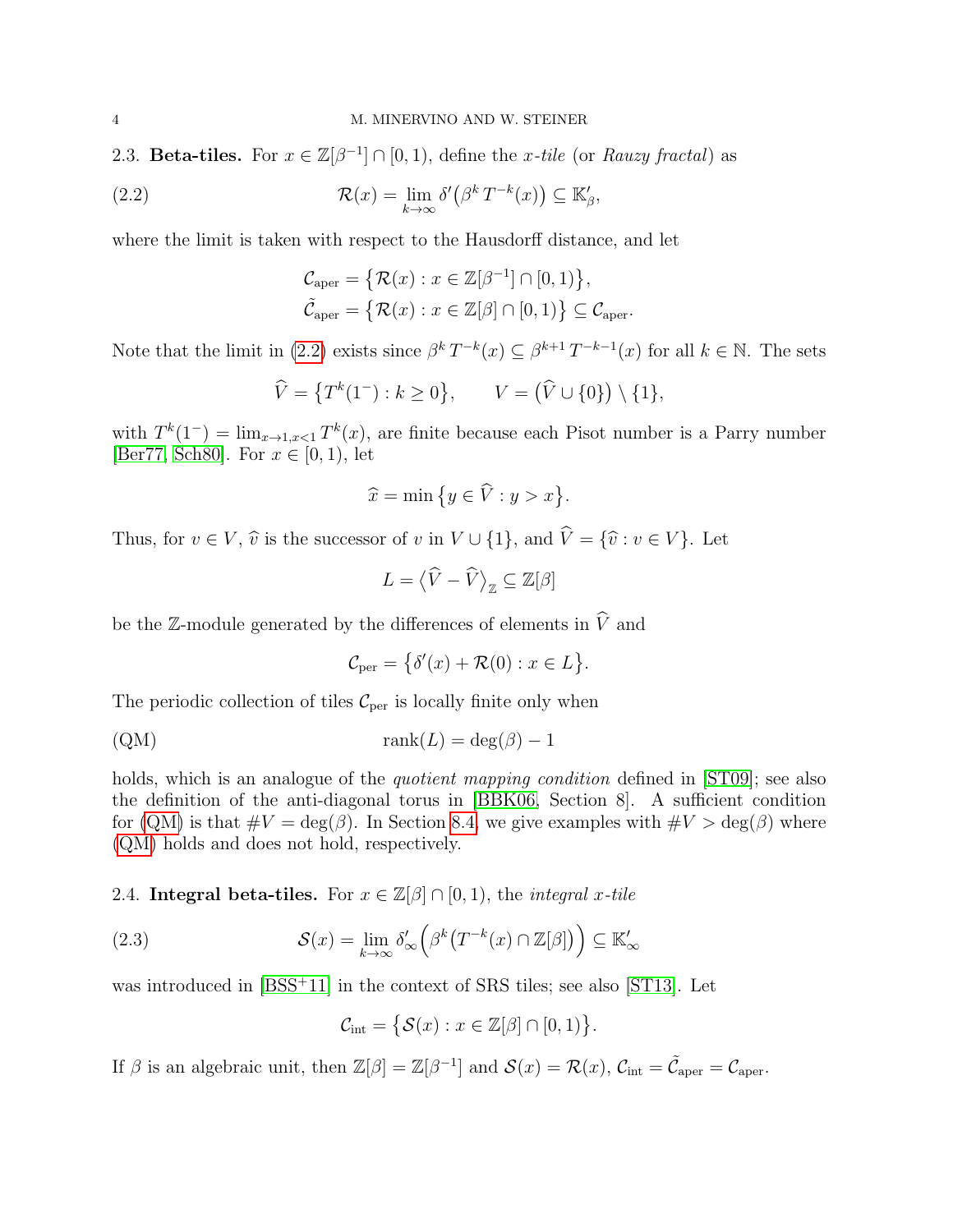2.5. **Natural extension.** We give a version of the natural extension of the  $\beta$ -transformation T with nice algebraic and geometric properties, in the case where  $\beta$  is a Pisot number, not necessarily unit. We will do this using the  $x$ -tiles defined above. Let

$$
\mathscr{X} = \bigcup_{v \in V} \left( [v, \widehat{v}) \times (\delta'(v) - \mathcal{R}(v)) \right) \subseteq \mathbb{K}_{\beta},
$$
  

$$
\mathscr{T} : \mathscr{X} \to \mathscr{X}, \quad \mathbf{z} \mapsto \beta \mathbf{z} - \delta([\beta \pi_1(\mathbf{z})]),
$$
  

$$
\mathcal{C}_{ext} = \{\delta(x) + \overline{\mathscr{X}} : x \in \mathbb{Z}[\beta^{-1}]\},
$$
  

$$
\tilde{\mathcal{C}}_{ext} = \{\delta(x) + \overline{\mathscr{X}} : x \in \mathbb{Z}[\beta]\}.
$$

The set  $\mathscr X$  is the domain and  $\mathscr T$  the transformation of our natural extension of the betatransformation on  $[0, 1)$ . Note that one usually requires the natural extension domain to be compact. Here, we often prefer working with  $\mathscr X$  instead of its closure because it has some nice properties, e.g., it characterises the purely periodic expansions.

2.6. Tilings. A collection  $\mathcal C$  of compact subsets of a measurable space X is called uniformly locally finite if there exists an integer k such that each point of X is contained in at most k elements of  $\mathcal C$ . If moreover there exists a positive integer m such that almost every point of X is contained in exactly m elements of C, then we call C a multiple tiling of X and m the covering degree of the multiple tiling. If  $m = 1$ , then C is called a tiling of X. We do not require here that  $\mathcal C$  consists of finitely many subsets up to translation or that each element of  $\mathcal C$  is the closure of its interior; these additional properties hold for our collections of Rauzy fractals, but not necessarily for  $C_{\text{int}}$ .

A point of X is called *exclusive point* of C if it is contained in exactly one element of C. Thus, a multiple tiling is a tiling if and only if it has an exclusive point.

<span id="page-4-1"></span>2.7. **Boundary graph.** The nodes of the *boundary graph* are the triples  $[v, x, w] \in V \times$  $\mathbb{Z}[\beta] \times V$  such that  $x \neq 0$ ,  $\delta'(x) \in \mathcal{R}(v) - \mathcal{R}(w) + \delta'(w - v)$ , and  $w - \hat{v} < x < \hat{w} - v$ . There is an edge

$$
[v, x, w] \xrightarrow{(a, b)} [v_1, x_1, w_1] \text{ if and only if } a, b \in \mathcal{A}, x_1 = \frac{b - a + x}{\beta}, \frac{a + v}{\beta} \in [v_1, \widehat{v_1}), \frac{b + w}{\beta} \in [w_1, \widehat{w_1}).
$$

This graph provides expansions of the points that lie in two different elements of  $\mathcal{C}_{aper}$ . If  $\mathcal{C}_{\text{aper}}$  forms a tiling, then these points are exactly the boundary points of the tiles.

In [\[ABBS08\]](#page-27-4), a slightly different boundary graph is defined that determines the boundary of subtiles instead of that of Rauzy fractals. In their definition, x may be in  $\mathbb{Z}[\beta^{-1}]$  and it is shown to be in  $\mathcal{O}$ . We will see that  $\mathbb{Z}[\beta]$  is sufficient.

### 2.8. Purely periodic expansions. Let

<span id="page-4-0"></span>
$$
\text{Pur}(\beta) = \{ x \in [0, 1) : T^k(x) = x \text{ for some } k \ge 1 \}.
$$

be the set of numbers with purely periodic  $\beta$ -expansion. By [\[Ber77,](#page-27-8) [Sch80\]](#page-28-13), we know that

(2.4) 
$$
\exists k \geq 0: T^k(x) \in \text{Pur}(\beta) \text{ if and only if } x \in \mathbb{Q}(\beta) \cap [0,1).
$$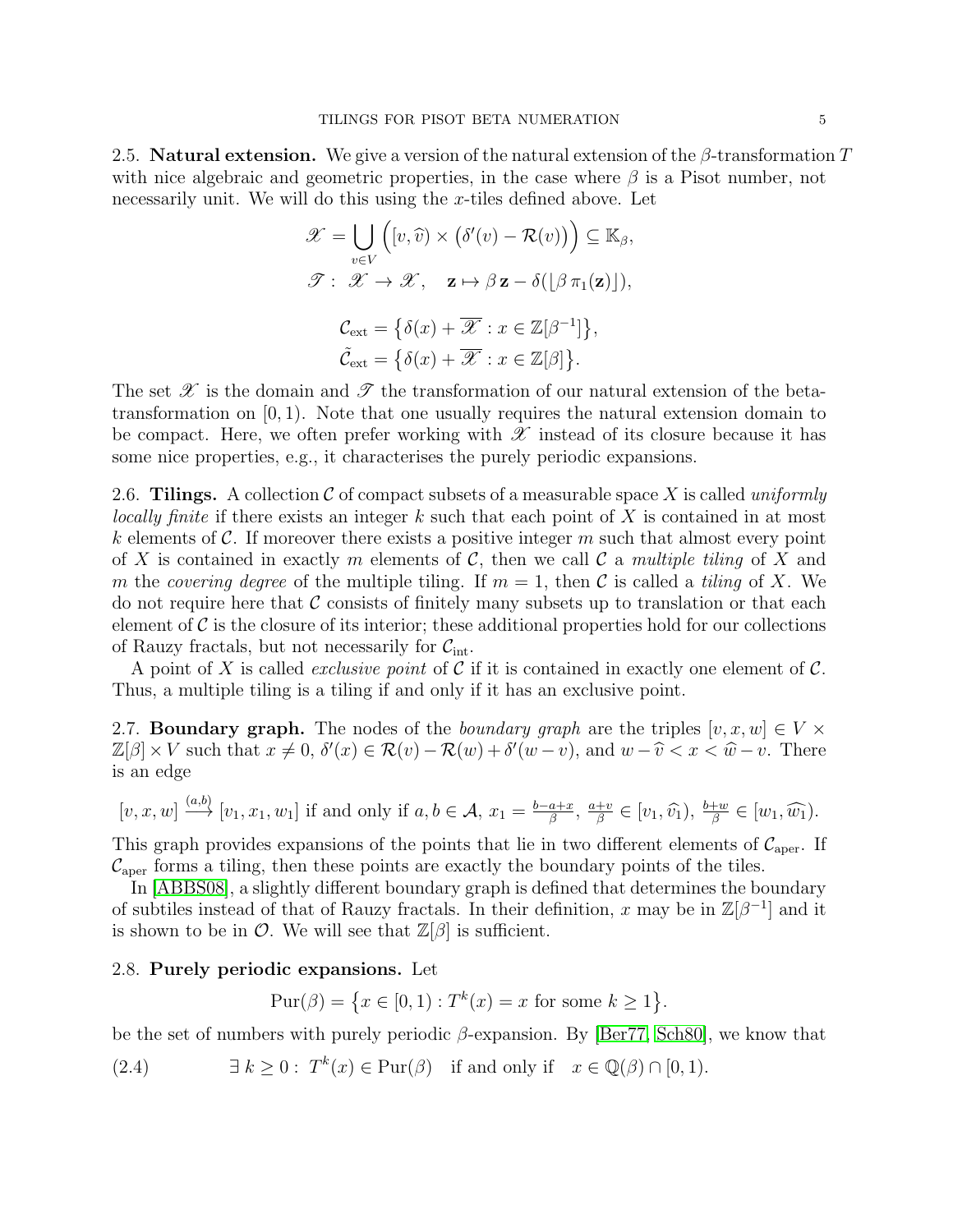Furthermore, the set  $\text{Pur}(\beta)$  was characterised in [\[HI97,](#page-28-7) [IR05,](#page-28-8) [BS07\]](#page-27-3) by

(2.5) 
$$
x \in \text{Pur}(\beta)
$$
 if and only if  $x \in \mathbb{Q}(\beta)$ ,  $\delta(x) \in \mathcal{X}$ ;

see also [\[KS12\]](#page-28-14). In particular, we have

<span id="page-5-6"></span>
$$
\mathbb{Q} \cap \mathrm{Pur}(\beta) \subseteq \mathbb{Z}_{N(\beta)} = \{p/q \in \mathbb{Q} : \mathrm{gcd}(q, N(\beta)) = 1\};
$$

see e.g. [\[ABBS08,](#page-27-4) Lemma 4.1]. Here,  $N(\beta)$  denotes the norm of the algebraic number  $\beta$ . We study the quantity

 $\gamma(\beta) = \sup \{ r \in [0, 1] : \mathbb{Z}_{N(\beta)} \cap [0, r) \subseteq \text{Pur}(\beta) \}$ 

that was introduced in [\[Aki98\]](#page-27-6).

2.9. Weak finiteness. The arithmetical property

<span id="page-5-1"></span>
$$
(W) \qquad \forall x \in \text{Pur}(\beta) \cap \mathbb{Z}[\beta] \exists y \in [0, 1-x), \, n \in \mathbb{N}: \, T^n(x+y) = T^n(y) = 0,
$$

turns out to be equivalent to the tiling property of our collections.

### 3. Main results

<span id="page-5-2"></span>In the following theorem, we list some important properties of the  $x$ -tiles. Most of them can be proved exactly as in the unit case, see e.g. [\[KS12\]](#page-28-14). Some of them can also be found in [\[BS07,](#page-27-3) [ABBS08\]](#page-27-4) or are direct consequences of the more general results proven in [\[MT12\]](#page-28-4) in the substitution settings. For convenience, we provide a full proof in Section [6.1.](#page-11-1)

<span id="page-5-8"></span><span id="page-5-0"></span>**Theorem 1.** Let  $\beta$  be a Pisot number. For each  $x \in \mathbb{Z}[\beta^{-1}] \cap [0,1)$ , the following hold:

- (i)  $\mathcal{R}(x)$  is a non-empty compact set that is the closure of its interior.
- <span id="page-5-9"></span>(ii) The boundary of  $\mathcal{R}(x)$  has Haar measure zero.
- <span id="page-5-3"></span>(iii)  $\mathcal{R}(x) = \bigcup_{y \in T^{-1}(x)} \beta \mathcal{R}(y)$ , and the union is disjoint in Haar measure.
- <span id="page-5-4"></span>(iv)  $\mathcal{R}(x) - \delta'(x) \subseteq \mathcal{R}(v) - \delta'(v)$  for all  $v \in V$  with  $v \leq x$ .
- <span id="page-5-5"></span>(v)  $\mathcal{R}(x) - \delta'(x) \supseteq \mathcal{R}(v) - \delta'(v)$  for all  $v \in V$  with  $\widehat{v} > x$ .

Moreover, we have

$$
(3.1) \quad \delta\big(\mathbb{Z}[\beta^{-1}]\big) + \mathscr{X} = \mathbb{K}_{\beta}, \ \delta\big(\mathbb{Z}[\beta]\big) + \mathscr{X} = Z, \bigcup_{x \in \mathbb{Z}[\beta^{-1}] \cap [0,1)} \mathcal{R}(x) = \mathbb{K}'_{\beta}, \bigcup_{x \in \mathbb{Z}[\beta] \cap [0,1)} \mathcal{R}(x) = Z',
$$

and

<span id="page-5-7"></span>(3.2) 
$$
\overline{\mathscr{X}} = \overline{\bigcup_{x \in \mathbb{Z}[\beta] \cap [0,1)} \delta(x) - \{0\} \times \mathcal{R}(x)}.
$$

The following theorem is informally stated in [\[ABBS08\]](#page-27-4) and other papers; see [\[KS12\]](#page-28-14) for the unit case. Here, B and B denote the Borel  $\sigma$ -algebras on  $X = [0, 1)$  and  $\mathscr{X}$ , respectively. The set  $\mathscr X$  is equipped with the Haar measure  $\mu$ , while X is equipped with the measure  $\mu \circ \pi_1^{-1}$ , which is an absolutely continuous invariant measure for T.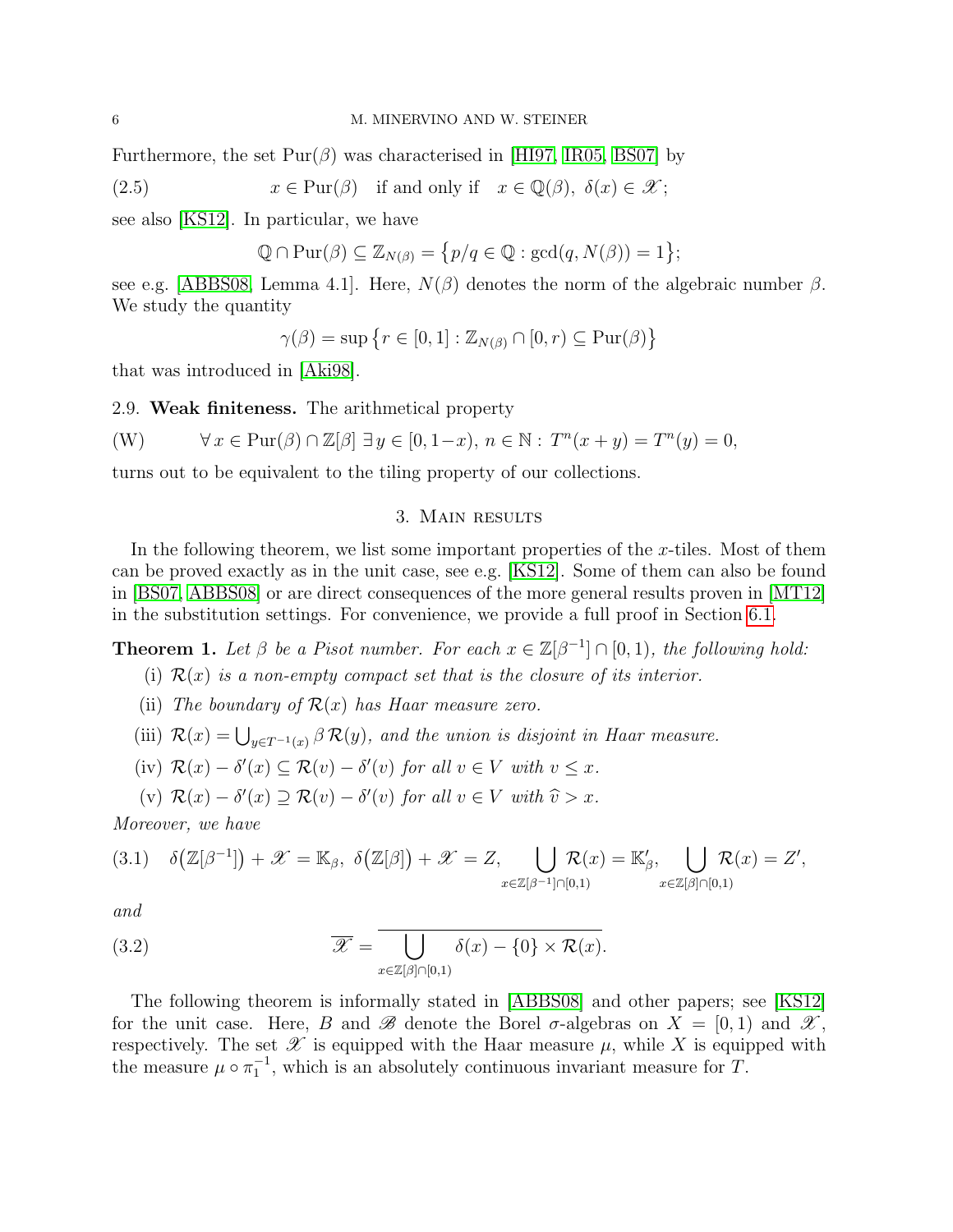<span id="page-6-0"></span>**Theorem 2.** Let  $\beta$  be a Pisot number. The dynamical system  $(\mathscr{X}, \mathscr{B}, \mu, \mathscr{T})$  is a natural extension of  $([0, 1), B, \mu \circ \pi_1^{-1}, T)$ .

Some of the following properties of integral  $\beta$ -tiles can be found in [\[BSS](#page-27-5)<sup>+11]</sup>; the main novelty is that we can show that the boundary has measure zero.

<span id="page-6-4"></span><span id="page-6-1"></span>**Theorem 3.** Let  $\beta$  be a Pisot number. For each  $x \in \mathbb{Z}[\beta] \cap [0,1)$ , the following hold:

- (i)  $S(x)$  is a non-empty compact set.
- <span id="page-6-10"></span>(ii) The boundary of  $S(x)$  has Lebesque measure zero.
- <span id="page-6-5"></span>(iii)  $S(x) = \bigcup_{y \in T^{-1}(x) \cap \mathbb{Z}[\beta]} \beta S(y).$
- <span id="page-6-6"></span>(iv)  $d_H(S(x) - \delta'_{\infty}(x), S(y) - \delta'_{\infty}(y)) \leq 2 \operatorname{diam} \pi'_{\infty}(\beta^k \mathcal{R}(0))$  for all  $y \in (x + \beta^k \mathbb{Z}[\beta]) \cap [v, \hat{v}),$ <br>  $k \in \mathbb{N}$  where  $v \in V$  is chosen such that  $x \in [v, \hat{v})$  and  $dx$  denotes the Hausdorff  $k \in \mathbb{N}$ , where  $v \in V$  is chosen such that  $x \in [v, \hat{v})$ , and  $d_H$  denotes the Hausdorff distance with respect to some metric on  $\mathbb{K}'_{\infty}$ .
- <span id="page-6-7"></span><span id="page-6-3"></span>(v) If  $\beta$  is quadratic, then  $\mathcal{S}(x)$  is an interval that intersects  $\bigcup_{y\in\mathbb{Z}[\beta]\cap[0,1)\setminus\{x\}}\mathcal{S}(y)$  only at its endpoints.

Moreover, we have

(3.3) 
$$
\bigcup_{x \in \mathbb{Z}[\beta] \cap [0,1)} \mathcal{S}(x) = \mathbb{K}'_{\infty},
$$

and, if  $deg(\beta) > 2$ ,

<span id="page-6-8"></span>(3.4) 
$$
\mathcal{R}(v) = \overline{\bigcup_{x \in \mathbb{Z}[\beta] \cap [v,\widehat{v}]} \delta'(v-x) + \mathcal{S}(x) \times \delta_f(\{0\})} \quad \text{for all} \quad v \in V,
$$

<span id="page-6-9"></span>(3.5) 
$$
\overline{\mathscr{X}} = \overline{\bigcup_{x \in \mathbb{Z}[\beta] \cap [0,1)} \delta(x) - \{0\} \times \mathcal{S}(x) \times \delta_f(\{0\})}.
$$

A series of equivalent tiling conditions constitutes the core of this paper.

<span id="page-6-2"></span>**Theorem 4.** Let  $\beta$  be a Pisot number. Then the collections  $C_{ext}$ ,  $\tilde{C}_{ext}$ ,  $C_{aper}$ ,  $\tilde{C}_{aper}$ , and  $C_{int}$ are multiple tilings of  $\mathbb{K}_{\beta}$ , Z,  $\mathbb{K}'_{\beta}$ , Z', and  $\mathbb{K}'_{\infty}$ , respectively, and they all have the same covering degree. The following statements are equivalent:

- <span id="page-6-11"></span>(i) All collections  $\mathcal{C}_{ext}$ ,  $\tilde{\mathcal{C}}_{ext}$ ,  $\mathcal{C}_{aper}$ ,  $\tilde{\mathcal{C}}_{aper}$ , and  $\mathcal{C}_{int}$  are tilings.
- <span id="page-6-15"></span>(ii) One of the collections  $\mathcal{C}_{ext}$ ,  $\tilde{\mathcal{C}}_{ext}$ ,  $\mathcal{C}_{aper}$ ,  $\tilde{\mathcal{C}}_{aper}$ , and  $\mathcal{C}_{int}$  is a tiling.
- <span id="page-6-12"></span>(iii) One of the collections  $\mathcal{C}_{ext}$ ,  $\tilde{\mathcal{C}}_{ext}$ ,  $\mathcal{C}_{aper}$ ,  $\tilde{\mathcal{C}}_{aper}$ , and  $\mathcal{C}_{int}$  has an exclusive point.
- <span id="page-6-13"></span>(iv) Property [\(W\)](#page-5-1) holds.
- <span id="page-6-14"></span>(v) The spectral radius of the boundary graph is less than  $\beta$ .
- <span id="page-6-16"></span>If [\(QM\)](#page-3-0) holds, then the following statement is also equivalent to the ones above: (vi)  $\mathcal{C}_{\text{per}}$  is a tiling of Z'.

By Theorem [3](#page-6-1) [\(v\)](#page-6-3) or e.g. by  $[ARS04]$ , the equivalent statements of the theorem hold when  $\beta$  is quadratic.

The following bound and formula for  $\gamma(\beta)$  simplify those that can be found in [\[ABBS08\]](#page-27-4).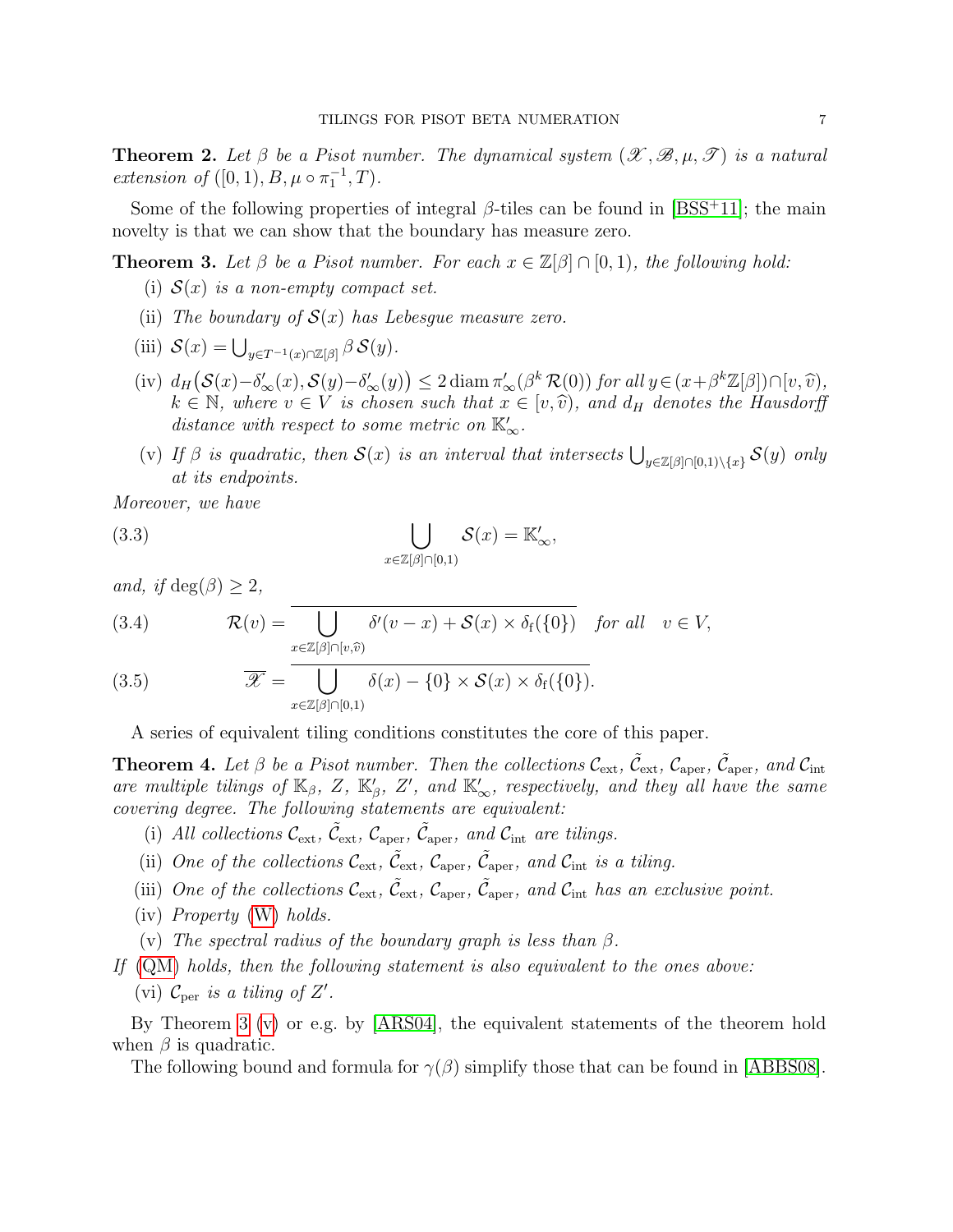<span id="page-7-0"></span>**Theorem 5.** Let  $\beta$  be a Pisot number. Then

<span id="page-7-4"></span>
$$
(3.6) \qquad \gamma(\beta) \geq \inf \bigg(\{1\} \cup \bigcup_{v \in V} \big\{x \in \mathbb{Q} \cap [v, \widehat{v}) : \delta'_{\infty}(v - x) \in \pi'_{\infty}\big(Z' \setminus \mathcal{R}(v)\big)\big\}\bigg).
$$

If moreover  $\overline{\delta_{f}(\mathbb{Q})} = \mathbb{K}_{f}$ , then equality holds in [\(3.6\)](#page-7-4).

Note that  $\overline{\delta'_{\infty}(\mathbb{Q})}$  is a line in  $\mathbb{K}'_{\infty}$ , thus we essentially have to determine the intersection of a line with the projection of the complement of  $\mathcal{R}(v)$ . We are able to calculate the explicit value for  $\gamma(\beta)$  for a large class of quadratic Pisot numbers.

<span id="page-7-1"></span>**Theorem 6.** Let  $\beta$  be a quadratic Pisot number with  $\beta^2 = a\beta + b$ ,  $a \ge b \ge 1$ . Then

(3.7) 
$$
\gamma(\beta) \ge \max\left\{0, 1 - \frac{(b-1)b\beta}{\beta^2 - b^2}\right\},\
$$

and equality holds if  $gcd(a, b) = 1$ . We have  $\frac{(b-1)b\beta}{\beta^2-b^2} < 1$  if and only if  $(b-1)b < a$ .

For  $a = b = 2$ , numerical experiments suggest that  $\gamma(\beta) \approx 0.9148$ , while [\(3.7\)](#page-7-5) only gives  $\gamma(\beta) \geq 0$ . Thus we believe that equality may not hold in [\(3.7\)](#page-7-5) if  $gcd(a, b) > 1$ .

## <span id="page-7-5"></span>4. An example

<span id="page-7-2"></span>We illustrate our different tilings for the example  $\beta = 1 + \sqrt{3}$ , with  $\beta^2 = 2\beta + 2$ . Here, the prime 2 ramifies in  $\mathcal{O}$ , thus we get the representation space  $\mathbb{K}'_{\beta} = \mathbb{R} \times \mathbb{K}_{\text{f}}$ , with  $\mathbb{K}_{\text{f}} \cong \mathbb{Q}_2^2$ . Each element of  $\mathbb{K}_{f}$  can be written as  $\sum_{j=k}^{\infty} \delta_{f}(d_{j}\beta^{j})$ , with  $d_{j} \in \{0,1\}$ , and we represent it by  $\sum_{j=k}^{\infty} d_j 2^{-j-1}$  in our pictures.

In Figure [1,](#page-8-0) a patch of the aperiodic tiling  $C_{\text{aper}}$  together with the corresponding integral beta-tiles (that form  $\mathcal{C}_{int}$ ) is represented. The aperiodic tiling  $\mathcal{C}_{aper}$  constitutes the "lowest" stripe" of  $\mathcal{C}_{\text{aper}}$ . Another possibility to tile the stripe Z' is given by the periodic tiling  $\mathcal{C}_{\text{per}}$ that is sketched in Figure [2.](#page-8-1) In Figure [3,](#page-8-2) the natural extension domain is shown, which tiles  $\mathbb{K}_{\beta}$  and Z periodically; see Figure [4.](#page-9-0)

#### 5. Approximation results and Delone sets

<span id="page-7-3"></span>We start with some results that are used in the proofs throughout the paper.

<span id="page-7-7"></span>Lemma 5.1 (Strong Approximation Theorem, see e.g. [\[Cas67\]](#page-27-10)). Let S be a finite set of primes and let  $\mathfrak{p}_0$  be a prime of a number field K which does not belong to S. Let  $z_p \in K_p$ be given numbers, for  $\mathfrak{p} \in S$ . Then, for every  $\varepsilon > 0$ , there exists  $x \in K$  such that

<span id="page-7-6"></span>
$$
|x - z_{\mathfrak{p}}|_{\mathfrak{p}} < \varepsilon \text{ for } \mathfrak{p} \in S, \text{ and } |x|_{\mathfrak{p}} \le 1 \text{ for } \mathfrak{p} \notin S \cup \{\mathfrak{p}_0\}.
$$

<span id="page-7-8"></span>**Lemma 5.2.** For each  $x \in \mathbb{Z}[\beta^{-1}] \setminus \mathbb{Z}[\beta]$ , we have  $\delta_f(x) \notin \overline{\delta_f(\mathbb{Z}[\beta])}$ .

Proof. We first show that

(5.1) 
$$
\mathbb{Z}[\beta^{-1}] \cap \mathcal{O} \subseteq \beta^{-h}\mathbb{Z}[\beta]
$$

for some  $h \in \mathbb{N}$ . As  $\mathbb{Z}[\beta]$  is a subgroup of finite index of  $\mathcal{O}$ , we can choose  $x_1, \ldots, x_n \in \mathcal{O}$ that form a complete set of representatives of  $\mathcal{O}/\mathbb{Z}[\beta]$ . Choose integers  $h_1, \ldots, h_n$  as follows.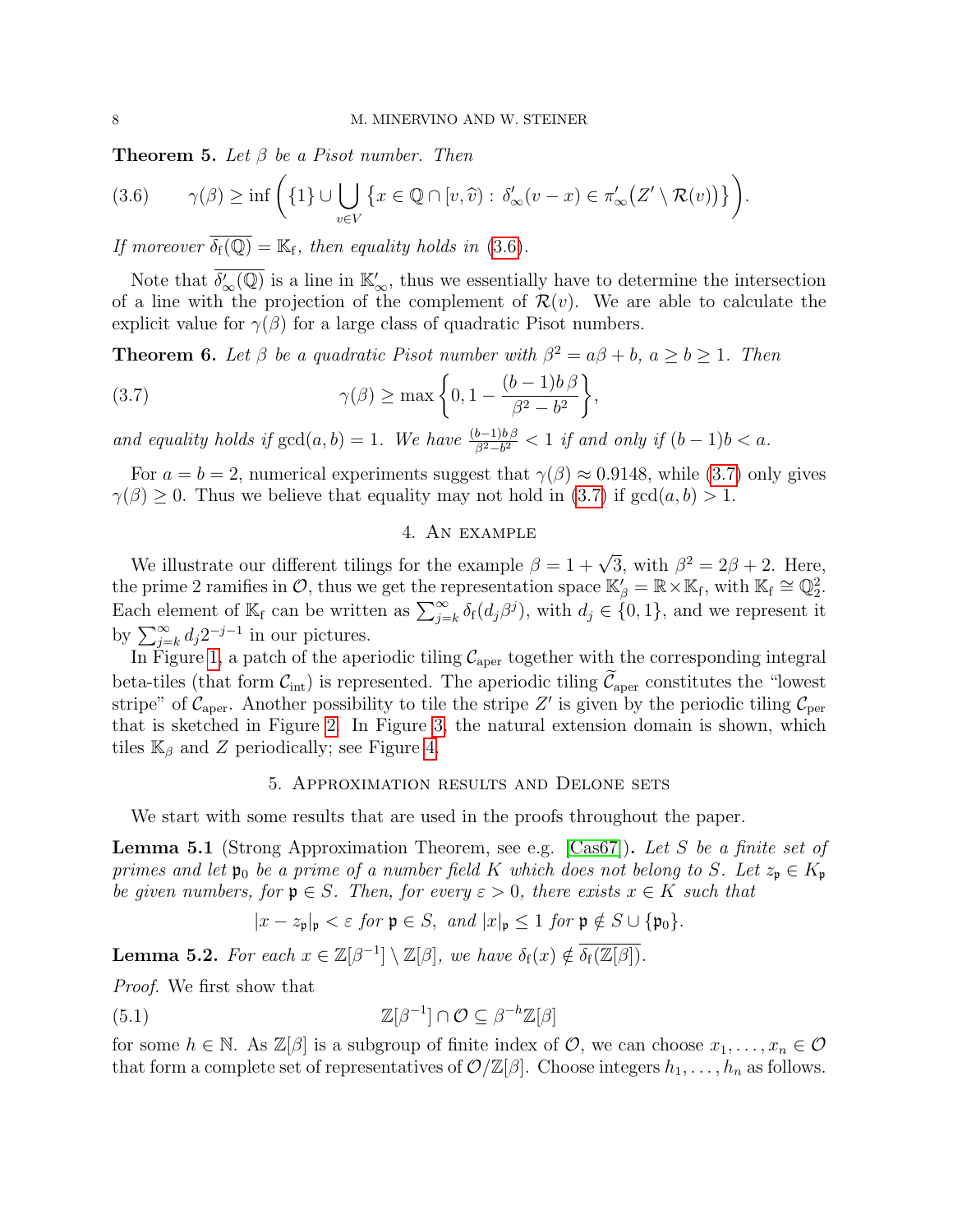

<span id="page-8-0"></span>FIGURE 1. The patch  $\beta^{-2} \mathcal{R}(0)$  of the aperiodic tiling  $\mathcal{C}_{\text{aper}}$  and the corresponding integral beta-tiles,  $\beta^2 = 2\beta + 2$ .



<span id="page-8-1"></span>FIGURE 2. A patch of  $C_{\text{per}} = {\delta'(x) + \mathcal{R}(0) : x \in \mathbb{Z}(\beta-3)}, \ \beta^2 = 2\beta + 2.$ 



<span id="page-8-2"></span>FIGURE 3.  $\beta$ -transformation and natural extension domain  $\mathscr{X}$  for  $\beta^2 = 2\beta + 2$ .

If  $x_i \notin \mathbb{Z}[\beta^{-1}]$ , then set  $h_i = 0$  and notice that  $(x_i + \mathbb{Z}[\beta]) \cap \mathbb{Z}[\beta^{-1}] = \emptyset$ . If  $x_i \in \mathbb{Z}[\beta^{-1}]$ , then choose  $h_i \geq 0$  such that  $x_i \in \beta^{-h_i} \mathbb{Z}[\beta]$ , hence  $x_i + \mathbb{Z}[\beta] \subseteq \beta^{-h_i} \mathbb{Z}[\beta]$ . Then

$$
\mathbb{Z}[\beta^{-1}] \cap \mathcal{O} = \bigcup_{i=1}^n (\mathbb{Z}[\beta^{-1}] \cap (\mathbb{Z}[\beta] + x_i)) \subseteq \beta^{-\max\{h_i\}} \mathbb{Z}[\beta],
$$

thus [\(5.1\)](#page-7-6) holds with  $h = \max\{h_i\}.$ 

Let now  $x \in \mathbb{Z}[\beta^{-1}] \setminus \mathbb{Z}[\beta]$  and suppose that  $\delta_f(x) \in \overline{\delta_f(\mathbb{Z}[\beta])}$ . Then there is  $y \in \mathbb{Z}[\beta]$ such that  $|y-x|_{\mathfrak{p}} \leq |\beta^h|_{\mathfrak{p}}$  for all  $\mathfrak{p} \mid (\beta)$ , with h as above, i.e.,  $y-x \in \beta^h \mathcal{O}$ . By [\(5.1\)](#page-7-6), we obtain that  $y - x \in \mathbb{Z}[\beta]$ , contradicting that  $y \in \mathbb{Z}[\beta]$  and  $x \notin \mathbb{Z}[\beta]$ .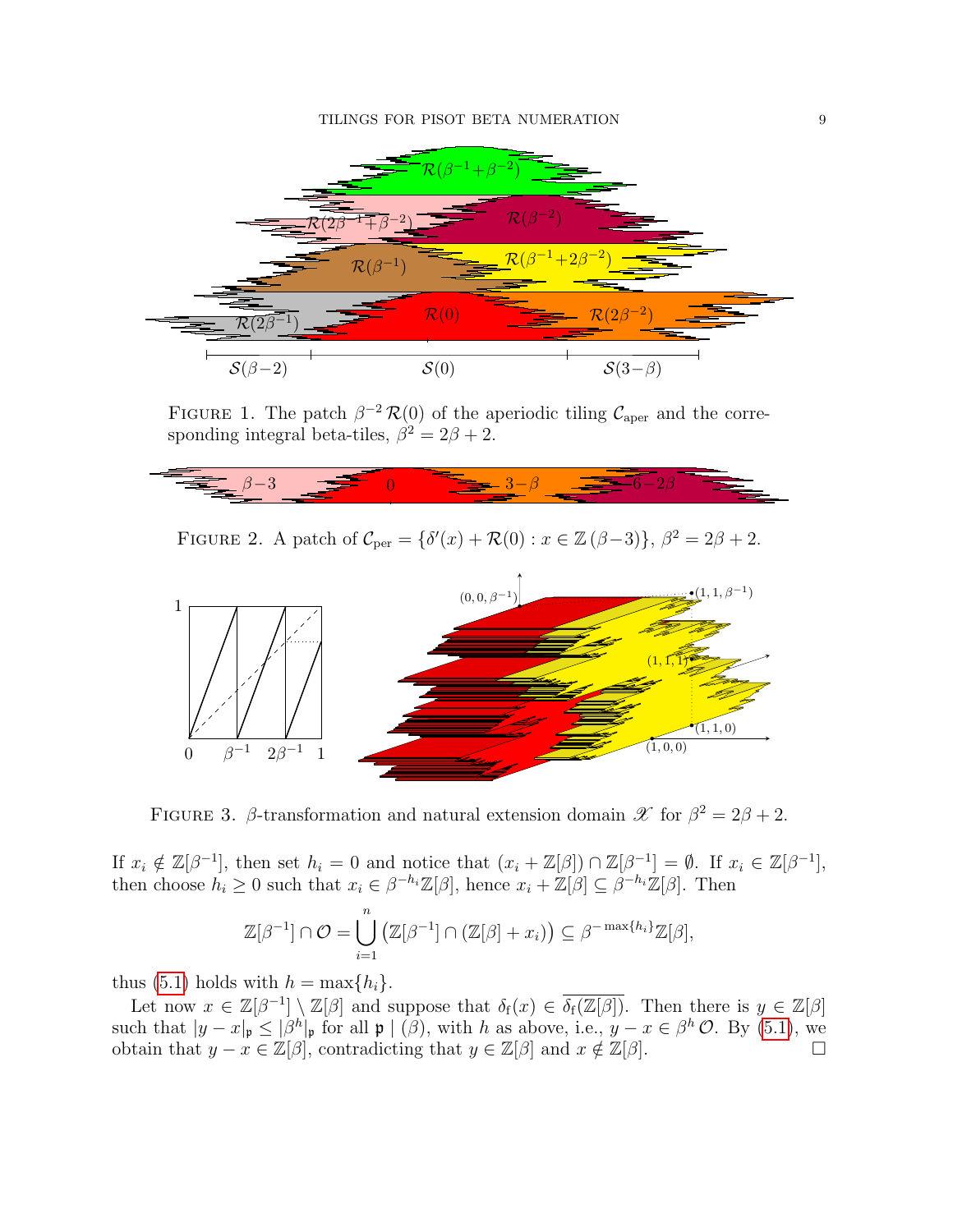

<span id="page-9-0"></span>FIGURE 4. Periodic tiling  $\tilde{\mathcal{C}}_{ext} \subseteq \mathcal{C}_{ext}$ ,  $\beta^2 = 2\beta + 2$ . On the left, the following tiles are represented:  $\mathscr{X}$  (yellow),  $\mathscr{X} + \delta(1)$  (purple),  $\mathscr{X} + \delta(\beta - 2)$  (brown),  $\mathscr{X} + \delta(\beta - 1)$  (light green). On the right, the intersection with  $\mathbb{K}_{\infty} \times \delta_f(\{0\})$ .

<span id="page-9-2"></span>**Lemma 5.3.** Let  $(\beta) = \prod_i \mathfrak{p}_i^{m_i}$ , with  $\mathfrak{p}_i \mid (p_i)$ . Then  $\overline{\delta_f(\mathbb{Q})} = \mathbb{K}_f$  if and only if  $e_{\mathfrak{p}_i|(p_i)} =$  $f_{\mathfrak{p}_i|(p_i)} = 1$  for all i and the prime numbers  $p_i$  are all distinct.

If  $\beta$  is quadratic,  $\beta^2 = a\beta + b$ , then  $gcd(a, b) = 1$  implies  $\overline{\delta_f(\mathbb{Q})} = \mathbb{K}_f$ .

*Proof.* By Lemma [5.1,](#page-7-7)  $\delta_f(\mathbb{Q})$  is dense in  $\prod_i \mathbb{Q}_{p_i}$  if and only if the  $p_i$  are distinct. By  $[K_{\mathfrak{p}_i} : \mathbb{Q}_{p_i}] = e_{\mathfrak{p}_i|(p_i)} f_{\mathfrak{p}_i|(p_i)}$ , if either  $e_{\mathfrak{p}_i|(p_i)}$  or  $f_{\mathfrak{p}_i|(p_i)}$  is greater than 1, then  $\delta_f(\mathbb{Q})$  cannot be dense in  $\mathbb{K}_{f}$ . The other direction is similar.

If  $\beta^2 = a\beta + b$  and  $gcd(a, b) = 1$ , given p | b, we have that  $p \nmid disc(\mathbb{Z}[\beta]) = a^2 + 4b$ . Thus  $p \nmid [\mathcal{O} : \mathbb{Z}[\beta]]$ , by the formula disc( $\mathbb{Z}[\beta] = [\mathcal{O} : \mathbb{Z}[\beta]]^2 \cdot \text{disc}(\mathbb{Q}(\beta))$  (see e.g. [\[Coh93,](#page-27-11) Proposition 4.4.4]). Hence we can apply [\[Coh93,](#page-27-11) Theorem 4.8.13] and obtain that  $(p)$ splits, since  $gcd(a, b) = 1$ . This means  $e_{\mathfrak{p} | (p)} = f_{\mathfrak{p} | (p)} = 1$  for all  $\mathfrak{p} | (p)$ .

<span id="page-9-1"></span>**Lemma 5.4.** The set  $\delta(\mathbb{Z}[\beta^{-1}])$  is a lattice in  $\mathbb{K}_{\beta}$ . Furthermore each set  $\delta'(\mathbb{Z}[\beta^{-1}] \cap X)$ , where  $X \subset \mathbb{R}$  is bounded and has non-empty interior, is a Delone set in  $\mathbb{K}_{\beta}'$ .

*Proof.* The first statement is a direct consequence of the fact that  $\mathbb{Z}[\beta^{-1}]$  is a finite index subgroup of the ring of S-integers  $\mathcal{O}_S = \mathcal{O}[\beta^{-1}]$ , which is a lattice in  $\mathbb{K}_{\beta}$  by the approximation theorem for number fields; see e.g. [\[Wei95\]](#page-28-15). For the second statement, note that  $\delta'(\mathbb{Z}[\beta^{-1}]\cap X)$  is a model set. We refer to [\[MT12,](#page-28-4) Lemma 3.5] and [\[KS12,](#page-28-14) Lemma 4.3] for more details.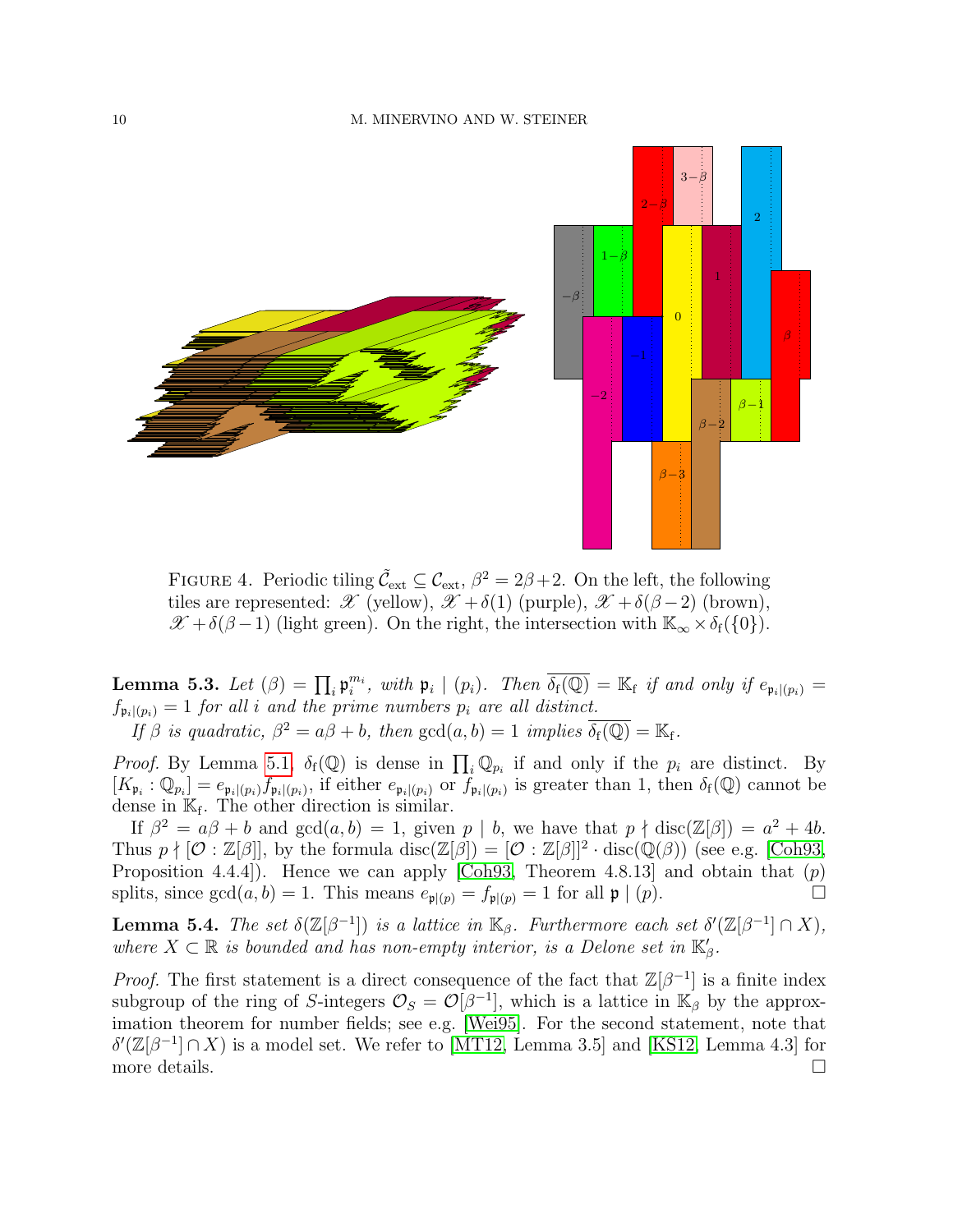<span id="page-10-1"></span>**Lemma 5.5.** The set  $\delta(\mathbb{Z}[\beta])$  is a lattice in Z. If [\(QM\)](#page-3-0) holds, then  $\delta'(L)$  is a lattice in Z'.

*Proof.* The sets  $\delta_{\infty}(\mathbb{Z}[\beta])$  and, if [\(QM\)](#page-3-0) holds,  $\delta_{\infty}'(L)$  are Delone subgroups in  $\mathbb{K}_{\infty}$  and  $\mathbb{K}_{\infty}'$ , respectively. Since  $\overline{\delta_f(\mathbb{Z}[\beta])}$  is compact, we obtain that  $\delta(\mathbb{Z}[\beta])$  and  $\delta'(L)$  are Delone subgroups in  $Z$  and  $Z'$ , respectively.

<span id="page-10-0"></span>**Lemma 5.6.** Assume that  $\deg(\beta) \geq 2$ . For each  $y \in \mathbb{Z}[\beta]$ ,  $k \in \mathbb{N}$ ,  $\varepsilon > 0$ , we have

$$
\frac{\#\{x \in (y + \beta^k \mathbb{Z}[\beta]) \cap [0,1) : \delta'_{\infty}(x) \in X\}}{\#\{x \in \mathbb{Z}[\beta] \cap [0,1) : \delta'_{\infty}(x) \in X\}} \le \frac{2+\varepsilon}{|N(\beta)|^k}
$$

for each rectangle  $X \subseteq \mathbb{K}'_{\infty}$  with sufficiently large side lengths.

*Proof.* Let  $k \in \mathbb{N}$ , choose a set of representatives Y of  $\mathbb{Z}[\beta]/\beta^k \mathbb{Z}[\beta]$  with  $Y \subseteq [0,1)$ , and set

$$
C(y) = \#\big\{x \in \big(y + \beta^k \mathbb{Z}[\beta]\big) \cap [0,1) : \delta'_{\infty}(x) \in X\big\}.
$$

For  $y, \tilde{y} \in Y$  with  $y < \tilde{y}$ , choose  $z \in \mathbb{Z}[\beta]$  with  $\tilde{y} - y \leq \beta^k z \leq 1$ . (This is possible because  $\beta^{k}\mathbb{Z}[\beta]$  is dense in  $\mathbb R$  by the irrationality of  $\beta$ .) Then

$$
(y+\beta^k\mathbb{Z}[\beta])\cap [0,1)\supseteq ((\tilde{y}+\beta^k\mathbb{Z}[\beta])\cap [\tilde{y}-y,1)+y-\tilde{y}\big)\cup ((\tilde{y}+\beta^k\mathbb{Z}[\beta])\cap [0,\tilde{y}-y)+\beta^kz+y-\tilde{y}\big),
$$

which implies the two inequalities

$$
C(y) \geq \#\{x \in (\tilde{y} + \beta^k \mathbb{Z}[\beta]) \cap [\tilde{y} - y, 1) : \delta'_{\infty}(x) \in X\}
$$
  
\n
$$
-\#\{x \in (\tilde{y} + \beta^k \mathbb{Z}[\beta]) \cap [\tilde{y} - y, 1) : \delta'_{\infty}(x) \in X, \delta'_{\infty}(x + y - \tilde{y}) \notin X\},\
$$
  
\n
$$
C(y) \geq \#\{x \in (\tilde{y} + \beta^k \mathbb{Z}[\beta]) \cap [0, \tilde{y} - y) : \delta'_{\infty}(x) \in X\}
$$
  
\n
$$
-\#\{x \in (\tilde{y} + \beta^k \mathbb{Z}[\beta]) \cap [0, \tilde{y} - y) : \delta'_{\infty}(x) \in X, \delta'_{\infty}(x + \beta^k z + y - \tilde{y}) \notin X\}.
$$

Since  $\delta'_{\infty}(\mathbb{Z}[\beta] \cap [0,1))$  is a Delone set by Lemma [5.4,](#page-9-1) the subtracted quantities are small compared to  $C(\tilde{y})$ , provided that  $(X + \delta'_{\infty}(y - \tilde{y})) \setminus X$  and  $(X + \delta'_{\infty}(\beta^k z + y - \tilde{y})) \setminus X$  are small compared to  $X$ . If  $X$  is a rectangle with sufficiently large side lengths, we have thus

$$
2C(y) \ge \frac{C(\tilde{y})}{1 + \varepsilon/2}.
$$

Similar arguments provide the same inequality for  $y > \tilde{y}$ , thus

$$
C(y) \ge \frac{1}{2 + \varepsilon} \max_{\tilde{y} \in Y} C(\tilde{y})
$$

for all  $y \in Y$ . Summing over Y gives that

$$
\#\big\{x\in\mathbb{Z}[\beta]\cap[0,1):\,\delta'_\infty(x)\in X\big\}\geq\frac{|N(\beta)|^k}{2+\varepsilon}\max_{\tilde{y}\in Y}C(\tilde{y}),
$$

which proves the lemma.  $\Box$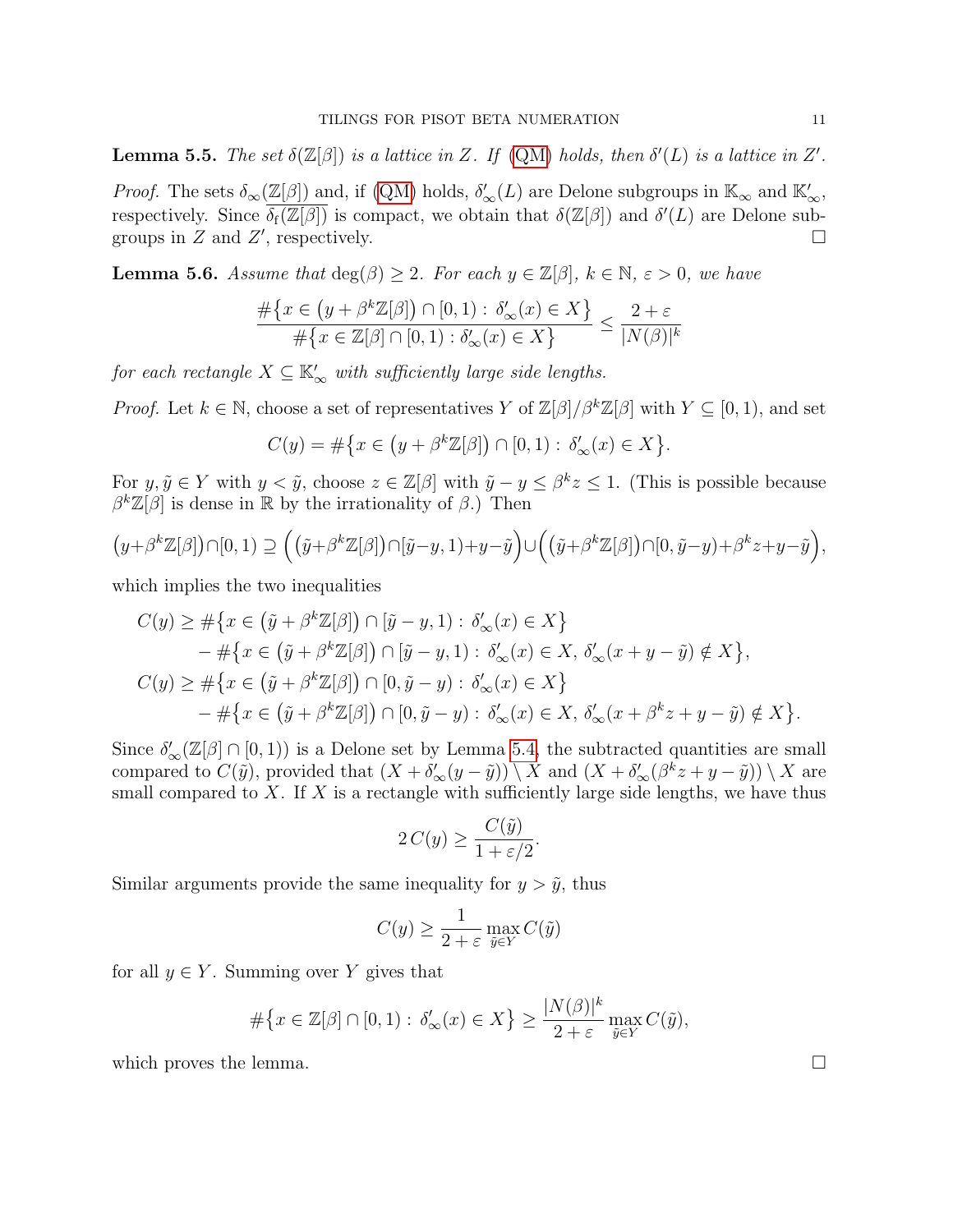## 6. Properties of Rauzy fractals and the natural extension

<span id="page-11-1"></span><span id="page-11-0"></span>6.1. **Proof of Theorem [1.](#page-5-0)** Let  $x \in \mathbb{Z}[\beta^{-1}] \cap [0,1]$ . Each element of  $\mathcal{R}(x)$  is the limit of elements of  $\delta'(\beta^k T^{-k}(x))$  and hence of the form

$$
\mathbf{z} = \lim_{k \to \infty} \delta' \bigg( \sum_{j=0}^{k-1} a_j \beta^j + x \bigg) = \delta'(x) + \sum_{j=0}^{\infty} \delta'(a_j \beta^j),
$$

with  $a_j \in \mathcal{A}$  and  $\sum_{j=0}^{k-1} a_j \beta^j + x \in [0, \beta^k)$  for all  $k \in \mathbb{N}$ . Thus our definition of the *x*-tiles is essentially the same as in the other papers on this topic. In particular,  $\mathcal{R}(x)$  is a compact set with uniformly bounded diameter.

The set equation in Theorem [1](#page-5-0) [\(iii\)](#page-5-3) is a direct consequence of our definition.

If  $0 \leq y \leq x$ , then we have

$$
\beta^k T^{-k}(x) - x \subseteq \beta^k T^{-k}(y) - y
$$

for all  $k \in \mathbb{N}$ , which proves Theorem [1](#page-5-0) [\(iv\)](#page-5-4). Let now  $v \in V$  with  $\hat{v} > x$ . To see that

$$
\beta^k T^{-k}(x) - x \supseteq \beta^k T^{-k}(v) - v
$$

for all  $k \in \mathbb{N}$ , suppose that there exists  $z \in (\beta^k T^{-k}(v) - v) \setminus (\beta^k T^{-k}(x) - x)$ , and assume that k is minimal such that this set is non-empty. Then we have  $z + v < \beta^k \leq z + x$ . Since  $T^{j}(\frac{z+v}{\beta^k}) \in T^{j-k}(v)$  for  $1 \leq j \leq k$ , the minimality of k gives that  $\beta^{k-j}T^{j}(\frac{z+v}{\beta^k}) + x - v \in$  $\beta^{k-j}T^{j-k}(x)$ , thus  $\beta^{k-j}T^j(\frac{z+v}{\beta^k}) + \beta^k - z - v < \beta^{k-j}$ , which implies that  $T^j(1^-) = \beta^j + z$  $T^j(\frac{z+v}{\beta^k})-\frac{z+v}{\beta^{k-j}}$  $\frac{z+v}{\beta^{k-j}}$ . Hence  $T^k(1^-) = \beta^k - z$  and thus  $v < T^k(1^-) \leq x$ , which contradicts the assumption that  $\hat{v} > x$ . This proves Theorem [1](#page-5-0) [\(v\)](#page-5-5). In particular, we have that

<span id="page-11-2"></span>(6.1) 
$$
\mathcal{R}(x) - \delta'(x) = \mathcal{R}(v) - \delta'(v) \quad \text{for all} \quad x \in \mathbb{Z}[\beta^{-1}] \cap [v, \widehat{v}), \ v \in V.
$$

We now consider the covering properties of our collections of tiles, following mainly [\[KS12\]](#page-28-14). We start with a short proof of [\(2.5\)](#page-5-6). Let  $x \in [0,1)$  with  $T^k(x) = x$ . Then  $x \in \mathbb{Q}(\beta)$  and

$$
\delta'(0) = \lim_{n \to \infty} \delta'(\beta^{nk} x) \in \lim_{n \to \infty} \delta'(\beta^{nk} T^{-nk}(x)) \in \mathcal{R}(x),
$$

where we have extended the definition of  $\mathcal{R}(x)$  to  $x \in \mathbb{Q}(\beta)$ . If  $v \in V$  is such that  $x \in [v, \hat{v})$ , then [\(6.1\)](#page-11-2) gives that

<span id="page-11-3"></span>
$$
\delta(x) \in \{x\} \times (\delta'(x) - \mathcal{R}(x)) = \{x\} \times (\delta'(v) - \mathcal{R}(v)) \subseteq \mathscr{X}.
$$

On the other hand, let  $x \in \mathbb{Q}(\beta)$  be such that  $\delta(x) \in \mathscr{X}$ . If  $q \in \mathbb{Z}$  is such that  $x \in \frac{1}{q}$  $\frac{1}{q}\mathbb{Z}[\beta^{-1}],$ then we have  $\mathscr{T}^{-n}(\delta(x)) \subseteq \delta(\frac{1}{a})$  $\frac{1}{q}\mathbb{Z}[\beta^{-1}]$ ) for all  $n \in \mathbb{N}$ . Since  $\delta(\frac{1}{q})$  $\frac{1}{q}\mathbb{Z}[\beta^{-1}]$ ) is a lattice in  $\mathbb{K}_{\beta}$  by Lemma [5.4](#page-9-1) and  $\mathscr X$  is bounded, the set  $\bigcup_{n\in\mathbb N}\mathscr T^{-n}(\delta(x))$  is finite, thus  $\mathscr T^k(\delta(z))=\delta(z)$  for some  $k \geq 1$ ,  $z \in \mathbb{Q}(\beta) \cap [0,1)$ , with  $\delta(z) \in \mathscr{T}^{-n}(\delta(x))$ ,  $n > k$ . Since  $\mathscr{T}(\delta(z)) = \delta(T(z))$ , we obtain that  $T^k(z) = z$  and  $T^n(z) = x$ , thus  $T^k(x) = x$ .

Now, we use [\(2.5\)](#page-5-6) to prove that  $\delta(\mathbb{Z}[\beta^{-1}]) + \mathscr{X} = \mathbb{K}_{\beta}$ . We first show that

(6.2) 
$$
\delta(\mathbb{Q}(\beta)) \subseteq \delta(\mathbb{Z}[\beta^{-1}]) + \mathscr{X}.
$$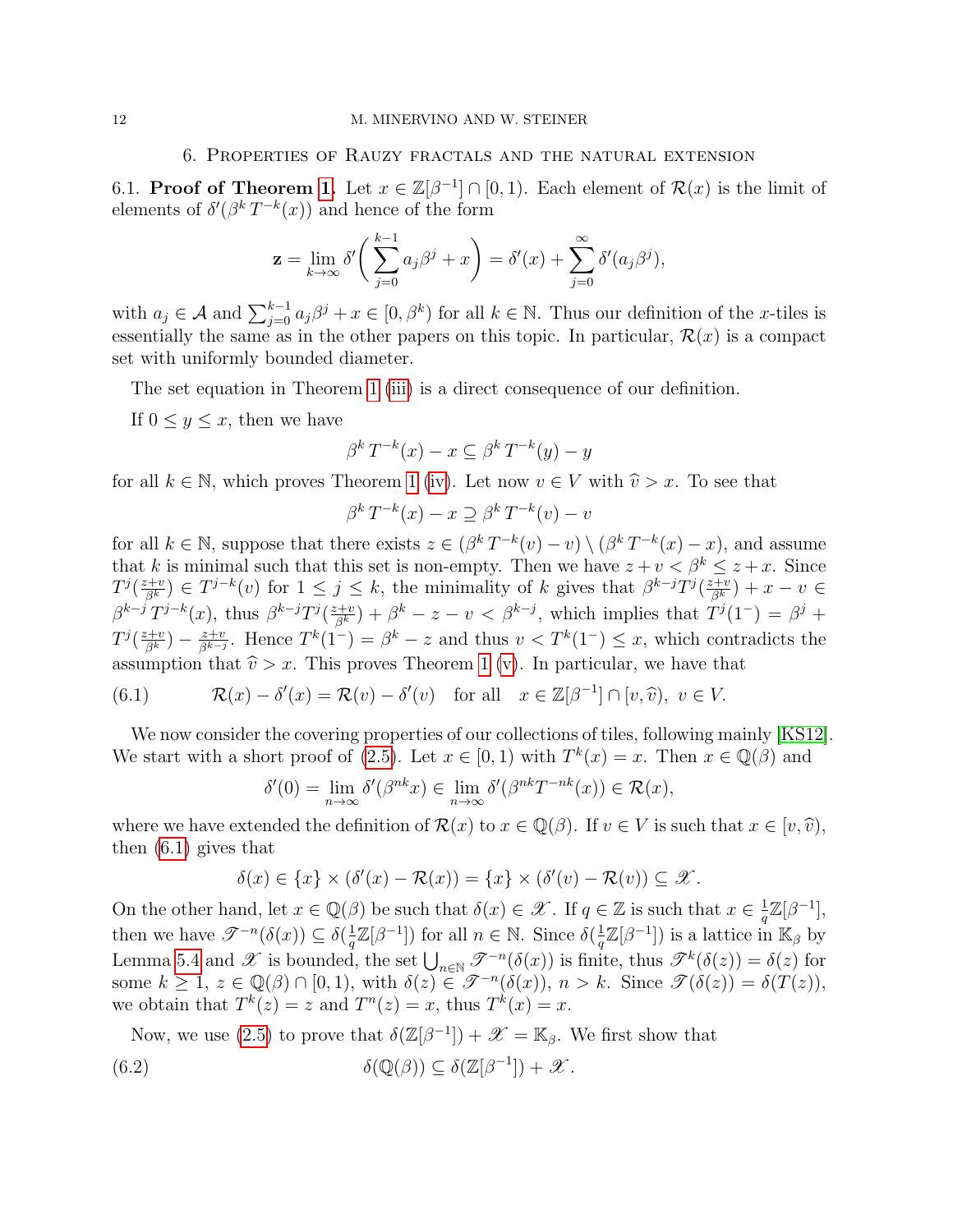Let  $x \in \mathbb{Q}(\beta)$ . Then the sequence  $(\beta^k x \mod \mathbb{Z}[\beta^{-1}])_{k \in \mathbb{Z}}$  is periodic; indeed, choosing  $q \in \mathbb{Z}$ such that  $x \in \frac{1}{a}$  $\frac{1}{q}\mathbb{Z}[\beta^{-1}],$  we have  $\beta^k x \in \frac{1}{q}$  $\frac{1}{q}\mathbb{Z}[\beta^{-1}]$  for all  $k \in \mathbb{Z}$ , and the periodicity of  $(\beta^k x \mod \mathbb{Z}[\beta^{-1}])_{k \in \mathbb{Z}}$  follows from the finiteness of  $\frac{1}{q}\mathbb{Z}[\beta^{-1}]/\mathbb{Z}[\beta^{-1}]$ . By [\(2.4\)](#page-4-0) and [\(2.5\)](#page-5-6), we have  $\delta(T^k(x - \lfloor x \rfloor)) \in \mathscr{X}$  for all sufficiently large  $k \in \mathbb{N}$ . Thus we can choose  $k \in \mathbb{N}$  such that  $\beta^k x \equiv x \mod \mathbb{Z}[\beta^{-1}]$  and  $\delta(T^k(x - \lfloor x \rfloor)) \in \mathcal{X}$ . As  $T^k(x - \lfloor x \rfloor) \equiv \beta^k x \mod \mathbb{Z}[\beta^{-1}]$ , we obtain that  $\delta(x) \in \mathscr{X} + \delta(\mathbb{Z}[\beta^{-1}])$ , i.e., [\(6.2\)](#page-11-3) holds.

Since  $\overline{\mathscr{X}}$  is compact and  $\delta(\mathbb{Z}[\beta^{-1}])$  is a lattice, [\(6.2\)](#page-11-3) implies that

$$
\delta(\mathbb{Z}[\beta^{-1}]) + \overline{\mathscr{X}} = \overline{\delta(\mathbb{Q}(\beta))} = \mathbb{K}_{\beta}.
$$

Observe that  $\mathscr X$  differs only slightly from its closure:

(6.3) 
$$
\overline{\mathscr{X}} \setminus \mathscr{X} = \bigcup_{v \in V} \Big( \{\widehat{v}\} \times (\delta'(v) - \mathcal{R}(v)) \setminus (\delta'(\widehat{v}) - \mathcal{R}(\widehat{v})) \Big),
$$

where  $\mathcal{R}(1) = \emptyset$ . As  $\mathcal X$  is a finite union of products of a left-closed interval with a compact set, the complement of  $\delta(\mathbb{Z}[\beta^{-1}]) + \mathscr{X}$  in  $\mathbb{K}_{\beta}$  is either empty or has positive measure. Since  $\mu(\overline{\mathscr{X}} \setminus \mathscr{X}) = 0$ , we obtain that

(6.4) 
$$
\delta(\mathbb{Z}[\beta^{-1}]) + \mathscr{X} = \mathbb{K}_{\beta}.
$$

Since  $\mathcal{R}(v) - \delta(v) \subseteq \overline{\delta'(\mathbb{Z}[\beta])}$  for all  $v \in V$ , we have  $\mathscr{X} \subseteq Z$ . By Lemma [5.2,](#page-7-8) we have thus  $(\delta(x) + \mathscr{X}) \cap Z = \emptyset$  for all  $x \in \mathbb{Z}[\beta^{-1}] \setminus \mathbb{Z}[\beta]$ . Together with  $(6.4)$ , this implies that

<span id="page-12-2"></span><span id="page-12-0"></span>
$$
\delta(\mathbb{Z}[\beta]) + \mathscr{X} = Z.
$$

<span id="page-12-1"></span>For each  $x \in \mathbb{Z}[\beta^{-1}] \cap [v, \hat{v}), v \in V$ , we have (6.5)  $\mathscr{X} \cap \{x\} \times \mathbb{K}'_{\beta} = \{x\} \times (\delta'(v) - \mathcal{R}(v)) = \{x\} \times (\delta'(x) - \mathcal{R}(x)) = \delta(x) - \{0\} \times \mathcal{R}(x),$ 

Since  $\mathbb{Z}[\beta]$  is dense in  $\mathbb{R}$ , we obtain [\(3.2\)](#page-5-7). Rewriting [\(6.5\)](#page-12-1), we get  $(\delta(x) - \mathscr{X}) \cap \{0\} \times \mathbb{K}_{\beta}' =$  $\{0\} \times \mathcal{R}(x)$ , which shows together with [\(6.4\)](#page-12-0) that

(6.6) 
$$
\bigcup_{x \in \mathbb{Z}[\beta^{-1}] \cap [0,1)} \mathcal{R}(x) = \mathbb{K}'_{\beta}.
$$

Since  $\mathcal{R}(x) \cap Z' = \emptyset$  for all  $x \in \mathbb{Z}[\beta^{-1}] \setminus \mathbb{Z}[\beta]$  by Lemma [5.2,](#page-7-8) we have

(6.7) 
$$
\bigcup_{x \in \mathbb{Z}[\beta] \cap [0,1)} \mathcal{R}(x) = Z'.
$$

By [\(6.6\)](#page-12-2) and Baire's theorem,  $\mathcal{R}(x)$  has non-empty interior for some  $x \in \mathbb{Z}[\beta^{-1}] \cap [0,1)$ . Using the set equations in Theorem [1](#page-5-0) [\(iii\)](#page-5-3) and [\(6.1\)](#page-11-2), we obtain that  $\mathcal{R}(x)$  has non-empty interior for all  $x \in \mathbb{Z}[\beta^{-1}] \cap [0,1)$ . Consequently, the set equations also imply that  $\mathcal{R}(x)$  is the closure of its interior; see e.g. [\[KS12\]](#page-28-14) for more details. This proves Theorem [1](#page-5-0) [\(i\)](#page-5-8).

For the proof of Theorem [1](#page-5-0) [\(ii\)](#page-5-9), we follow again [\[KS12\]](#page-28-14) and prove first that  $\mathscr T$  is bijective up to a set of measure zero. First note that  $\mathscr{T}(\mathscr{X}) = \mathscr{X}$ . Partitioning  $\mathscr{X}$  into the sets

<span id="page-12-3"></span>
$$
\mathscr{X}_a = \{ \mathbf{z} \in \mathscr{X} : \lfloor \beta \pi_1(\mathbf{z}) \rfloor = a \} \qquad (a \in \mathcal{A}),
$$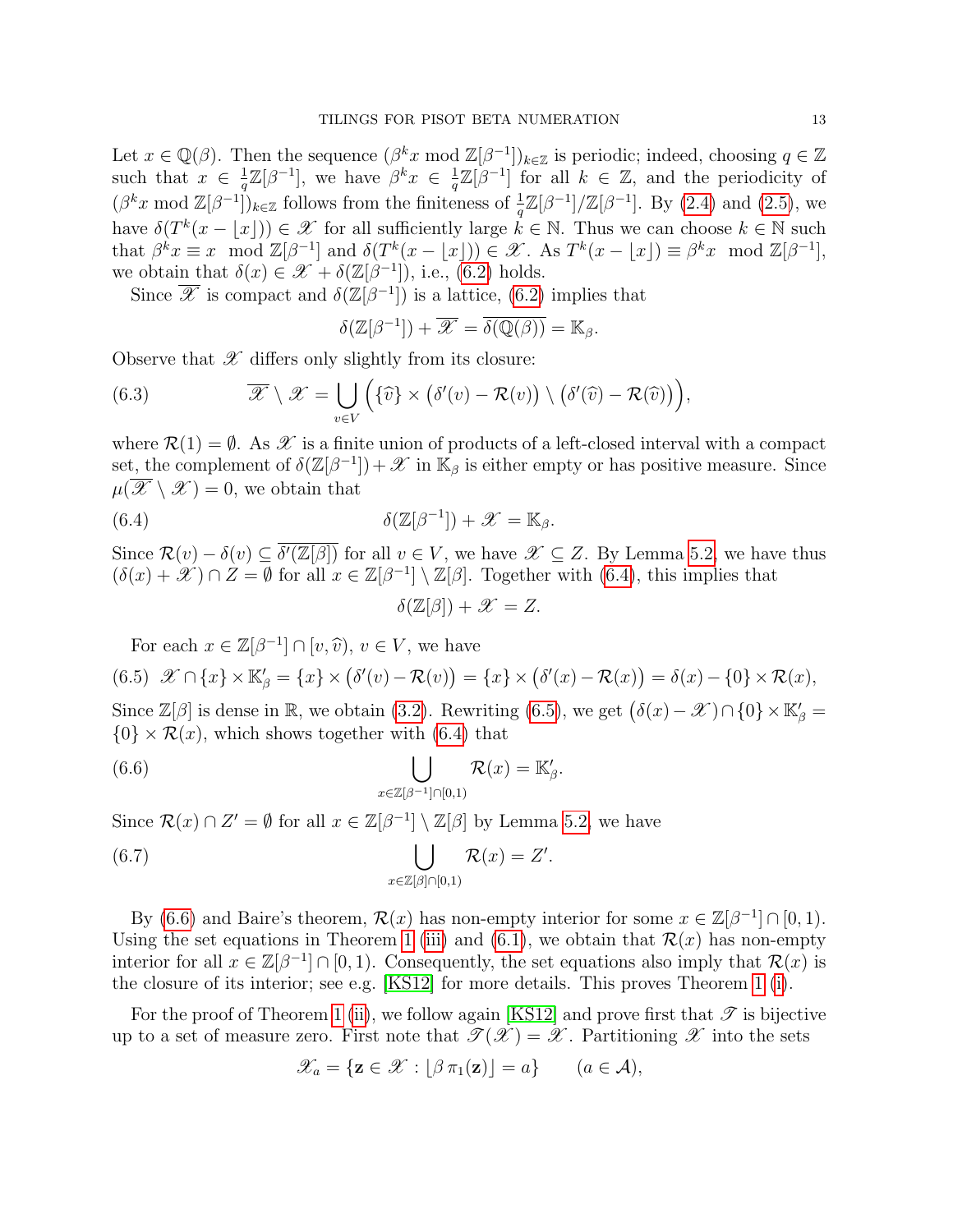we have  $\mathscr{T}(\mathbf{z}) = \beta \mathbf{z} - \delta(a)$  for all  $\mathbf{z} \in \mathscr{X}_a$ . Thus  $\mathscr{T}$  is injective on each  $\mathscr{X}_a, a \in \mathcal{A}$ , and

$$
\sum_{a\in\mathcal{A}}\mu(\mathcal{F}(\mathcal{X}_a))=\sum_{a\in\mathcal{A}}\mu(\beta\mathcal{X}_a)=\sum_{a\in\mathcal{A}}\mu(\mathcal{X}_a)=\mu(\mathcal{X})=\mu(\mathcal{F}(\mathcal{X}))=\mu\bigg(\bigcup_{a\in\mathcal{A}}\mathcal{F}(\mathcal{X}_a)\bigg),
$$

where the second equality holds by the product formula  $\prod_{\mathfrak{p}\in S} |\beta|_{\mathfrak{p}} = 1$ . Hence  $\mu(\mathscr{T}(\mathscr{X}_a)\cap$  $\mathscr{T}(\mathscr{X}_b) = 0$  for all  $a, b \in \mathcal{A}$  with  $a \neq b$ , and  $\mathscr{T}$  is bijective up to a set of measure zero.

For each  $x \in \mathbb{Z}[\beta^{-1}] \cap [0,1)$  and sufficiently small  $\varepsilon > 0$ , we have

$$
\mathscr{T}^{-1}\Big([x,x+\varepsilon)\times(\delta'(x)-\mathcal{R}(x)\big)\Big)=\bigcup_{y\in T^{-1}(x)}[y,y+\varepsilon\beta^{-1})\times(\delta'(y)-\mathcal{R}(y)).
$$

Since this union is disjoint, the union in Theorem [1](#page-5-0) [\(iii\)](#page-5-3) is disjoint in Haar measure. Thus if  $\mathcal{R}(y), y \in T^{-k}(x)$ , is in the interior of  $\beta^{-k}\mathcal{R}(x)$ , its boundary has measure zero. As  $\mathcal{R}(x)$  has non-empty interior and multiplication by  $\beta^{-1}$  is expanding on  $\mathbb{K}'_{\beta}$ , we find for each  $v \in V$  some  $k \in \mathbb{N}$ ,  $y \in T^{-k}(x) \cap [v, \hat{v})$ , such that  $\mathcal{R}(y)$  is in the interior of  $\beta^{-k} \mathcal{R}(x)$ .<br>Together with (6.1), this proves Theorem 1 (ii), which concludes the proof of Theorem 1 Together with [\(6.1\)](#page-11-2), this proves Theorem [1](#page-5-0) [\(ii\)](#page-5-9), which concludes the proof of Theorem [1.](#page-5-0)

6.2. **Proof of Theorem [2.](#page-6-0)** We have  $\pi_1(\mathscr{X}) = [0, 1), T \circ \pi_1 = \pi_1 \circ \mathscr{T}$ , and we know from Section [6.1](#page-11-1) that  $\mathscr T$  is bijective on  $\mathscr X$  up to a set of measure zero. It remains to show that

$$
\bigvee_{k \in \mathbb{N}} \mathscr{T}^k \pi_1^{-1}(B) = \mathscr{B},
$$

where  $\bigvee_{k\in\mathbb{N}}\mathscr{T}^k\pi_1^{-1}(B)$  is the smallest  $\sigma$ -algebra containing the  $\sigma$ -algebras  $\mathscr{T}^k\pi_1^{-1}(B)$  for all  $k \in \mathbb{N}$ . It is clear that  $\bigvee_{k \in \mathbb{N}} \mathscr{T}^k \pi_1^{-1}(B) \subseteq \mathscr{B}$ . For the other inclusion, we show that we can always separate in  $\bigvee_{k\in\mathbb{N}}\mathscr{T}^k\pi_1^{-1}(B)$  two points  $\mathbf{z}, \tilde{\mathbf{z}} \in \mathscr{X}$  with  $\mathbf{z} \neq \tilde{\mathbf{z}}$ . If  $\pi_1(\mathbf{z}) \neq \pi_1(\tilde{\mathbf{z}})$ , then there are disjoint intervals  $J, \tilde{J} \subseteq [0, 1)$  with  $\mathbf{z} \in \pi_1^{-1}(J), \tilde{\mathbf{z}} \in \pi_1^{-1}(\tilde{J})$ . If  $\pi_1(\mathbf{z}) = \pi_1(\tilde{\mathbf{z}})$ , then consider the partition of  $[0, 1)$  into continuity intervals of  $T<sup>k</sup>$  for large k. For each continuity interval  $J \subseteq [v, \hat{v})$  of  $T^k$ , we have  $\mathscr{T}^k \pi_1^{-1}(J) = T^k(J) \times (\delta'(T^k(v)) - \beta^k \mathcal{R}(v)).$ <br>Since multipliesting by  $\beta$  is contracting on  $K'$ , we can find  $k \in \mathbb{N}$  such that  $\pi \in \mathscr{T}^k \pi^{-1}(J)$ . Since multiplication by  $\beta$  is contracting on  $\mathbb{K}'_{\beta}$ , we can find  $k \in \mathbb{N}$  such that  $\mathbf{z} \in \mathscr{T}^k \pi_1^{-1}(J)$ ,  $\tilde{\mathbf{z}} \in \mathscr{T}^k \pi_1^{-1}(\tilde{J}),$  with two disjoint intervals  $J, \tilde{J} \subseteq [0, 1)$ .

### 7. Properties of integral beta-tiles

<span id="page-13-0"></span>7.1. **Basic properties.** We first prove that, for each  $x \in \mathbb{Z}[\beta] \cap [0, 1)$ ,  $\mathcal{S}(x)$  is well defined and  $\mathcal{S}(x) \neq \emptyset$ . To this end, we show that  $(\delta'_{\infty}(\beta^k(T^{-k}(x) \cap \mathbb{Z}[\beta]))_{k \in \mathbb{N}}$  is a Cauchy sequence with respect to the Hausdorff distance  $d_H$ . Since  $\{0, 1, \ldots, |N(\beta)|-1\}$  is a complete residue system of  $\mathbb{Z}[\beta]/\beta \mathbb{Z}[\beta]$  and  $|N(\beta)| \leq \beta$  because  $\beta$  is a Pisot number, we have  $T^{-1}(y) \cap \mathbb{Z}[\beta] \neq 0$  $\emptyset$  for all  $y \in \mathbb{Z}[\beta] \cap [0,1)$ . Using that  $T^{-k-1}(x) \cap \mathbb{Z}[\beta] = T^{-1}(T^{-k}(x) \cap \mathbb{Z}[\beta]) \cap \mathbb{Z}[\beta]$ , we get

$$
d_H\Big(\delta'_{\infty}\big(\beta^{k+1}\left(T^{-k-1}(x)\cap\mathbb{Z}[\beta]\right)\big),\delta'_{\infty}\big(\beta^{k}\left(T^{-k}(x)\cap\mathbb{Z}[\beta]\right)\big)\Big) \leq \left(\lceil \beta \rceil-1\right) \|\delta'_{\infty}(\beta^{k})\|,
$$

which tends to 0 exponentially fast as  $k \to \infty$ . This proves Theorem [3](#page-6-1) [\(i\)](#page-6-4).

Theorem [3](#page-6-1) [\(iii\)](#page-6-5) follows directly from the definition.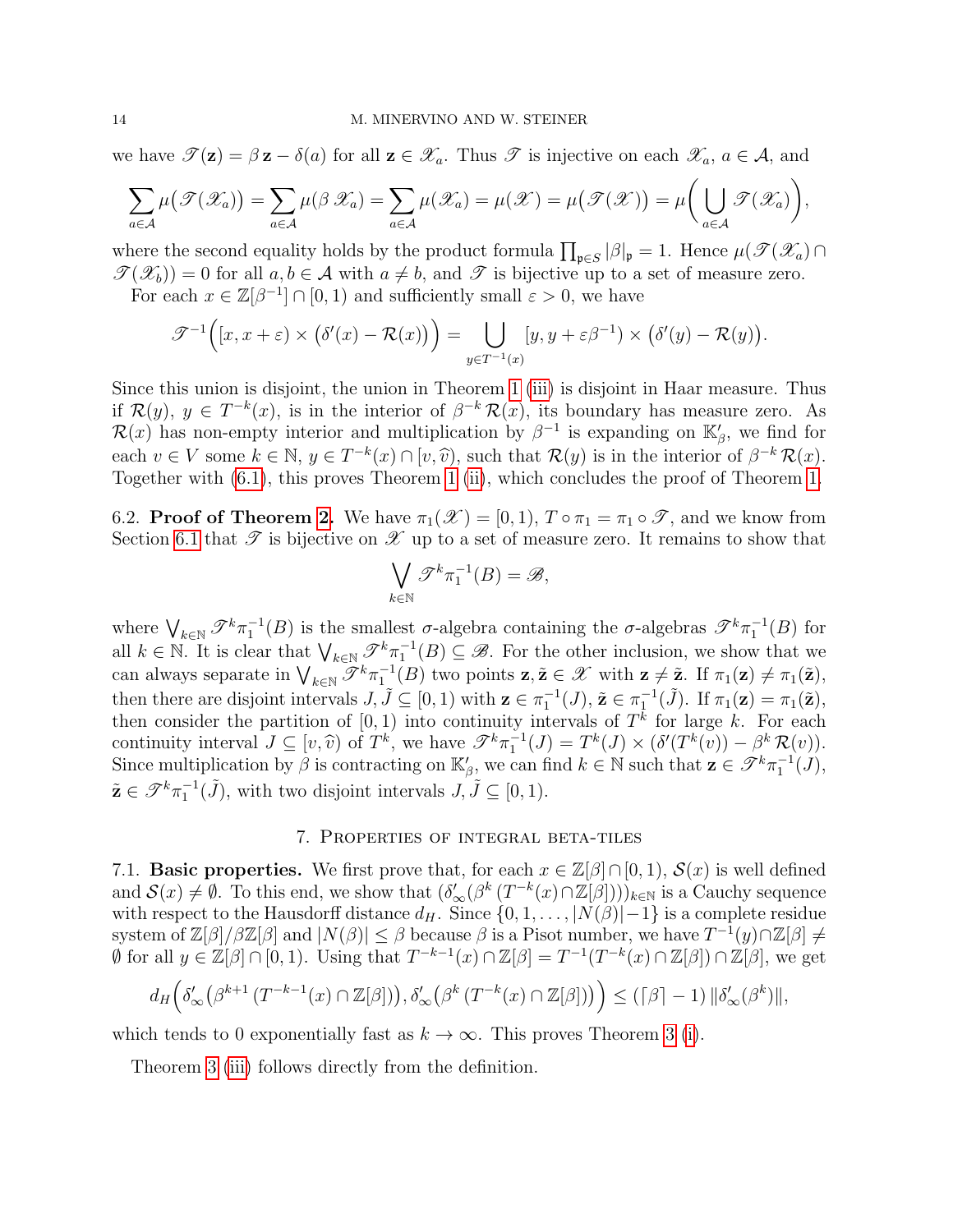To show Theorem [3](#page-6-1) [\(iv\)](#page-6-6), let  $x, y \in \mathbb{Z}[\beta] \cap [v, \hat{v})$  with  $x - y \in \beta^k \mathbb{Z}[\beta]$ ,  $v \in V$ . We know from the proof of Theorem [1](#page-5-0) that  $\beta^k T^{-k}(x) - x = \beta^k T^{-k}(y) - y$  and thus

$$
\beta^k \big(T^{-k}(x) \cap \mathbb{Z}[\beta]\big) - x = \beta^k \Big(\big(T^{-k}(y) + \beta^{-k}(x-y)\big) \cap \mathbb{Z}[\beta]\Big) - x = \beta^k \big(T^{-k}(y) \cap \mathbb{Z}[\beta]\big) - y.
$$

Therefore, we have

$$
d_H(\mathcal{S}(x) - \delta'_{\infty}(x), \mathcal{S}(y) - \delta'_{\infty}(y)) \le d_H\Big(\mathcal{S}(x) - \delta'_{\infty}(x), \delta'_{\infty}\big(\beta^k\big(T^{-k}(x) \cap \mathbb{Z}[\beta]\big) - x\big)\Big) + d_H\Big(\delta'_{\infty}\big(\beta^k\big(T^{-k}(y) \cap \mathbb{Z}[\beta]\big) - y\big), \mathcal{S}(y) - \delta'_{\infty}(y)\Big) \le 2 \max_{z \in \mathbb{Z}[\beta] \cap [0,1)} d_H\Big(\mathcal{S}(z), \delta'_{\infty}\big(\beta^k\big(T^{-k}(z) \cap \mathbb{Z}[\beta]\big)\big)\Big) \le 2 \operatorname{diam} \pi'_{\infty}\big(\beta^k\mathcal{R}(0)\big).
$$

7.2. Slices of Rauzy fractals and  $\mathscr X$ . An alternative definition of the integral x-tile,  $x \in \mathbb{Z}[\beta] \cap [0,1)$ , could be

<span id="page-14-0"></span>(7.1) 
$$
\mathcal{R}(x) \cap \mathbb{K}'_{\infty} \times \delta_f(\{0\}) = \mathcal{S}(x) \times \delta_f(\{0\}).
$$

Indeed, the inclusion  $\supseteq$  follows from  $\lim_{k\to\infty} \delta_f(\beta^k \mathbb{Z}[\beta]) = \delta_f(\{0\})$ . For the other inclusion, let  $\mathbf{z} \in \mathcal{R}(x) \cap \mathbb{K}_{\infty}^{\prime} \times \delta_{f}(\{0\}).$  By Theorem [1](#page-5-0) [\(iii\)](#page-5-3), there is a sequence  $(x_k)_{k\in\mathbb{N}}$  with  $x_k \in T^{-k}(x)$ ,  $z \in \tilde{\beta}^k \mathcal{R}(x_k)$  for all  $k \in \mathbb{N}$ . We have  $x_k \in \mathbb{Z}[\beta]$ , since otherwise we would have  $\mathcal{R}(x_k) \cap Z' = \emptyset$  and thus  $\beta^k \mathcal{R}(x_k) \cap \mathbb{K}'_{\infty} \times \delta_f(\{0\}) = \emptyset$  by Lemma [5.2.](#page-7-8) Therefore, we have  $\mathbf{z} \in \mathcal{S}(x) \times \delta_f(\{0\})$ , and [\(7.1\)](#page-14-0) holds. Since the tiles can be obtained as the intersection with a "hyperplane", the equivalent of integral beta-tiles in [\[ST13\]](#page-28-10) are called *intersective* tiles.

Now, the covering property  $(3.3)$  is a direct consequence of  $(6.7)$  and  $(7.1)$ .

To prove [\(3.4\)](#page-6-8), let  $x \in \mathbb{Z}[\beta] \cap [v, \hat{v}), v \in V$ . Then we have

$$
\mathcal{R}(v) \cap \mathbb{K}'_{\infty} \times \delta_f(\{v - x\}) = (\mathcal{R}(x) + \delta'(v - x)) \cap \mathbb{K}'_{\infty} \times \delta_f(\{v - x\})
$$
  
=  $\delta'(v - x) + \mathcal{R}(x) \cap \mathbb{K}'_{\infty} \times \delta_f(\{0\}) = \delta'(v - x) + \mathcal{S}(x) \times \delta_f(\{0\}).$ 

Since  $\delta_f(\mathbb{Z}[\beta] \cap (v - \widehat{v}, 0])$  is dense in  $\overline{\delta_f(\mathbb{Z}[\beta])}$  if  $\beta$  is irrational and  $\mathcal{R}(x)$  is the closure of its interior, we obtain [\(3.4\)](#page-6-8).

Similarly to the x-tiles, we can express the natural extension domain by means of integral x-tiles. For each  $x \in \mathbb{Z}[\beta] \cap [0,1)$ , we have

$$
\mathscr{X} \cap \{x\} \times \mathbb{K}'_{\infty} \times \delta_{f}(\{x\}) = \{x\} \times \Big( \big( \delta'(x) - \mathcal{R}(x) \big) \cap \mathbb{K}'_{\infty} \times \delta_{f}(\{x\}) \Big) \n= \delta(x) - \{0\} \times \big( \mathcal{R}(x) \cap \mathbb{K}'_{\infty} \times \delta_{f}(\{0\}) \big) = \delta(x) - \{0\} \times \mathcal{S}(x) \times \delta_{f}(\{0\}).
$$

By Lemma [5.1](#page-7-7) and since  $\mathbb{Z}[\beta]$  is a subgroup of finite index of  $\mathcal{O}$ , the set  $\{(x,\delta_f(x)) : x \in$  $\mathbb{Z}[\beta] \cap [0,1]$  is dense in  $[0,1] \times \overline{\delta_f(\mathbb{Z}[\beta])}$ , provided that  $\deg(\beta) \geq 2$ . As  $\overline{\mathscr{X}}$  is the closure of its interior, we obtain [\(3.5\)](#page-6-9).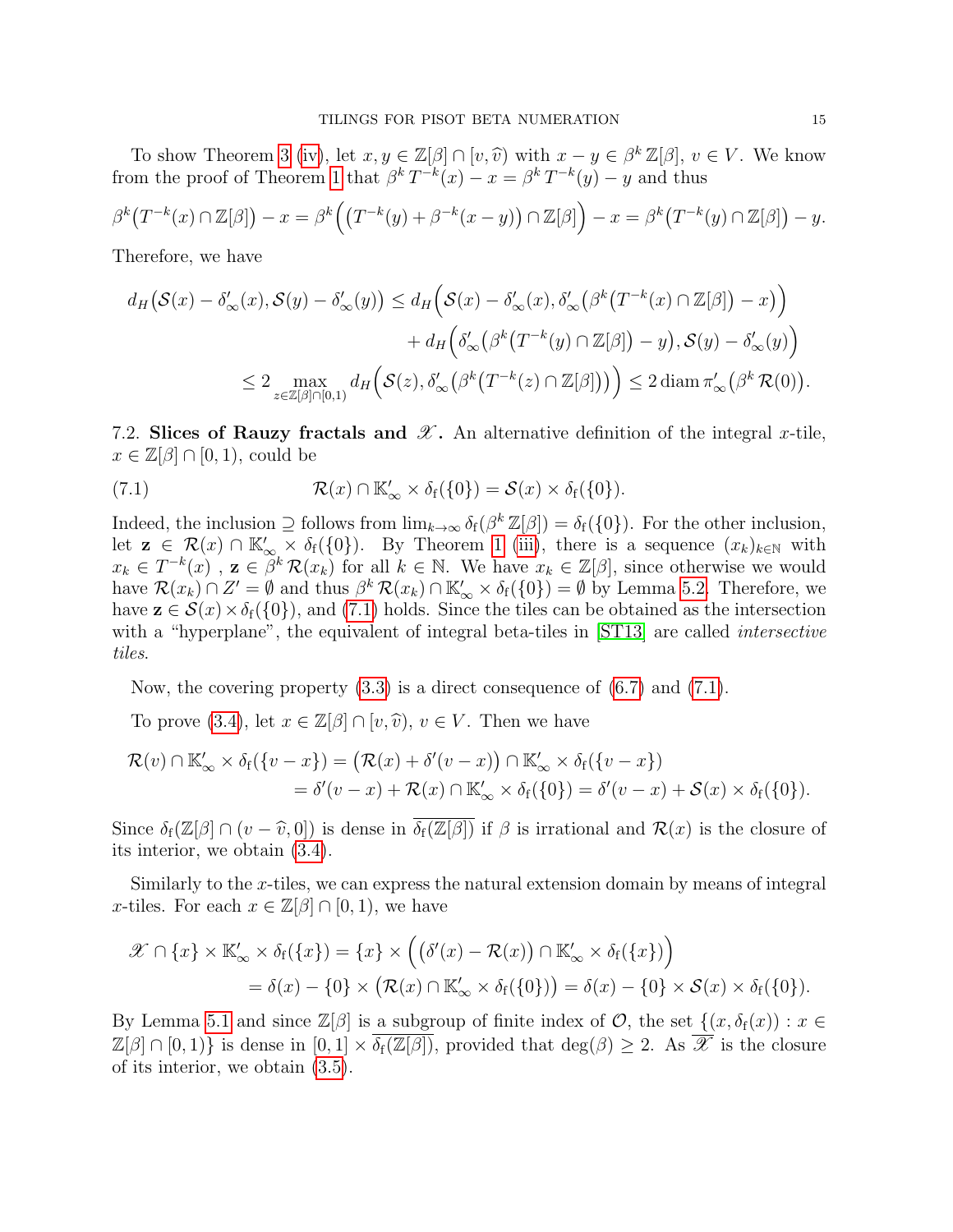7.3. **Measure of the boundary.** In the present subsection, we show that  $\mu'_{\infty}(\partial \mathcal{S}(x)) = 0$ . The proof is similar to that of [\[ST13,](#page-28-10) Theorem 3 (i)].

Let  $x \in \mathbb{Z}[\beta] \cap [0,1)$ , and  $X \subseteq \mathbb{K}'_{\infty}$  be a rectangle containing  $\mathcal{S}(x)$ . Since  $\beta^{-n} \partial \mathcal{S}(x) \subseteq$  $\bigcup_{y\in\mathbb{Z}[\beta]\cap[0,1)}\partial\mathcal{S}(y)$  by Theorem [3](#page-6-1) [\(iii\)](#page-5-3), we have

<span id="page-15-2"></span>(7.2) 
$$
\frac{\mu'_{\infty}(\partial S(x))}{\mu'_{\infty}(X)} = \frac{\mu'_{\infty}(\beta^{-n}\partial S(x))}{\mu'_{\infty}(\beta^{-n}X)} \leq \frac{\mu'_{\infty}(\bigcup_{y\in\mathbb{Z}[\beta]\cap[0,1)}\partial S(y)\cap\beta^{-n}X)}{\mu'_{\infty}(\beta^{-n}X)}
$$

for all  $n \in \mathbb{N}$ . To get an upper bound for  $\mu'_{\infty}(\bigcup_{y \in \mathbb{Z}[\beta] \cap [0,1]} \partial S(y) \cap \beta^{-n} X)$ , let

(7.3) 
$$
R_k(v) = \{ z \in T^{-k}(v) : \beta^k \mathcal{R}(z) \cap \partial \mathcal{R}(v) \neq \emptyset \} \qquad (v \in V).
$$

Then, for each  $y \in \mathbb{Z}[\beta] \cap [v, \hat{v}],$ 

<span id="page-15-3"></span>
$$
\partial S(y) \times \delta_f(\{0\}) \subseteq \partial \mathcal{R}(y) \cap \mathbb{K}'_{\infty} \times \delta_f(\{0\}) = (\partial \mathcal{R}(v) + \delta'(y - v)) \cap \mathbb{K}'_{\infty} \times \delta_f(\{0\})
$$
  

$$
\subseteq \delta'(y - v) + \bigcup_{z \in R_k(v)} \beta^k \mathcal{R}(z) \cap \mathbb{K}'_{\infty} \times \delta_f(\{v - y\}).
$$

If  $\beta^k \mathcal{R}(z) \cap \mathbb{K}'_{\infty} \times \delta_f(\{v - y\})$  is non-empty for a given  $z \in R_k(v) \subseteq \beta^{-k}\mathbb{Z}[\beta], v \in V$ , then  $y \in v - \beta^{k}(z + \mathbb{Z}[\beta])$  by Lemma [5.2,](#page-7-8) thus

$$
\bigcup_{y \in \mathbb{Z}[\beta] \cap [0,1)} \partial \mathcal{S}(y) \subseteq \bigcup_{v \in V} \bigcup_{z \in R_k(v)} \bigcup_{y \in (v - \beta^k z + \beta^k \mathbb{Z}[\beta]) \cap [v,\widehat{v})} \left( \delta'_{\infty}(y-v) + \pi'_{\infty}(\beta^k \mathcal{R}(z)) \right).
$$

Setting

$$
C_{k,n,v}(z) = \#\big\{y \in (v - \beta^k z + \beta^k \mathbb{Z}[\beta]) \cap [v,\widehat{v}) : \delta'_{\infty}(y - v) \in \beta^{-n} X - \pi'_{\infty}(\beta^k \mathcal{R}(z))\big\},\,
$$

we have that

<span id="page-15-0"></span>
$$
(7.4) \qquad \mu'_{\infty}\bigg(\bigcup_{y\in\mathbb{Z}[\beta]\cap[0,1)}\partial\mathcal{S}(y)\cap\beta^{-n}X\bigg)\leq \sum_{v\in V}\sum_{z\in R_k(v)}\sum_{y\in C_{k,n,v}(z)}\mu'_{\infty}\big(\pi'_{\infty}(\beta^k\mathcal{R}(z))\big)\big).
$$

<span id="page-15-1"></span>Now, we estimate the number of terms in the sums in [\(7.4\)](#page-15-0). First, we have

$$
(7.5) \qquad \qquad \#R_k(v) = O(\alpha^k)
$$

for some  $\alpha < \beta$ . Indeed, we can define, similarly to the boundary graph, a directed multiple graph with set of nodes V and  $#(T^{-1}(v) \cap [w, \hat{w}))$  edges from v to w,  $v, w \in V$ . Then<br>this graph is strongly connected and the number of paths of length k starting from  $v \in V$ . this graph is strongly connected and the number of paths of length k starting from  $v \in V$ is  $\#T^{-k}(v)$ , whose order of growth is  $\beta^k$ , thus the spectral radius of the graph is  $\beta$ . Since the interior of  $\mathcal{R}(0)$  is non-empty, we have  $\beta^m \mathcal{R}(z) \cap \partial \mathcal{R}(0) = \emptyset$  for some  $z \in T^{-m}(0)$ ,  $m \in \mathbb{N}$ . Let p be the corresponding path of length m from 0 to w, with  $z \in [w, \hat{w})$ . Then there is  $\alpha < \beta$  such that the number of paths of length k starting from  $v \in V$  that avoid p is  $O(\alpha^k)$ , hence [\(7.5\)](#page-15-1) holds.

From Lemma [5.6,](#page-10-0) we obtain that

(7.6) 
$$
\frac{C_{k,n,v}(z)}{\#\{x \in \mathbb{Z}[\beta] \cap [0,1) : \delta'_{\infty}(x) \in \beta^{-n} X\}} \le \frac{3}{|N(\beta)|^k}
$$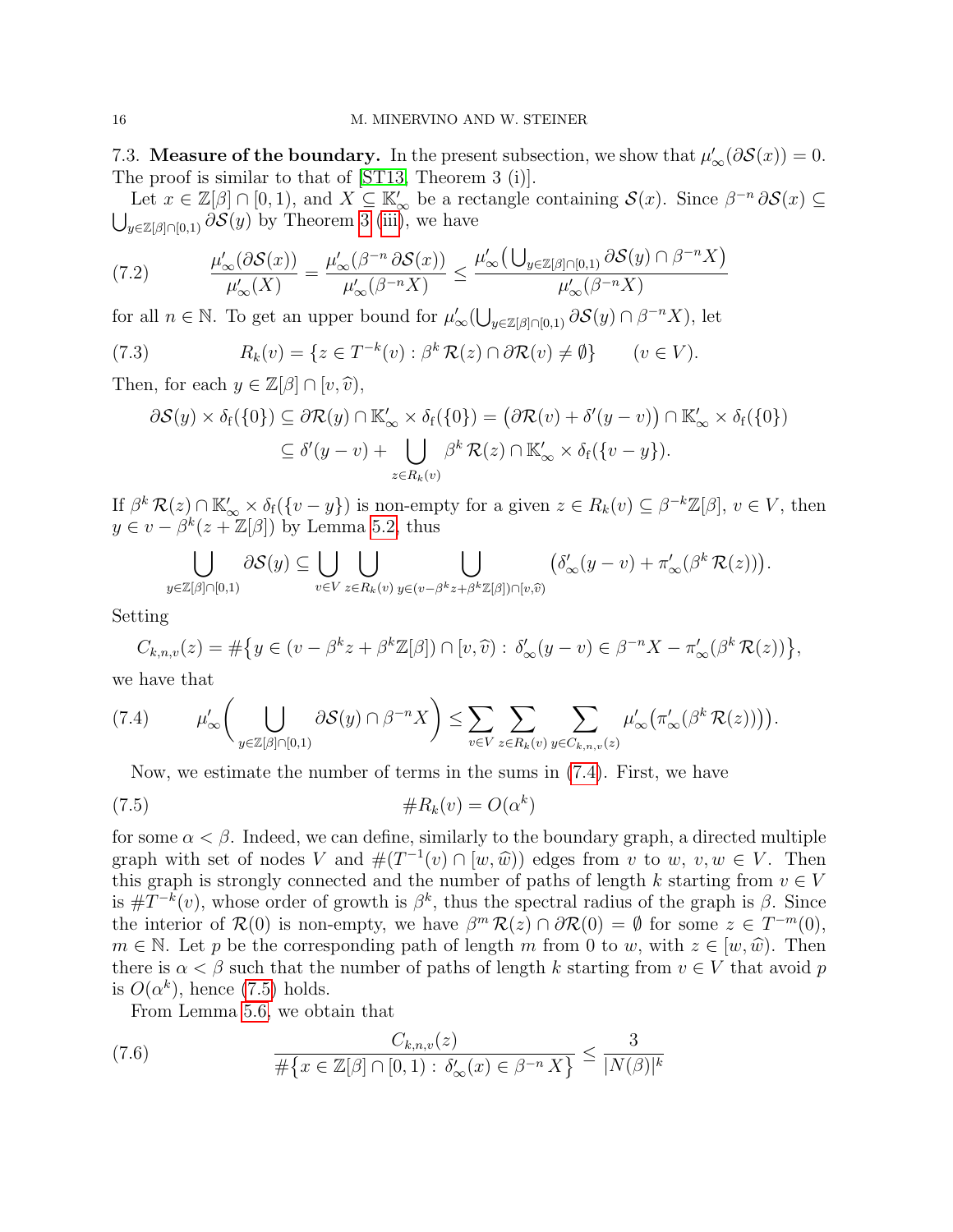for all  $z \in \beta^{-k}\mathbb{Z}[\beta], v \in V$ , for sufficiently large n. (The subtraction of  $\pi'_{\infty}(\beta^k \mathcal{R}(z))$ ) in the definition of  $C_{k,n,v}(z)$  is negligible when n is large compared to k.) As  $\delta_{\infty}(\mathbb{Z}[\beta] \cap [0,1))$  is a Delone set, we have

(7.7) 
$$
\#\{x\in\mathbb{Z}[\beta]\cap[0,1):\delta'_\infty(x)\in\beta^{-n}X\}=O\big(\mu'_\infty(\beta^{-n}X)\big).
$$

Finally, we use that

(7.8) 
$$
\mu'_{\infty}\left(\pi'_{\infty}\left(\beta^{k} \mathcal{R}(z)\right)\right) = O\left(\frac{|N(\beta)|^{k}}{\beta^{k}}\right)
$$

for all  $z \in \mathbb{Z}[\beta^{-1}] \cap [0,1)$ . Inserting  $(7.5)-(7.8)$  $(7.5)-(7.8)$  $(7.5)-(7.8)$  in  $(7.4)$  gives that

<span id="page-16-1"></span>
$$
\frac{\mu'_{\infty}\left(\bigcup_{y\in\mathbb{Z}[\beta]\cap[0,1]}\partial S(y)\cap\beta^{-n}X\right)}{\mu'_{\infty}(\beta^{-n}X)}\leq c\frac{\alpha^k}{\beta^k}
$$

for all  $k \in \mathbb{N}$  and sufficiently large  $n \in \mathbb{N}$ , with some constant  $c > 0$ . Together with [\(7.2\)](#page-15-2), this implies that  $\mu'_{\infty}(\partial \mathcal{S}(x)) \leq c \frac{\alpha^{k}}{\beta^{k}} \mu'_{\infty}(X)$  for all  $k \in \mathbb{N}$ , i.e.,  $\mu'_{\infty}(\partial \mathcal{S}(x)) = 0$ . This concludes the proof of Theorem [3](#page-6-1) [\(ii\)](#page-6-10).

<span id="page-16-3"></span>7.4. Quadratic Pisot numbers. To prove Theorem [3](#page-6-1) [\(v\)](#page-6-3), let  $\beta$  be a quadratic Pisot number, and denote by z' the Galois conjugate of  $z \in \mathbb{Q}(\beta)$ . We show first that

(7.9)  $\text{sgn}(x'_1 - y'_1) = \text{sgn}(\beta') \text{sgn}(x' - y')$ 

for all  $x_1 \in T^{-1}(x) \cap \mathbb{Z}[\beta], y_1 \in T^{-1}(y) \cap \mathbb{Z}[\beta],$  with  $x, y \in \mathbb{Z}[\beta] \cap [0, 1)$ . Writing  $x_1 = \frac{a+x}{\beta}$  $\frac{+x}{\beta}$ ,  $y_1 = \frac{b+y}{\beta}$  with  $a, b \in \mathcal{A}$ , we have  $sgn(x'_1 - y'_1) = sgn(\beta')$   $sgn(a - b + x' - y')$ . Write now  $x = m\tilde{\beta} - |m\beta|$ ,  $y = n\beta - |n\beta|$  with  $m, n \in \mathbb{Z}$ , and assume that  $n = m + 1$ . Then

<span id="page-16-2"></span> $a - b + x' - y' = a - b + (m + 1)\beta - |m\beta| - \beta' \ge a - b + |\beta| - \beta'.$ 

Recalling that  $|\beta'| < 1$  since  $\beta$  is a Pisot number, we obtain that  $a - b + x' - y' > 0$  if  $b < \lfloor \beta \rfloor$ . If  $b = \lfloor \beta \rfloor$ , then  $y_1 < 1$  implies that  $\lfloor \beta \rfloor + (m+1)\beta - \lfloor (m+1)\beta \rfloor < \beta$ , thus  $\lfloor m\beta \rfloor = \lfloor (m+1)\beta \rfloor - \lfloor \beta \rfloor - 1$ , hence we also get that sgn $(a - b + x' - y') = 1$ . Since  $sgn(x'-y') = sgn(n-m)$ , we obtain that [\(7.9\)](#page-16-2) holds in the case  $n = m + 1$ , and we infer that [\(7.9\)](#page-16-2) holds in the general case.

Inductively, we get that  $sgn(x'_k - y'_k) = sgn(\beta')^k sgn(x' - y')$  for all  $x_k \in T^{-k}(x) \cap \mathbb{Z}[\beta],$  $y_k \in T^{-k}(y) \cap \mathbb{Z}[\beta]$ . Since  $T(\mathbb{Z}[\beta] \cap [0,1)) \subseteq \mathbb{Z}[\beta] \cap [0,1)$ , the sets  $T^{-k}(x) \cap \mathbb{Z}[\beta]$ ,  $x \in$  $\mathbb{Z}[\beta] \cap [0,1)$ , form a partition of  $\mathbb{Z}[\beta] \cap [0,1)$  for each  $k \in \mathbb{N}$ . Renormalizing by  $(\beta')^k$  and taking the Hausdorff limit shows that  $\mathcal{S}(x)$  is an interval for each  $x \in \mathbb{Z}[\beta] \cap [0,1)$  that meets  $\bigcup_{y\in\mathbb{Z}[\beta]\cap[0,1)\setminus\{x\}}\mathcal{S}(y)$  only at its endpoints, i.e.,  $\mathcal{C}_{\text{int}}$  is a tiling of  $\mathbb{K}'_{\infty}=\mathbb{R}$ .

## 8. Equivalence between different tiling properties

<span id="page-16-0"></span>8.1. Multiple tilings. We first recall the proof that  $\mathcal{C}_{\text{aper}}$  is a multiple tiling; see e.g. [\[IR06,](#page-28-5) [KS12\]](#page-28-14) for the unit case. Since  $\delta'(\mathbb{Z}[\beta^{-1}] \cap [0,1))$  is a Delone set and diam  $\mathcal{R}(x)$  is uniformly bounded,  $\mathcal{C}_{\text{aper}}$  is uniformly locally finite. Suppose that  $\mathcal{C}_{\text{aper}}$  is not a multiple tiling. Then there are integers  $m_1 > m_2$  such that some set U of positive measure is covered at least  $m_1$  times by elements of  $\mathcal{C}_{\text{aper}}$  and some point **z** lies in exactly  $m_2$  tiles. Since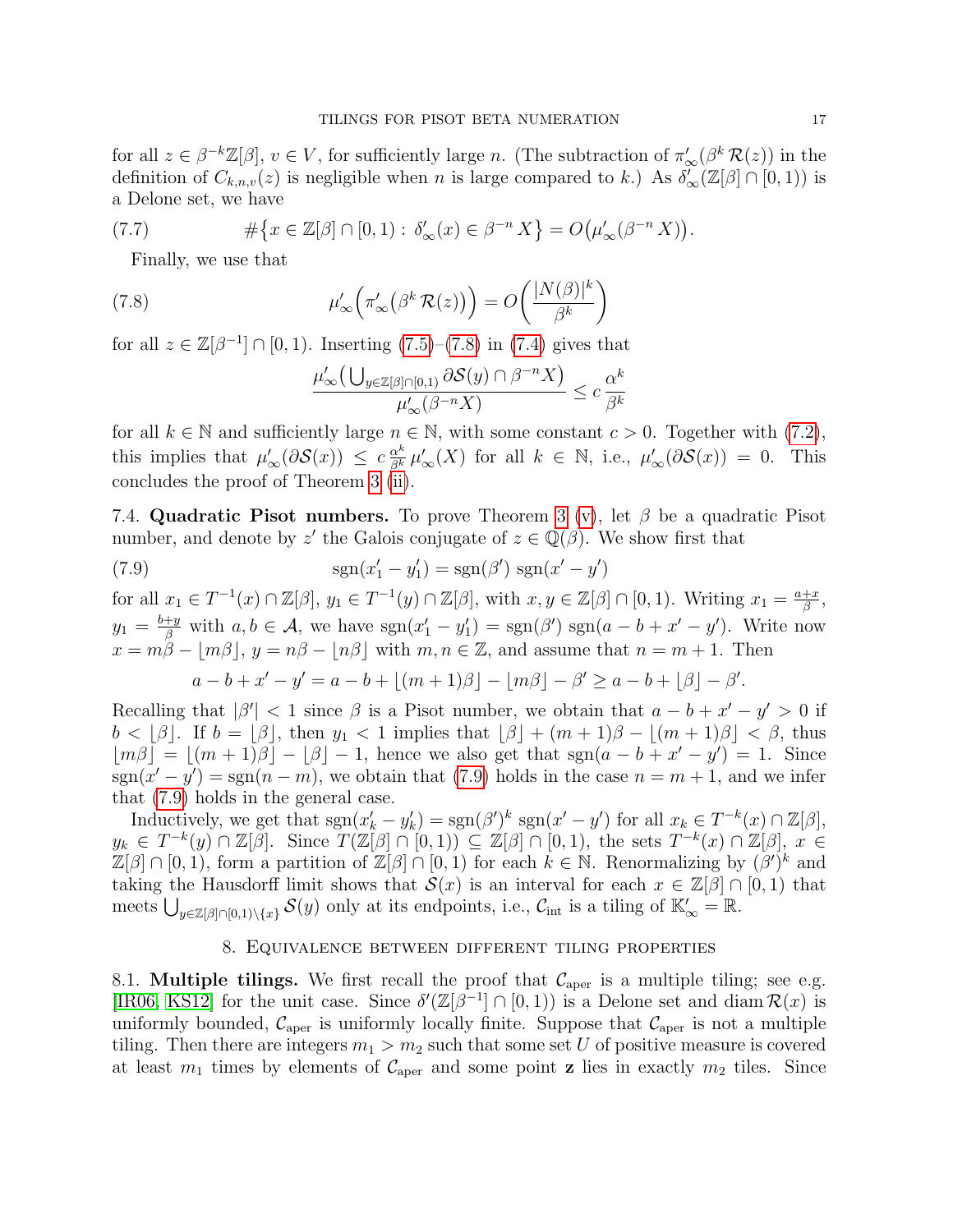the set  $\bigcup_{x\in\mathbb{Z}[\beta^{-1}]\cap[0,1)}\partial\mathcal{R}(x)$  has measure zero, we can assume that U is contained in the complement of this set, and we can choose U to be open. For small  $\varepsilon > 0$ , the configuration of the tiles in a large neighbourhood of  $\delta'(x)$  does not depend on  $x \in \mathbb{Z}[\beta^{-1}] \cap [0,\varepsilon)$ . (In the parlance of [\[IR06,](#page-28-5) [KS12\]](#page-28-14), the collection  $\mathcal{C}_{\text{aper}}$  is quasi-periodic.) Therefore, each element of  $\mathbf{z} + \delta'(\mathbb{Z}[\beta^{-1}] \cap [0,\varepsilon))$  lies in exactly  $m_2$  tiles. By the set equations in Theorem [1](#page-5-0) [\(iii\)](#page-5-3),  $\beta^{-k}U$  is covered at least  $m_1$  times for all  $k \in \mathbb{N}$ . Since  $\delta'(\mathbb{Z}[\beta^{-1}] \cap [0,\varepsilon))$  is a Delone set and  $\beta^{-k}U$  is arbitarily large, we have a contradiction.

As  $\tilde{\mathcal{C}}_{\text{aper}}$  is the restriction of  $\mathcal{C}_{\text{aper}}$  to Z', it is a multiple tiling with same covering degree.

The multiple tiling property of  $\mathcal{C}_{ext}$  also follows from that of  $\mathcal{C}_{aper}$ . Indeed, for  $x, y \in$  $\mathbb{Z}[\beta^{-1}]$ , we have  $(\delta(x) + \mathscr{X}) \cap \{y\} \times \mathbb{K}_{\beta}' \neq \emptyset$  if and only if  $y - x \in [0, 1)$ . Since

$$
(\delta(x) + \mathscr{X}) \cap \{y\} \times \mathbb{K}'_{\beta} = \{y\} \times (\delta'(y) - \mathcal{R}(y - x)) = \delta(y) - \{0\} \times \mathcal{R}(y - x)
$$

if  $y - x \in [0, 1)$  and  $\mathbb{Z}[\beta^{-1}]$  is dense in ℝ, we obtain that  $\mathcal{C}_{ext}$  is a multiple tiling with same covering degree as  $\mathcal{C}_{aper}$ . Again,  $\tilde{\mathcal{C}}_{ext}$  being the restriction of  $\mathcal{C}_{ext}$  to Z, it is a multiple tiling with same covering degree.

Almost the same proof as for  $\mathcal{C}_{\text{aper}}$  shows that  $\mathcal{C}_{\text{int}}$  is a multiple tiling. The collection  $\mathcal{C}_{\text{int}}$ need not be quasi-periodic, but we have "almost quasi-periodicity" by Theorem [3](#page-6-1) [\(iv\)](#page-6-6). If  $\mathbf{z} \in \mathbb{K}'_{\infty}$  lies in exactly  $m_2$  tiles, then for large  $k \in \mathbb{N}$  each element of  $\mathbf{z} + \delta'_{\infty}(\beta^k \mathbb{Z}[\beta] \cap [0, \varepsilon))$ lies in at most  $m_2$  tiles. As  $\delta'_{\infty}(\beta^k \mathbb{Z}[\beta] \cap [0,\varepsilon))$  is Delone, we get that  $\mathcal{C}_{\text{int}}$  is a multiple tiling.

The relation between  $\tilde{C}_{aper}$  and  $C_{int}$  is similar to that between  $C_{ext}$  and  $C_{aper}$ , as one is obtained from the other by intersection with a suitable "hyperplane". However, the proof that  $\mathcal{C}_{\text{int}}$  has the same covering degree as  $\tilde{\mathcal{C}}_{\text{aper}}$  needs a bit more attention than that for  $\mathcal{C}_{\text{ext}}$ . Let m be the covering degree of  $\tilde{\mathcal{C}}_{aper}$  and choose  $y_1, \ldots, y_m \in \mathbb{Z}[\beta] \cap [0,1)$  such that the interior U of  $\bigcap_{i=1}^m \mathcal{R}(y_i)$  is non-empty; then  $U \cap \mathcal{R}(x) = \emptyset$  for all  $x \notin \{y_1, \ldots, y_m\}$ . Set

$$
\varepsilon = \min \left\{ \widehat{x} - x : x \in \mathbb{Z}[\beta] \cap (-1, 1), \ \delta_{\infty}'(x) \in \pi_{\infty}'(U - \mathcal{R}(0)) \right\},\
$$

with  $\hat{x} = 0$  for  $x < 0$ . As  $\delta_f(\mathbb{Z}[\beta] \cap [0, \varepsilon))$  is dense in  $\overline{\delta_f(\mathbb{Z}[\beta])}$ , there exists  $z \in \mathbb{Z}[\beta] \cap [0, \varepsilon)$ such that  $U \cap \mathbb{K}'_{\infty} \times \delta_f(\{-z\}) \neq \emptyset$ . Then the set

$$
\tilde{U} = \delta'_{\infty}(z) + \pi'_{\infty}\big(U \cap \mathbb{K}'_{\infty} \times \delta_f(\{-z\})\big)
$$

is open. If  $\mathcal{S}(x+z) \cap \tilde{U} \neq \emptyset$  for  $x \in \mathbb{Z}[\beta] \cap [-z, 1-z)$ , then we get from  $\mathcal{S}(x+z) \subseteq$  $\delta'_{\infty}(x+z) + \pi'_{\infty}(\mathcal{R}(0))$  that  $\delta'_{\infty}(x+z) \in \tilde{U} - \pi'_{\infty}(\mathcal{R}(0))$ , i.e.,  $\delta'_{\infty}(x) \in \pi'_{\infty}(U - \mathcal{R}(0))$ . Therefore, we have  $\hat{x} - x \geq \varepsilon$ , which ensures that  $x \in [0, 1 - z)$  because  $x \in [-z, 0)$  would mean that  $\hat{x} - x = -x \leq z < \varepsilon$ . Now,  $x + z < x + \varepsilon \leq \hat{x}$  implies that

$$
\mathcal{R}(x) \cap \mathbb{K}'_{\infty} \times \delta_f(\{-z\}) = \big(\mathcal{R}(x+z) - \delta'(z)\big) \cap \mathbb{K}'_{\infty} \times \delta_f(\{-z\}) = \mathcal{S}(x+z) \times \delta_f(\{0\}) - \delta'(z).
$$

From  $U \subseteq \mathcal{R}(y_i)$ , we obtain that  $\pi'_{\infty}(U \cap \mathbb{K}'_{\infty} \times \delta_f(\{-z\})) \subseteq \mathcal{S}(y_i + z) - \delta'_{\infty}(z)$ , thus

$$
\tilde{U} \subseteq \mathcal{S}(y_i + z) \quad \text{for} \quad 1 \le i \le m.
$$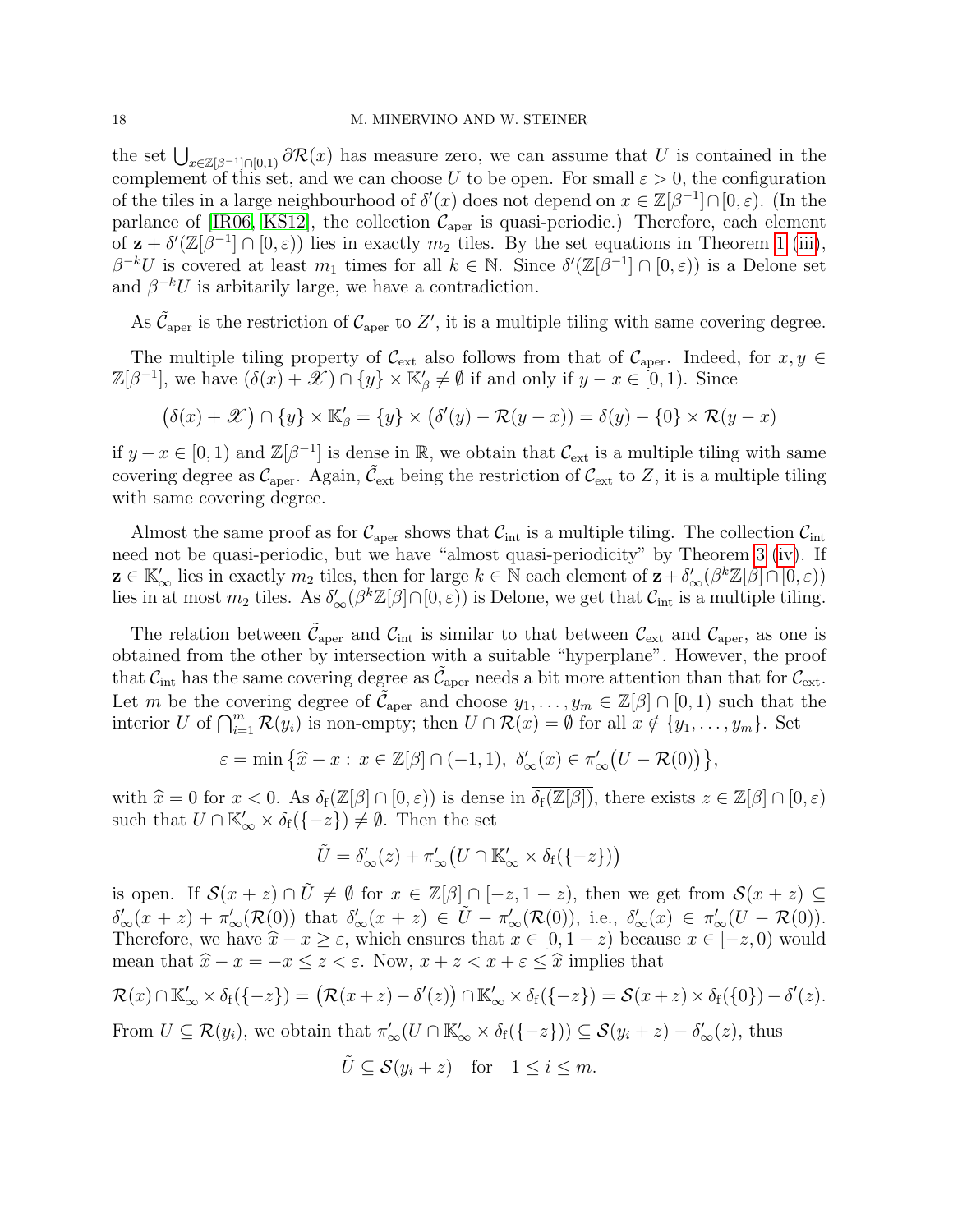We have already seen that  $\mathcal{S}(x+z)\cap\tilde{U}=\emptyset$  for  $x\in\mathbb{Z}[\beta]\cap[-z,0)$ . For  $x\in\mathbb{Z}[\beta]\cap[0,1-z)\setminus\mathbb{Z}$  $\{y_1, \ldots, y_m\}$ , the disjointness of  $\mathcal{S}(x+z)$  and  $\tilde{U}$  follows from  $U \cap \mathcal{R}(x) = \emptyset$ . Thus,  $\tilde{U}$  is a set of positive measure that is covered exactly m times, i.e., the covering degree of  $C_{\text{int}}$  is m.

We have proved that the collections  $\mathcal{C}_{ext}$ ,  $\tilde{\mathcal{C}}_{ext}$ ,  $\mathcal{C}_{aper}$ ,  $\tilde{\mathcal{C}}_{aper}$ , and  $\mathcal{C}_{int}$  are all multiple tilings with the same covering degree. The equivalence of Theorem [4](#page-6-2) [\(i\)](#page-6-11)–[\(iii\)](#page-6-12) follows immediately.

8.2. Property [\(W\)](#page-5-1). Several slightly different but equivalent definitions of weak finiteness can be found in [\[Hol96,](#page-28-16) [Aki02,](#page-27-12) [Sid03,](#page-28-17) [ARS04\]](#page-27-9). Our definition of [\(W\)](#page-5-1), which is called (H) in [\[ARS04\]](#page-27-9), is essentially due to Hollander. By [\[ARS04\]](#page-27-9), this property holds for each quadratic Pisot number, for each cubic Pisot unit, as well as for each  $\beta > 1$  satisfying  $\beta^d = t_1 \beta^{d-1} + t_2 \beta^{d-2} + \cdots + t_{d-1} \beta + t_d$  for some  $t_1, \ldots, t_d \in \mathbb{Z}$  with  $t_1 > \sum_{k=2}^d |t_k|$ . Other classes of numbers giving tilings and thus satisfying [\(W\)](#page-5-1) were found by [\[BK05,](#page-27-13) [BBK06\]](#page-27-2).

An immediate consequence of [\(2.5\)](#page-5-6) is that, for  $x \in \mathbb{Z}[\beta^{-1}] \cap [0,1)$ ,

<span id="page-18-0"></span> $\delta'(0) \in \mathcal{R}(x)$  if and only if  $x \in P = \text{pur}(\beta) \cap \mathbb{Z}[\beta].$ 

(Note that we cannot have  $T^n(x) = x$  for  $x \in \mathbb{Z}[\beta^{-1}]\setminus \mathbb{Z}[\beta]$ .) For general  $z \in \mathbb{Z}[\beta^{-1}]\cap [0,\infty)$ , let  $n \in \mathbb{N}$  be such that  $y + \beta^{-n} z < \hat{y}$  for all  $y \in P$ . Then we have

(8.1) 
$$
\delta'(z) \in \mathcal{R}(x) \text{ if and only if } x \in T^{n}(P + \beta^{-n}z).
$$

To prove [\(8.1\)](#page-18-0), let first  $x = T^{n}(y + \beta^{-n}z)$ ,  $y \in P$ , and let  $k \ge 1$  be such that  $T^{k}(y) = y$ . Then  $y + \beta^{-n}z < \hat{y}$  implies that  $T^{n+jk}(y + \beta^{-n-jk}z) = T^n(y + \beta^{-n}z) = x$  for all  $j \in \mathbb{N}$ ; cf.<br>the proof of Theorem 1 (y) in Section 6.1. Thus we have  $\delta'(R^{n+jk}(y + \beta^{-n-jk}z)) \in \mathcal{D}(x)$ . the proof of Theorem [1](#page-5-0) [\(v\)](#page-5-5) in Section [6.1.](#page-11-1) Thus we have  $\delta'(\beta^{n+jk}(y+\beta^{-n-jk}z)) \in \mathcal{R}(x)$ , i.e.,  $\delta'(z) \in \mathcal{R}(x) - \delta'(\beta^{n+jk}y)$ . Taking the limit for  $j \to \infty$ , we conclude that  $\delta'(z) \in \mathcal{R}(x)$ . Let now  $\delta'(z) \in \mathcal{R}(x)$ ,  $x \in \mathbb{Z}[\beta^{-1}]\cap [0,1)$ ,  $z \in \mathbb{Z}[\beta^{-1}]\cap [0,\infty)$ . For each  $k \in \mathbb{N}$ , there is an  $x_k \in T^{-k}(x)$  such that  $\delta'(\beta^{-k}z) \in \mathcal{R}(x_k)$ . Then the set  $\{\delta'(\beta^{-k}z - x_k) : k \in \mathbb{N}\}\$  is bounded and thus finite by Lemma [5.4.](#page-9-1) Choose  $y \in \mathbb{Z}[\beta^{-1}]$  such that  $x_k - \beta^{-k}z = y$  for infinitely many  $k \in \mathbb{N}$ . Let j and k be two successive elements of the set  $\{k \in \mathbb{N} : x_k - \beta^{-k}z = y\},\$ with j large enough such that  $y + \beta^{-j}z < \hat{y}$ . Then  $T^{k-j}(y + \beta^{-k}z) = y + \beta^{-j}z$  and  $T^{k-j}(y + \beta^{-k}z) = T^{k-j}(y) + \beta^{-j}z$  flux  $T^{k-j}(y) = y$  which implies that  $y \in P$  and  $T^{k-j}(y+\beta^{-k}z) = T^{k-j}(y) + \beta^{-j}z$  thus  $T^{k-j}(y) = y$ , which implies that  $y \in P$  and  $T^{j}(y + \beta^{-j}z) = T^{j}(x_{j}) = x$ . We infer that  $x \in T^{n}(P + \beta^{-n}z)$  for all  $n \in \mathbb{N}$  such that  $y + \beta^{-n}z < \hat{y}$  for all  $y \in P$ , thus [\(8.1\)](#page-18-0) holds.

We use [\(8.1\)](#page-18-0) to prove the equivalence between [\(W\)](#page-5-1) and the tiling property of  $\mathcal{C}_{\text{aper}}$ , similarly to [\[Aki02,](#page-27-12) [KS12\]](#page-28-14). If  $\mathcal{C}_{aper}$  is a tiling, then  $\mathcal{R}(0)$  contains an exclusive point. Since  $\delta'(\mathbb{Z}[\beta^{-1}]\cap [0,\infty))$  is dense in  $\mathbb{K}'_{\beta}$ , we have thus an exclusive point  $\delta'(z) \in \mathcal{R}(0)$  with  $z \in \mathbb{Z}[\beta^{-1}] \cap [0, \infty)$ . By [\(8.1\)](#page-18-0), this implies that  $T^{n}(P + \beta^{-n}z) = \{0\}$  for all  $n \in \mathbb{N}$  satisfying  $x + \beta^{-n}z < \hat{x}$  for all  $x \in P$ , in particular  $T^{n}(\beta^{-n}z) = 0$  because  $0 \in P$ . Hence, [\(W\)](#page-5-1) holds<br>with  $y = \beta^{-n}z$  (independently from  $x \in P$ ) with  $y = \beta^{-n}z$  (independently from  $x \in P$ ).

Now, we assume that [\(W\)](#page-5-1) holds and construct an exclusive point  $\delta'(z) \in \mathcal{R}(0)$  of  $\mathcal{C}_{aper}$ , with  $z \in \mathbb{Z}[\beta^{-1}] \cap [0,\infty)$ , as in [\[Aki02,](#page-27-12) [KS12\]](#page-28-14). Note first that [\(W\)](#page-5-1) implies that

<span id="page-18-1"></span>(8.2) 
$$
\forall x \in P, \varepsilon > 0 \ \exists y \in [0, \varepsilon), n \in \mathbb{N} : T^n(x + y) = T^n(y) = 0.
$$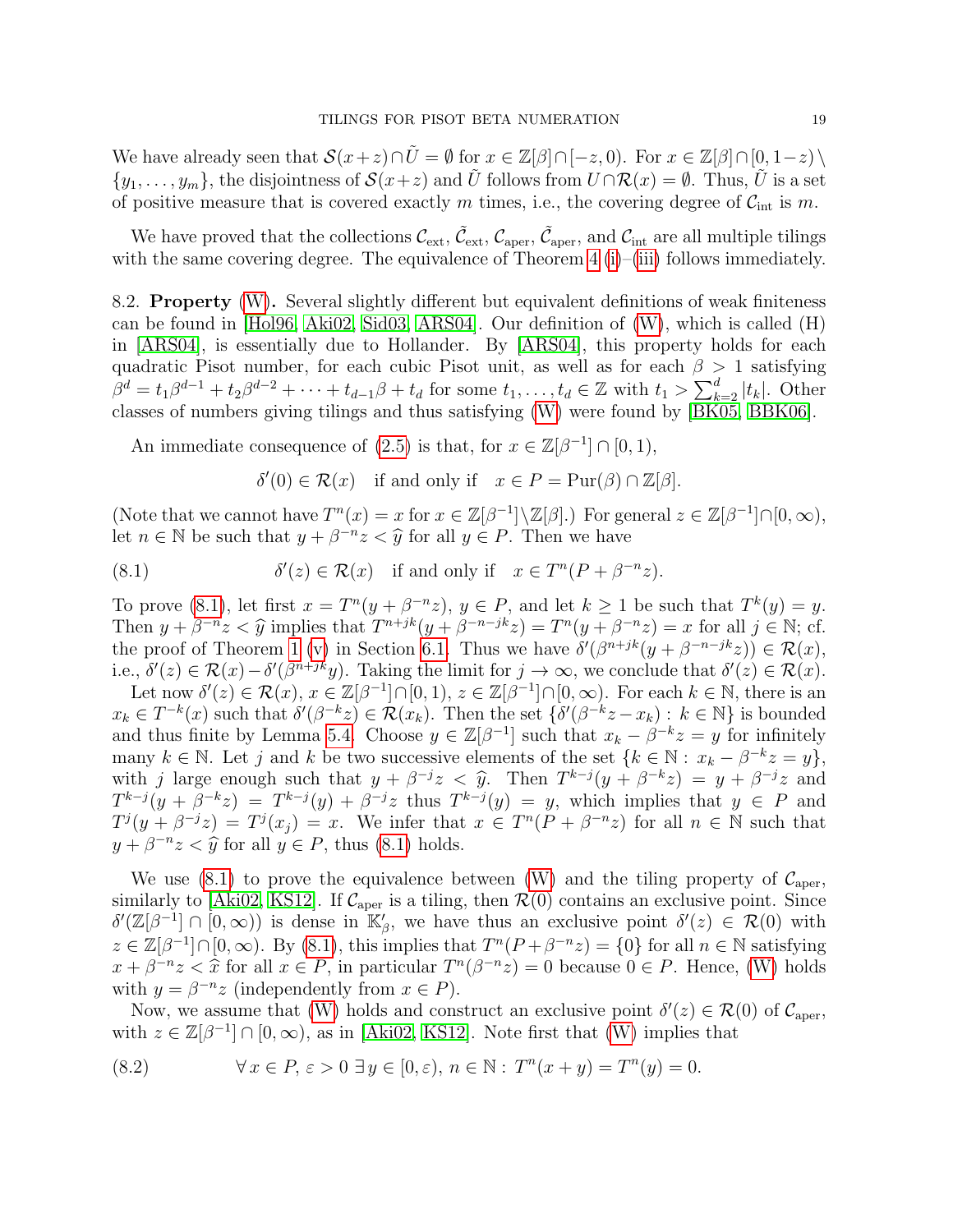Indeed, if  $x = \max\{T^j(x) : j \in \mathbb{N}\}, T^k(x) = x$ , and  $T^n(x + y) = T^n(y) = 0$ , then we have  $T^{\ell k-j}(T^j(x) + \beta^{j-\ell k}y) = x + y$  and thus  $T^{n+\ell k-j}(T^j(x) + \beta^{j-\ell k}y) = 0 = T^{n+\ell k-j}(\beta^{j-\ell k}y)$ for all  $\ell \ge 1, 0 \le j \le k$ , which proves [\(8.2\)](#page-18-1); see also [\[ARS04,](#page-27-9) Lemma 1].

If  $P = \{0\}$ , then  $\delta'(0)$  is an exclusive point. Otherwise, let  $P = \{0, x_1, \ldots, x_h\}$  and set

$$
z = \beta^{k_1 + k_2 + \dots + k_h} y_1 + \beta^{k_2 + \dots + k_h} y_2 + \dots + \beta^{k_h} y_h,
$$

where  $y_j$  and  $k_j$  are defined recursively for  $1 \leq j \leq h$  with the following properties:

- $T^{k_j}(T^{k_1+\cdots+k_{j-1}}(x_j+\sum_{i=1}^{j-1}y_i\beta^{-k_1-\cdots-k_{i-1}})+y_j)=T^{k_j}(y_j)=0,$
- $T^{k_1+\cdots+k_j}(x_{j+1}+\sum_{i=1}^j y_i\,\beta^{-k_1-\cdots-k_{i-1}}) \in P$ , if  $j < h$ ,

• 
$$
x + \sum_{i=\ell}^{j} y_i \beta^{-k_{\ell} - \dots - k_{i-1}} < \hat{x}
$$
 for all  $x \in P, 1 \leq \ell \leq j$ .

Then we have

$$
T^{k_1 + \dots + k_h}(x_j + \beta^{-k_1 - \dots - k_h} z) = T^{k_1 + \dots + k_h}(x_j + \sum_{i=1}^h y_i \beta^{-k_1 - \dots - k_{i-1}})
$$
  
=  $T^{k_j + \dots + k_h} \left( T^{k_1 + \dots + k_{j-1}}(x_j + \sum_{i=1}^{j-1} y_i \beta^{-k_1 - \dots - k_{i-1}}) + y_j + \sum_{i=j+1}^h y_i \beta^{-k_j - \dots - k_{i-1}} \right)$   
=  $T^{k_{j+1} + \dots + k_h} \left( \sum_{i=j+1}^h y_i \beta^{-k_{j+1} - \dots - k_{i-1}} \right) = T^{k_{j+2} + \dots + k_h} \left( \sum_{i=j+2}^h y_i \beta^{-k_{j+2} - \dots - k_{i-1}} \right) = \dots = 0$ 

for  $0 \le j \le h$ , with  $x_0 = 0$ . By  $(8.1)$ ,  $\delta'(z)$  is an exclusive point of  $C_{\text{aper}}$  (in  $\mathcal{R}(0)$ ).

Therefore, we have proved that Theorem [4](#page-6-2) [\(iv\)](#page-6-13) is equivalent to  $(i)$ – $(iii)$ .

8.3. Boundary graph. We study properties of the boundary graph defined in Section [2.7](#page-4-1) and prove the tiling condition Theorem  $4 \text{ (v)}$  $4 \text{ (v)}$  $4 \text{ (v)}$ . First note that the boundary graph is finite since, for each node  $[v, x, w]$ ,  $\delta'_{\infty}(x)$  is contained in the intersection of the Delone set  $\delta'_{\infty}(\mathbb{Z}[\beta] \cap (-1,1))$  with the bounded set  $\pi'_{\infty}(\mathcal{R}(0) - \mathcal{R}(0)).$ 

Next, we show that the labels of the infinite paths in the boundary graph provide pairs of expansions exactly for the points that lie in  $\mathcal{R}(x) \cap \mathcal{R}(y)$  for some  $x, y \in \mathbb{Z}[\beta^{-1}] \cap [0,1)$ ,  $x \neq y$ . When  $\mathcal{C}_{\text{aper}}$  is a tiling, these points are exactly the boundary points of  $\mathcal{R}(x)$ ,  $x \in \mathbb{Z}[\beta^{-1}] \cap [0,1]$ , hence the name "boundary graph". (In general, "intersection graph" might be a better name.) If  $x \in \mathbb{Z}[\beta^{-1}] \cap [v, \hat{v}), y \in \mathbb{Z}[\beta^{-1}] \cap [w, \hat{w}), v, w \in V, x \neq y$ , then

<span id="page-19-0"></span>(8.3)  $\mathcal{R}(x) \cap \mathcal{R}(y) \neq \emptyset$  if and only if  $[v, y-x, w]$  is a node of the boundary graph,

and

<span id="page-19-1"></span>(8.4) 
$$
\mathbf{z} \in \mathcal{R}(x) \cap \mathcal{R}(y)
$$
 if and only if  $\mathbf{z} = \delta'(x) + \sum_{k=0}^{\infty} \delta'(a_k \beta^k) = \delta'(y) + \sum_{k=0}^{\infty} \delta'(b_k \beta^k)$ 

for the sequence of labels  $(a_0, b_0)(a_1, b_1)\cdots$  of an infinite path starting in  $[v, y-x, w]$ . For  $x \in \mathbb{Z}[\beta^{-1}] \cap [v, \hat{v}), y \in \mathbb{Z}[\beta^{-1}] \cap [w, \hat{w}),$  we have  $\mathcal{R}(x) \cap \mathcal{R}(y) \neq \emptyset$  if and only if

$$
\delta'(0) \in \mathcal{R}(x) - \mathcal{R}(y) = \mathcal{R}(v) - \mathcal{R}(w) + \delta'(w - v) - \delta'(y - x),
$$

i.e.,  $\delta'(y-x) \in \mathcal{R}(v) - \mathcal{R}(w) + \delta'(w-v) \subseteq \overline{\delta'(\mathbb{Z}[\beta])}$  and thus  $y-x \in \mathbb{Z}[\beta]$  by Lemma [5.2.](#page-7-8) If moreover  $x \neq y$ , this is equivalent to  $[v, y-x, w]$  being a node of the boundary graph,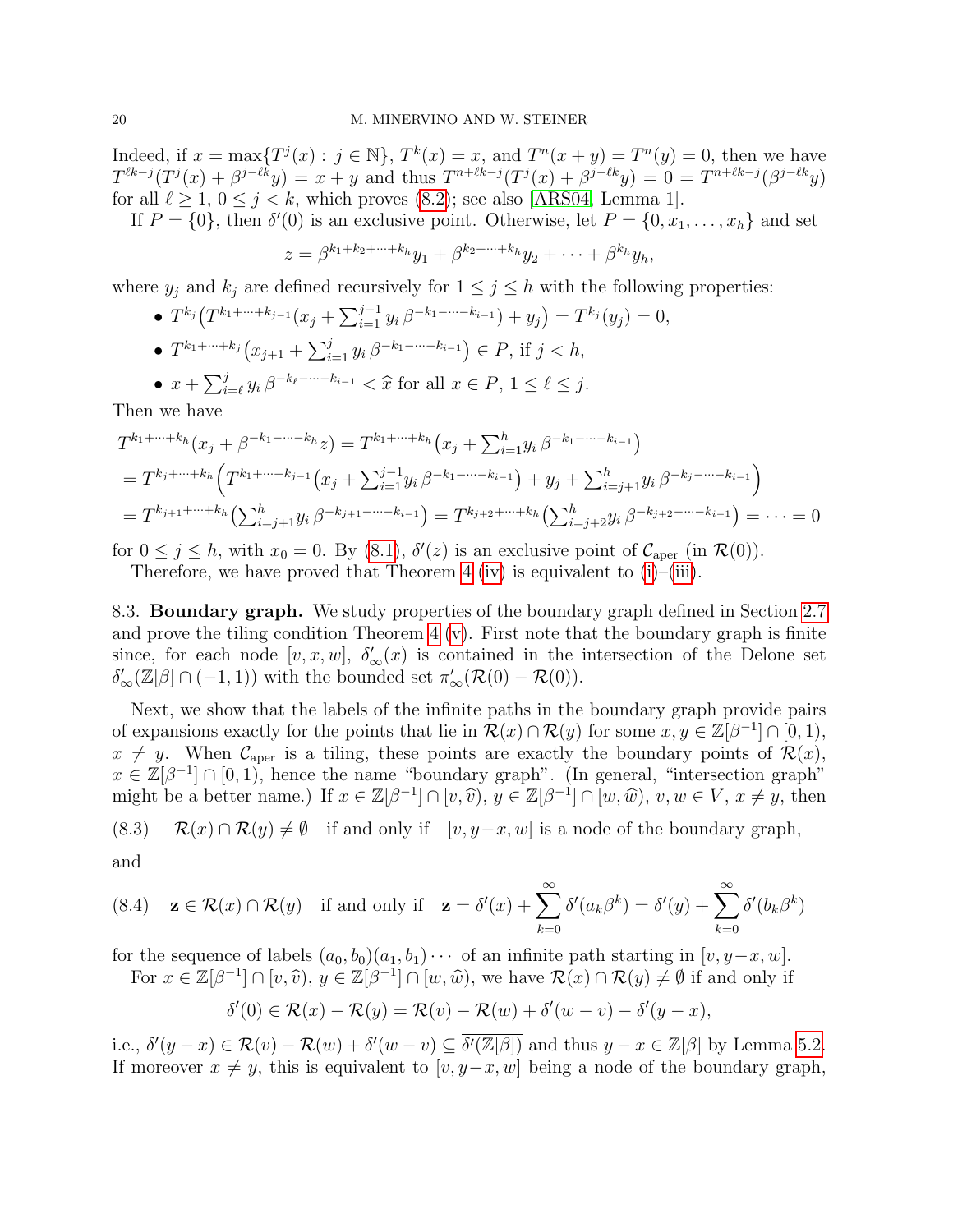which proves [\(8.3\)](#page-19-0). Let  $\mathbf{z} \in \mathcal{R}(x) \cap \mathcal{R}(y)$ . Using Theorem [1](#page-5-0) [\(iii\)](#page-5-3), we have

$$
\mathcal{R}(x) \cap \mathcal{R}(y) = \bigcup_{\substack{x_1 \in T^{-1}(x) \\ y_1 \in T^{-1}(y)}} \beta \mathcal{R}(x_1) \cap \beta \mathcal{R}(y_1) = \bigcup_{\substack{[v, y - x, w] \text{ s.t. } w_1 \to w_2 \text{ s.t. } w_1 \text{ s.t. } w_1 \text{ s.t. } w_1 \text{ s.t. } w_1 \text{ s.t. } w_1 \text{ s.t. } w_1 \text{ s.t. } w_1 \text{ s.t. } w_1 \text{ s.t. } w_1 \text{ s.t. } w_2 \text{ s.t. } w_1 \text{ s.t. } w_2 \text{ s.t. } w_1 \text{ s.t. } w_2 \text{ s.t. } w_1 \text{ s.t. } w_2 \text{ s.t. } w_1 \text{ s.t. } w_2 \text{ s.t. } w_1 \text{ s.t. } w_2 \text{ s.t. } w_1 \text{ s.t. } w_2 \text{ s.t. } w_1 \text{ s.t. } w_2 \text{ s.t. } w_1 \text{ s.t. } w_2 \text{ s.t. } w_1 \text{ s.t. } w_2 \text{ s.t. } w_1 \text{ s.t. } w_2 \text{ s.t. } w_1 \text{ s.t. } w_2 \text{ s.t. } w_1 \text{ s.t. } w_2 \text{ s.t. } w_1 \text{ s.t. } w_2 \text{ s.t. } w_1 \text{ s.t. } w_2 \text{ s.t. } w_1 \text{ s.t. } w_2 \text{ s.t. } w_2 \text{ s.t. } w_2 \text{ s.t. } w_2 \text{ s.t. } w_2 \text{ s.t. } w_2 \text{ s.t. } w_2 \text{ s.t. } w_2 \text{ s.t. } w_2 \text{ s.t. } w_2 \text{ s.t. } w_2 \text{ s.t. } w_2 \text{ s.t. } w_2 \text{ s.t. } w_2 \text{ s.t. } w_2 \text{ s.t. } w_2 \text{ s.t. } w_2 \text{ s.t. } w_2 \text{ s.t. } w_2 \text{ s.t. } w_2 \text{ s.t. } w_2 \text{ s.t. } w_2 \text{ s.t. } w_2 \text{ s.t. } w_2 \text{ s.t. } w_2 \text{ s.t. } w_2 \text
$$

where the transitions are edges in the boundary graph, with  $\frac{a_0+x}{\beta} \in [v_1, \hat{v}_1), \frac{b_0+y}{\beta} \in [w_1, \hat{w}_1)$ . Thus we have  $\mathbf{z} \in \beta \left( \mathcal{R}(x_1) \cap \mathcal{R}(y_1) \right)$  for some  $x_1 = \frac{a_0 + x_1}{\beta}$  $\frac{y_1+x}{\beta} \in T^{-1}(x), y_1 = \frac{b_0+y}{\beta}$  $\frac{y+1}{\beta} \in T^{-1}(y),$ and  $[v, y-x, w] \stackrel{(a_0, b_0)}{\rightarrow} [v_1, y_1-x_1, w_1]$  is an edge in the boundary graph. Iterating this observation, we get a path in the boundary graph labelled by  $(a_0, b_0)(a_1, b_1)\cdots$  such that, for each  $k \in \mathbb{N}$ ,  $\mathbf{z} \in \beta^k (\mathcal{R}(x_k) \cap \mathcal{R}(y_k))$  with  $x_k = \left( \sum_{j=0}^{k-1} a_j \beta^j + x \right) \beta^{-k} \in T^{-k}(x)$ ,  $y_k = \left(\sum_{j=0}^{k-1} b_j \beta^j + y\right) \beta^{-k} \in T^{-k}(y)$ . Since  $\lim_{k\to\infty} \beta^k \mathcal{R}(x_k) = \delta'(x) + \sum_{j=0}^{\infty} \delta'(a_j \beta^j)$  and  $\lim_{k\to\infty}\beta^k \mathcal{R}(y_k) = \delta'(y) + \sum_{j=0}^{\infty} \delta'(b_j\beta^j)$ , we obtain one direction of [\(8.4\)](#page-19-1). The other direction of [\(8.4\)](#page-19-1) is proved similarly.

Next, we prove that  $\mathcal{C}_{\text{aper}}$  is a tiling if and only if  $\rho < \beta$ , where  $\rho$  denotes the spectral radius of the boundary graph. We have seen that, for  $x \in \mathbb{Z}[\beta^{-1}] \cap [v, \hat{v}), y \in \mathbb{Z}[\beta^{-1}] \cap [w, \hat{w})$ <br>with  $\mathcal{P}(x) \cap \mathcal{P}(w) \neq 0$ , gach path of longth k starting from the pode  $[v, u-x,w]$  in the with  $\mathcal{R}(x) \cap \mathcal{R}(y) \neq 0$ , each path of length k starting from the node  $[v, y-x, w]$  in the boundary graph corresponds to a pair  $x_k \in T^{-k}(x)$ ,  $y_k \in T^{-k}(y)$  with  $\mathcal{R}(x_k) \cap \mathcal{R}(y_k) \neq \emptyset$ . As, for each  $\tilde{x} \in \mathbb{Z}[\beta^{-1}] \cap [0,1)$ , there is a bounded number of  $\tilde{y} \in \mathbb{Z}[\beta^{-1}] \cap [0,1)$  such that  $\mathcal{R}(x) \cap \mathcal{R}(y) \neq \emptyset$ , the number of these paths gives, up to a multiplicative constant, the number of subtiles  $\beta^k \mathcal{R}(x_k)$  of  $\mathcal{R}(x)$  that meet  $\bigcup_{y \in \mathbb{Z}[\beta^{-1}] \cap [0,1) \setminus \{x\}} \mathcal{R}(y)$ . Hence we have  $\mu'(\mathcal{R}(x) \cap \bigcup_{y \in \mathbb{Z}[\beta^{-1}] \cap [0,1) \setminus \{x\}} \mathcal{R}(y)) \le P(k) \varrho^k \beta^{-k}$  for all  $k \in \mathbb{N}$ , with some polynomial  $P(k)$ . If  $\varrho < \beta$ , this yields that  $\mathcal{C}_{\text{aper}}$  is a tiling. On the other hand, if  $\mathcal{C}_{\text{aper}}$  is a tiling, then  $\partial \mathcal{R}(x) =$  $\mathcal{R}(x) \cap \bigcup_{y \in \mathbb{Z}[\beta^{-1}] \cap [0,1) \setminus \{x\}} \mathcal{R}(y)$ , thus the number of paths of length k from  $[v, y-x, w]$  is bounded by a constant times  $R_k(v)$ , with  $R_k(v)$  as in [\(7.3\)](#page-15-3). Since  $\#R_k(v) = O(\alpha^k)$  with  $\alpha < \beta$  by [\(7.5\)](#page-15-1), we have that  $\varrho \leq \alpha < \beta$ . Therefore, Theorem [4](#page-6-2) [\(v\)](#page-6-14) is equivalent to [\(i\)](#page-6-11)–[\(iii\)](#page-6-12).

The equivalence between Theorem [4](#page-6-2) [\(i\)](#page-6-11)–[\(ii\)](#page-6-15) and [\(v\)](#page-6-14) can also be extended to multiple tilings. To this end, one defines a generalisation of the boundary graph that recognises all points that lie in  $m$  tiles (instead of 2 tiles). Then the spectral radius of this graph is less than  $\beta$  if and only if the covering degree of  $\mathcal{C}_{\text{aper}}$  is less than m.

<span id="page-20-0"></span>8.4. Periodic tiling with Rauzy fractals. The last of our equivalent tiling conditions is that of the periodic tiling, under the condition that [\(QM\)](#page-3-0) holds. This condition is satisfied when the size of V is equal to the degree of the algebraic number  $\beta$ ; the following examples show that [\(QM\)](#page-3-0) can be true or false when  $\#V > \deg(\beta)$ .

<span id="page-20-1"></span>*Example* 8.1. Let  $\beta > 1$  satisfy  $\beta^3 = t\beta^2 - \beta + 1$  for some integer  $t \ge 2$ . Then  $T(1^-) = \beta - (t-1) = \frac{(t-1)\beta^2 + 1}{\beta^3}$  $\frac{(\beta)^{2}+1}{\beta^{3}}, T^{2}(1^{-}) = \frac{(t-1)\beta^{2}+1}{\beta^{2}} - (t-1) = \frac{1}{\beta^{2}}, T^{3}(1^{-}) = \frac{1}{\beta}, T^{4}(1^{-}) = 1,$ thus  $\hat{V} = \{1, \beta - (t - 1), \beta^2 - (t - 1)\beta - (t - 1), \beta^2 - t\beta + 1\}$ , and  $L = \langle \beta - t, \beta^2 - t\beta \rangle_{\mathbb{Z}}$ . Therefore, [\(QM\)](#page-3-0) holds.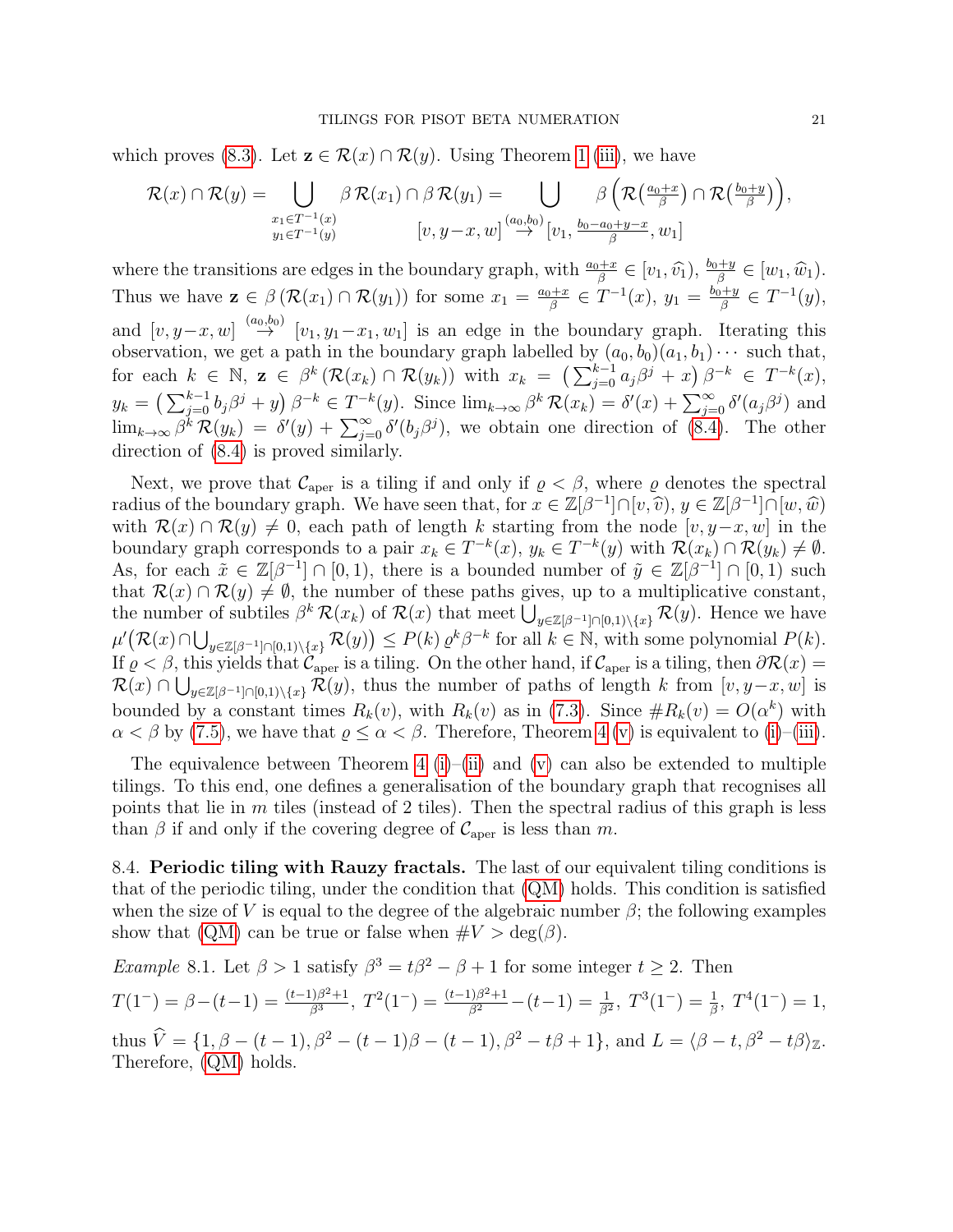*Example* 8.2. Let  $\beta > 1$  satisfy  $\beta^3 = t\beta^2 + (t+1)\beta + 1$  for some integer  $t \ge 0$ . (For  $t = 0$ ,  $\beta$  is the smallest Pisot number.) Then

$$
T(1^-) = \beta - (t+1) = \frac{t\beta + 1}{\beta^4}, T^2(1^-) = \frac{t\beta + 1}{\beta^3}, T^3(1^-) = \frac{t\beta + 1}{\beta^2}, T^4(1^-) = \frac{t\beta + 1}{\beta} - t = \frac{1}{\beta}, T^5(1^-) = 1,
$$
  
thus  $\hat{V} = \{1, \beta - (t+1), \beta^2 - (t+1)\beta, -\beta^2 + (t+1)\beta + 1, \beta^2 - t\beta - (t+1)\}$ . Since  

$$
1 = (1 - \beta^2 + (t+1)\beta) + (\beta^2 - (t+1)\beta) = (1 - T^2(1^-)) + (1 - T^3(1^-)) \in L,
$$

we have  $\hat{V} \subseteq L$  and thus  $L = \mathbb{Z}[\beta]$ , hence [\(QM\)](#page-3-0) does not hold. According to [\[EI05\]](#page-27-14) (see also [\[EIR06\]](#page-28-18)), the central tile  $\mathcal{R}(0)$  associated with the smallest Pisot number  $\beta$  cannot tile periodically its representation space  $\mathbb{K}'_{\beta} = \mathbb{C}$ .

The central tile  $\mathcal{R}(0)$  is closely related to the set of non-negative  $\beta$ -integers

$$
\mathbb{N}_{\beta} = \bigcup_{n \ge 0} \beta^n T^{-n}(0),
$$

as  $\mathcal{R}(0) = \overline{\delta'(\mathbb{N}_{\beta})}$ . We know from [\[Thu89,](#page-28-0) [Fab95,](#page-28-19) [FGK03\]](#page-28-20) that the sequence of distances between consecutive elements of  $\mathbb{N}_{\beta}$  is the fixed point of the *β-substitution*  $\sigma$ , which can be defined on the alphabet  $\hat{V}$  by

$$
\sigma(x) = \underbrace{1 \, 1 \cdots 1}_{[T(x^-)]-1 \text{ times}} T(x^-) \qquad (x \in \widehat{V}).
$$

More precisely, we have  $\mathbb{N}_{\beta} = \left\{ \sum_{k=0}^{n-1} w_k : n \in \mathbb{N} \right\}$ , where  $w_0 w_1 \cdots \in \widehat{V}^{\mathbb{N}}$  is the infinite word starting with  $\sigma^k(1)$  for all  $k \in \mathbb{N}$ . Similarly to [\[IR06,](#page-28-5) Proposition 3.4], we obtain that

(8.5) 
$$
L + \mathbb{N}_{\beta} = \left\{ \sum_{v \in V} c_v \, \widehat{v} : c_v \in \mathbb{Z}, \sum_{v \in V} c_v \ge 0 \right\},
$$

using that  $L = \{ \sum_{v \in V} c_v \,\hat{v} : c_v \in \mathbb{Z}, \, \sum_{v \in V} c_v = 0 \}$ , which implies that

<span id="page-21-1"></span><span id="page-21-0"></span>
$$
L + \sum_{k=0}^{n-1} w_k = \left\{ \sum_{v \in V} c_v \widehat{v} : c_v \in \mathbb{Z}, \sum_{v \in V} c_v = n \right\}
$$

for all  $n \in \mathbb{N}$ . Next, we prove that

$$
(8.6) \t\t\t \delta'(L) + \mathcal{R}(0) = Z'.
$$

If [\(QM\)](#page-3-0) does not hold, then  $\delta'(L)$  is dense in  $\overline{\delta'(\mathbb{Z}[\beta])} = Z'$ , hence [\(8.6\)](#page-21-0) follows from the fact that  $\mathcal{R}(0)$  has non-empty interior. If  $(QM)$  holds, then it is sufficient to prove that

(8.7) 
$$
\overline{\delta'(L+\mathbb{N}_{\beta})}=\overline{\delta'(\mathbb{Z}[\beta])},
$$

as  $\delta'(L)$  is a lattice in Z' by Lemma [5.5](#page-10-1) and  $\mathcal{R}(0)$  is compact. Since  $\hat{V}$  spans  $\mathbb{Z}[\beta]$ , we can write each  $x \in \mathbb{Z}[\beta]$  as  $x = \sum_{v \in V} c_v \widehat{v}$ , with  $c_v \in \mathbb{Z}$ . By [\(QM\)](#page-3-0), we have  $\beta^k \notin L$  for infinitely many  $k \in \mathbb{N}$ , thus  $x + (\sum_{v \in V} c_v)\beta^k \in L + \mathbb{N}_{\beta}$  or  $x - (\sum_{v \in V} c_v)\beta^k \in L + \mathbb{N}_{\beta}$  for these k. Since  $\lim_{k\to\infty} \delta'(x \pm (\sum_{v\in V} c_v)\beta^k) = \delta'(x)$ , we obtain that [\(8.7\)](#page-21-1) and thus [\(8.6\)](#page-21-0) holds.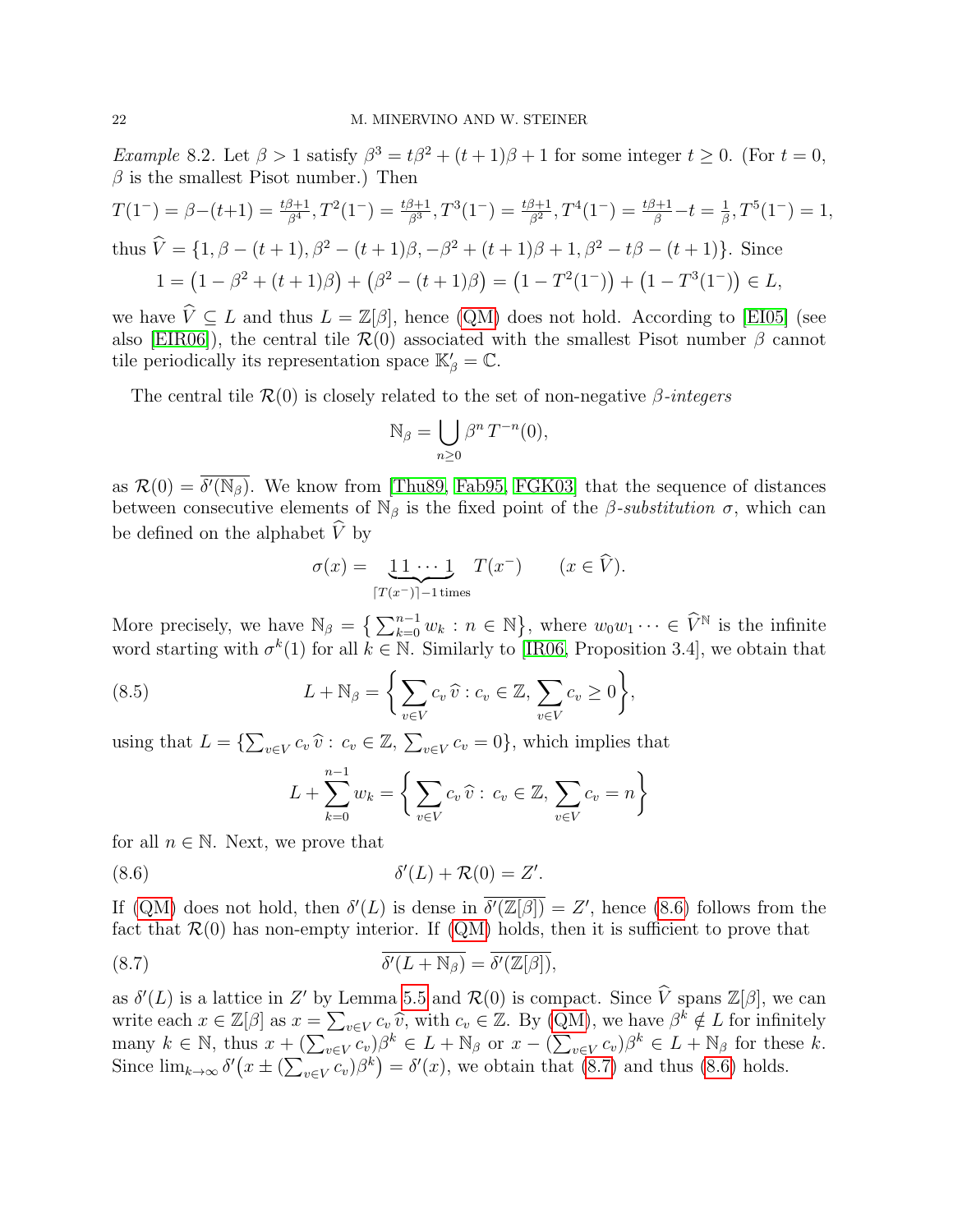Throughout the rest of the subsection, assume that [\(QM\)](#page-3-0) holds. Then we have

<span id="page-22-1"></span>
$$
\mathbb{N}_{\beta} \cap L = \{0\}
$$

because  $\sum_{k=0}^{n-1} w_k \in L$  for some  $n \geq 1$  implies that  $\{\sum_{v \in V} c_v \hat{v} : c_v \in \mathbb{Z}, \sum_{v \in V} c_v = n\} \subseteq L$ ,<br>in particular  $n \hat{v} \in L$  for all  $v \in V$  contradicting (OM). We immediately obtain that in particular  $n \hat{v} \in L$  for all  $v \in V$ , contradicting [\(QM\)](#page-3-0). We immediately obtain that

(8.8) 
$$
\mathbb{N}_{\beta} \cap (x + \mathbb{N}_{\beta}) = \emptyset \text{ for all } x \in L \setminus \{0\},
$$

i.e.,  $\{x+\mathbb{N}_{\beta}: x \in L\}$  forms a partition of  $L+\mathbb{N}_{\beta}$ . It is natural to expect from this partition property that  $\mathcal{C}_{per} = \{\delta'(x) + \overline{\delta'(N_\beta)} : x \in L\}$  is a tiling, but this may not be true due to the effects of taking the closure. We can only prove that the tiling property of  $\mathcal{C}_{\text{per}}$  is equivalent to that of  $C_{\text{aper}}$ , similarly to [\[IR06,](#page-28-5) Proposition 3.5] and [\[Sin06,](#page-28-3) Proposition 6.72 (v)].

Suppose that  $C_{aper}$  is a tiling. From [\(8.6\)](#page-21-0), we know that  $C_{per}$  covers Z'. Consider  $\mathcal{R}(0) \cap (\delta'(x) + \mathcal{R}(0))$  for some  $x \in L \setminus \{0\}$ , and assume w.l.o.g. that  $x > 0$ . As  $\beta^{-k} \mathcal{R}(0) =$  $\bigcup_{y \in T^{-k}(0)} \mathcal{R}(y)$ , we have that

$$
\beta^{-k}\left(\mathcal{R}(0)\cap\left(\delta'(x)+\mathcal{R}(0)\right)\right)=\bigcup_{y,z\in T^{-k}(0)}\left(\mathcal{R}(y)\cap\left(\delta'(\beta^{-k}x)+\mathcal{R}(z)\right)\right).
$$

If  $z + \beta^{-k}x < \hat{z}$ , then  $\delta'(\beta^{-k}x) + \mathcal{R}(z) = \mathcal{R}(z + \beta^{-k}x)$ . Since  $y \neq z + \beta^{-k}x$  for all  $y \neq z \in T^{-k}(0)$  by  $(s, s)$  the tiling property of  $\beta$  implies that  $u'(\mathcal{R}(u) \cap \mathcal{R}(z + \beta^{-k}x)) = 0$  $y, z \in T^{-k}(0)$  by [\(8.8\)](#page-22-1), the tiling property of  $\mathcal{C}_{\text{aper}}$  implies that  $\mu'(\mathcal{R}(y) \cap \mathcal{R}(z + \beta^{-k}x)) = 0$ (if  $z + \beta^{-k}x < 1$ ). Therefore, only tiles  $\delta'(\beta^{-k}x) + \mathcal{R}(z)$  with  $z + \beta^{-k}x \geq \hat{z}$  can contribute<br>to the mossure of  $\mathcal{R}(0) \cap (\delta'(x) + \mathcal{R}(0))$ . The inequality  $z + \beta^{-k}x > \hat{z}$  is equivalent to to the measure of  $\mathcal{R}(0) \cap (\delta'(x) + \mathcal{R}(0))$ . The inequality  $z + \beta^{-k}x \geq \hat{z}$  is equivalent to  $z \in [\hat{x} - \beta^{-k}x, \hat{y}]$  for some  $y \in V$ , As  $\beta^k T^{-k}(0) \subset \mathbb{N}$  and the distances between consecutive  $z \in [\hat{v} - \beta^{-k}x, \hat{v})$  for some  $v \in V$ . As  $\beta^{k}T^{-k}(0) \subseteq \mathbb{N}_{\beta}$  and the distances between consecutive<br>class of  $\hat{v}$  and  $\hat{v}$  and  $\hat{v}$  and the distances between consecutive elements in  $\mathbb{N}_{\beta}$  are in  $\hat{V}$ , there are at most  $(\#V) x / \min \hat{V}$  numbers  $z \in T^{-k}(0)$  satisfying this inequality. This implies that

$$
\mu'\Big(\mathcal{R}(0)\cap\big(\delta'(x)+\mathcal{R}(0)\big)\Big)\leq\frac{(\#V)\,x}{\min\widehat{V}}\,\mu'\big(\beta^k\,\mathcal{R}(0)\big)=\frac{(\#V)\,x}{\min\widehat{V}}\,\mu'\big(\mathcal{R}(0)\big)\,\beta^{-k}
$$

for all  $k \in \mathbb{N}$ , hence  $\mathcal{R}(0) \cap (\delta'(x) + \mathcal{R}(0))$  has measure zero, thus  $\mathcal{C}_{per}$  is a tiling.

If  $\mathcal{C}_{\text{aper}}$  is not a tiling, then it covers  $\mathbb{K}'_\beta$  at least twice, and a similar proof as for the tiling property shows that  $\mathcal{R}(0) \cap \bigcup_{x \in L \setminus \{0\}} (\delta'(x) + \mathcal{R}(0))$  has positive measure. Hence, we have proved that Theorem [4](#page-6-2) [\(vi\)](#page-6-16) is equivalent to [\(i\)](#page-6-11), which concludes the proof of Theorem [4.](#page-6-2)

With some more effort, the proof above can be adapted to show that  $\mathcal{C}_{per}$  is a multiple tiling with same covering degree as  $\mathcal{C}_{\text{aper}}$ .

A patch of the periodic tiling induced by  $\beta^3 = 2\beta^2 - \beta + 1$ , which satisfies [\(QM\)](#page-3-0) by Example [8.1,](#page-20-1) is depicted in Figure [5.](#page-23-0)

## 9. GAMMA FUNCTION

<span id="page-22-0"></span>9.1. Proof of Theorem [5.](#page-7-0) To prove Theorem [5,](#page-7-0) suppose first that [\(3.6\)](#page-7-4) does not hold. Then there exists  $y \in \mathbb{Z}_{N(\beta)} \cap [0,1)$  with  $\delta(y) \notin \mathscr{X}$  and

<span id="page-22-2"></span>(9.1) 
$$
y < \inf \left( \{1\} \cup \bigcup_{v \in V} \left\{ x \in \mathbb{Q} \cap [v, \widehat{v}) : \delta_{\infty}'(v - x) \in \pi_{\infty}'(Z' \setminus \mathcal{R}(v)) \right\} \right).
$$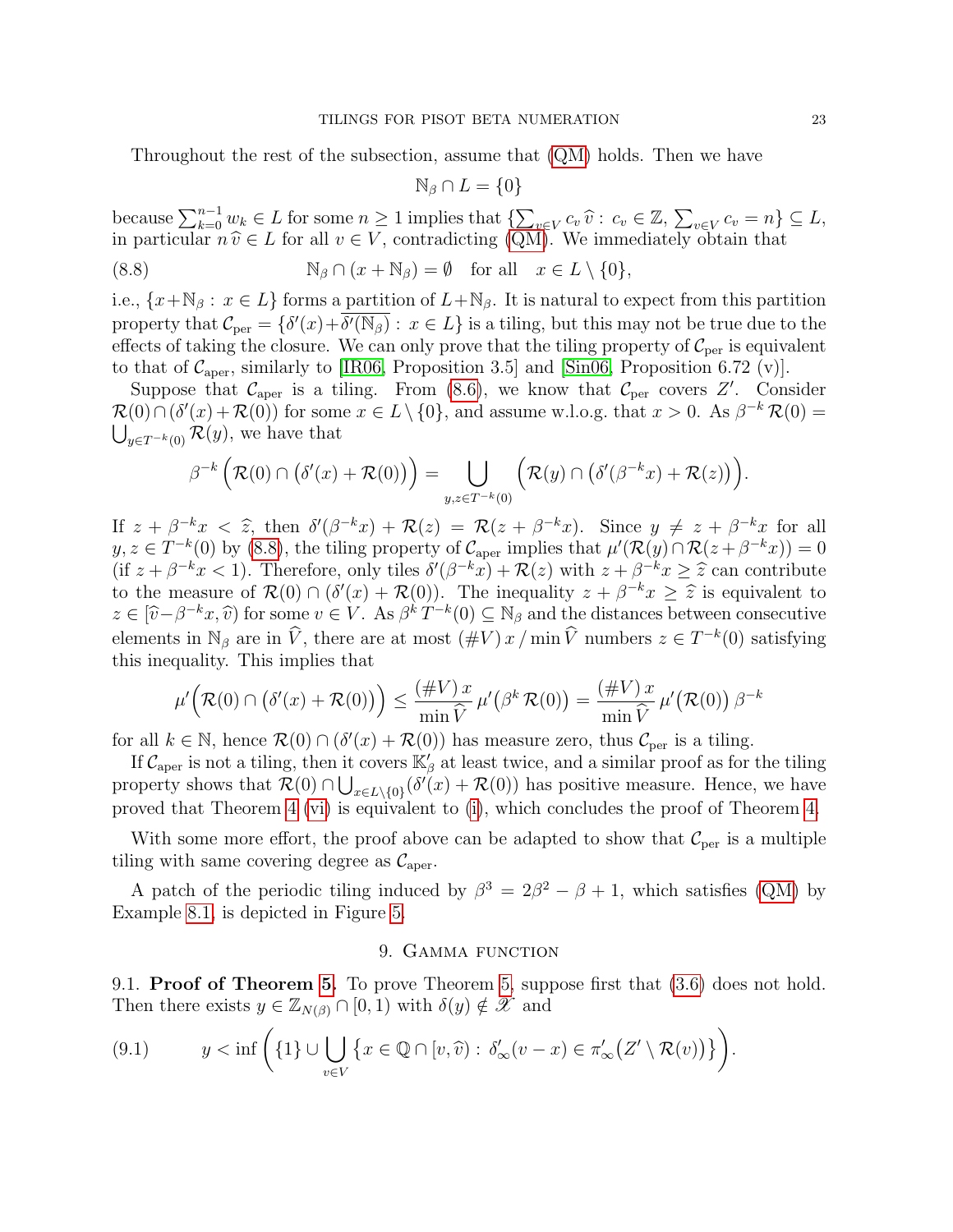

<span id="page-23-0"></span>FIGURE 5. Patch of the periodic tiling  $\mathcal{R}(0) + \delta'(\sqrt{\beta-2}, \beta^2-2\beta)z$  induced by  $\beta^3 = 2\beta^2 - \beta + 1$ .

Let  $v \in V$  be such that  $y \in [v, \hat{v})$ . Then  $\delta'(y) \notin \delta'(v) - \mathcal{R}(v)$  and thus  $\delta'(v-y) \in Z' \setminus \mathcal{R}(v)$ <br>because  $\delta'(\mathbb{Z}_{\geq 0} \cup V) \subset Z'$ . This contradicts (9.1), bonce (3.6) holds because  $\delta'(\mathbb{Z}_{N(\beta)} \cup V) \subseteq Z'$ . This contradicts [\(9.1\)](#page-22-2), hence [\(3.6\)](#page-7-4) holds.

Assume now that  $\overline{\delta_f(\mathbb{Q})} = \mathbb{K}_f$ . We want to prove the opposite inequality of [\(3.6\)](#page-7-4). Since  $\gamma(\beta) \leq 1$ , the inequality is clearly true if  $\{x \in \mathbb{Q} \cap [v, \hat{v}) : \delta'_{\infty}(v-x) \in \pi'_{\infty}(Z' \setminus \mathcal{R}(v))\} = \emptyset$ <br>for all  $v \in V$  Otherwise, we show that arbitrarily close to each  $x \in \mathbb{Q} \cap [v, \hat{v})$  with for all  $v \in V$ . Otherwise, we show that arbitrarily close to each  $x \in \mathbb{Q} \cap [v, \hat{v})$  with  $\delta'_{\infty}(v-x) \in \pi'_{\infty}(Z' \setminus \mathcal{R}(v)),$  we can find  $y \in \mathbb{Z}_{N(\beta)}$  with  $\delta(y) \notin \mathscr{X}$ . Indeed, for sufficiently small  $\varepsilon > 0$ , we have

$$
\delta'_\infty(v-y)\in \pi'_\infty(Z'\setminus \mathcal{R}(v))\quad \text{for all}\quad y\in \mathbb{Q}\cap (x,x+\varepsilon)
$$

because  $\pi'_{\infty}(Z' \setminus \mathcal{R}(v))$  is open. By [\[ABBS08,](#page-27-4) Lemma 4.7], we have

$$
\overline{\delta\big(\mathbb{Z}_{N(\beta)}\cap(x,x+\varepsilon)\big)}=\overline{\delta_{\infty}\big(\mathbb{Q}\cap(x,x+\varepsilon)\big)}\times\overline{\delta_{\rm f}\big(\mathbb{Z}_{N(\beta)}\big)}.
$$

The set

$$
\{ \mathbf{z} \in Z' \setminus \mathcal{R}(v) : \pi'_{\infty}(\mathbf{z}) \in \mathbb{Q} \cap (x, x + \varepsilon) \} \subseteq \delta'_{\infty}(\mathbb{Q} \cap (x, x + \varepsilon)) \times \overline{\delta_f(\mathbb{Z}[\beta])}
$$

is non-empty and open in  $\delta'_{\infty}(\mathbb{Q}) \times \mathbb{K}_{f}$ . Since  $\overline{\delta_{f}(\mathbb{Q})} = \mathbb{K}_{f}$  implies that  $\overline{\delta_{f}(\mathbb{Z}_{N(\beta)})} = \overline{\delta_{f}(\mathbb{Z}[\beta])}$ , we obtain that this set contains some  $\delta'(y)$  with  $y \in \mathbb{Z}_{N(\beta)} \cap (x, x + \varepsilon)$ . Then we have  $\delta(y) \notin \mathscr{X}$ . Since  $\varepsilon$  can be chosen arbitrary small, this concludes the proof of Theorem [5.](#page-7-0)

9.2. Boundary in the quadratic case. Let now  $\beta$  be a quadratic Pisot number. Then we show that the boundary of  $\mathcal{R}(x)$  is simply the intersection with two of its neighbours. More precisely, for each  $x \in \mathbb{Z}[\beta^{-1}] \cap [0,1)$ , we have that

<span id="page-23-1"></span>(9.2) 
$$
\partial \mathcal{R}(x) = \mathcal{R}(x) \cap \left( \mathcal{R}(x + \beta - \lfloor x + \beta \rfloor) \cup \mathcal{R}(x - \beta - \lfloor x - \beta \rfloor) \right).
$$

There may be other neighbours of  $\mathcal{R}(x)$ , but they meet  $\mathcal{R}(x)$  only in points that also lie in  $\mathcal{R}(x \pm \beta - \lfloor x \pm \beta \rfloor)$ .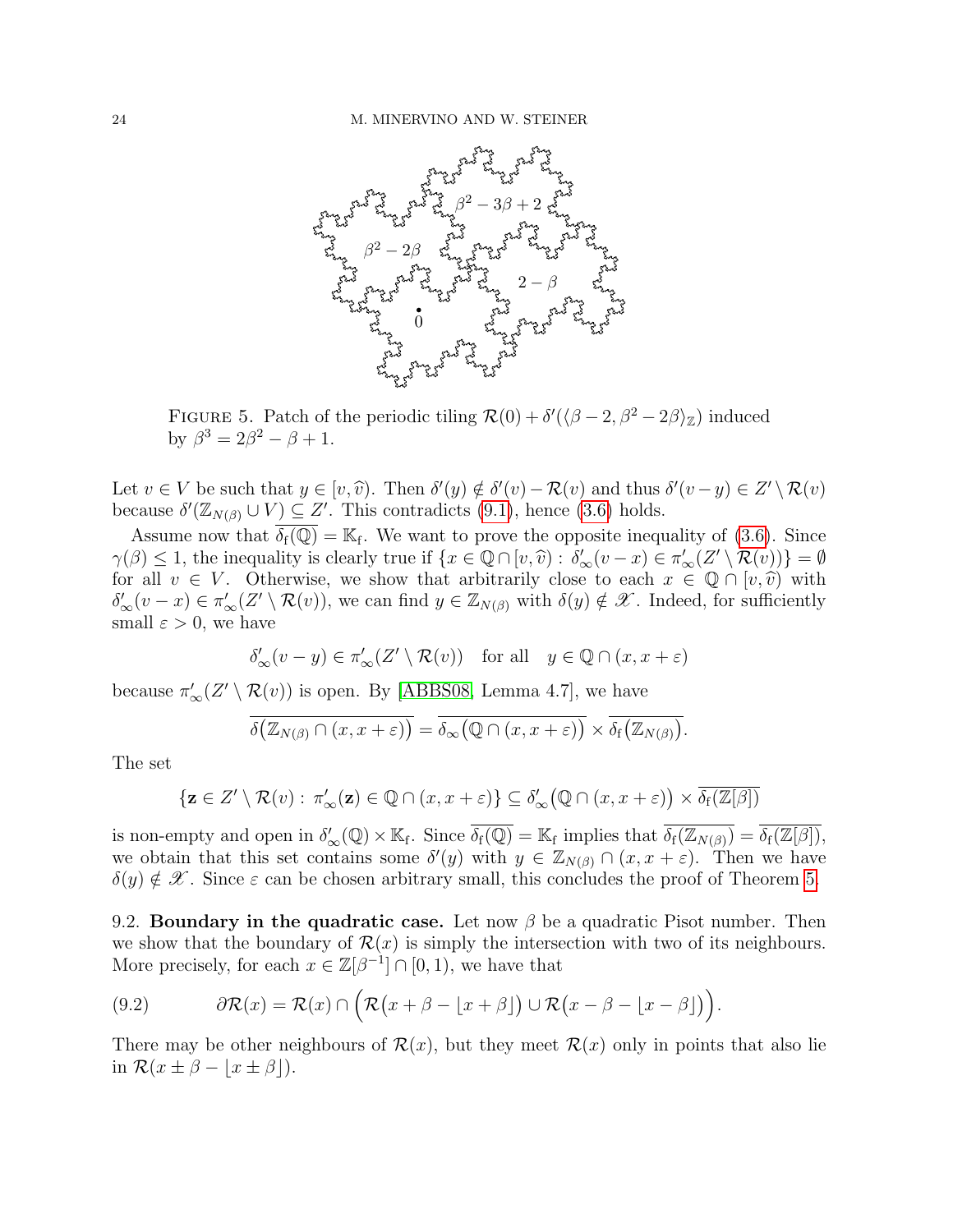To prove [\(9.2\)](#page-23-1), let  $x \in \mathbb{Z}[\beta^{-1}] \cap [0,1)$ , and set  $y = x + \beta - |x + \beta|$ ,  $z = x - \beta - |x - \beta|$ ,  $\varepsilon = \min\{\hat{x} - x, \hat{y} - y, \hat{z} - z\}.$  For each  $u \in \mathbb{Z}[\beta] \cap [0, \varepsilon)$ , we have

<span id="page-24-0"></span>(9.3) 
$$
\mathcal{R}(x) \cap \mathbb{K}'_{\infty} \times \delta_f(\{-u\}) = (\mathcal{S}(x+u) - \delta'_{\infty}(u)) \times \delta_f(\{-u\}),
$$

and  $\mathcal{S}(x+u)$  is an interval by Theorem [3](#page-6-1) [\(v\)](#page-6-3). Since  $\delta_f(\mathbb{Z}[\beta] \cap [0,\varepsilon)) = \delta_f(\mathbb{Z}[\beta])$  and  $\mathcal{R}(x)$ is the closure of its interior, each  $z \in \partial \mathcal{R}(x)$  can be approximated by endpoints of intervals  $(\mathcal{S}(x+u)-\delta'_{\infty}(u))\times\delta_{\mathfrak{f}}(\{-u\}), u\in\mathbb{Z}[\beta]\cap[0,\varepsilon).$  By the proof of Theorem [3](#page-6-1) [\(v\)](#page-6-3) in Section [7.4](#page-16-3) and since  $y + u < \hat{y}$ ,  $z + u < \hat{z}$ , each endpoint of  $\mathcal{S}(x + u)$  lies also in  $\mathcal{S}(y + u)$  or  $\mathcal{S}(z + u)$ . As [\(9.3\)](#page-24-0) still holds if we replace x by y or z, we obtain that  $z \in \mathcal{R}(y) \cup \mathcal{R}(z)$ .

9.3. Pruned boundary graph. Formula [\(9.2\)](#page-23-1) suggests the following definition: The pruned boundary graph of a quadratic Pisot number  $\beta$  is the subgraph of the boundary graph that is induced by the set of nodes  $[v, x, w]$  with  $x \in \pm \{\beta - |\beta|, [\beta] - \beta\}.$ 

By  $(9.2)$ , we can replace the boundary graph by its pruned version in  $(8.3)$  and  $(8.4)$ . This allows us to simplify some arguments of [\[ABBS08,](#page-27-4) Section 5].

In the following, let  $\beta^2 = a\beta + b$  with  $a \ge b \ge 1$ . Then we have  $V = \{0, v\}$  with  $v = \beta - a$ . We do not consider the case of negative b because we know from [\[Aki98,](#page-27-6) Proposition 5] that  $\text{Pur}(\beta) \cap \mathbb{Q} = \{0\}$  when  $\beta$  has a positive real conjugate, which implies that  $\gamma(\beta) = 0$ . For the description of the pruned boundary graph, we have to distinguish two cases:

• If  $2b \leq a$ , then the transitions of the pruned boundary graph are

$$
[v, v-1, 0] \stackrel{(d, d+a-b+1)}{\longrightarrow} [0, 1-v, v] \qquad (0 \le d < b),
$$
  
\n
$$
[0, 1-v, v] \stackrel{(d, d-a+b-1)}{\longrightarrow} [v, v-1, 0] \qquad (a - b < d \le a),
$$
  
\n
$$
[0, v, v], [v, v, v] \stackrel{(d, d+a-b)}{\longrightarrow} [0, 1-v, v] \qquad (0 \le d < b),
$$
  
\n
$$
[v, -v, 0], [v, -v, v] \stackrel{(d, d-a+b)}{\longrightarrow} [v, v-1, 0] \qquad (a - b \le d < a).
$$

• If  $2b > a$ , then the transitions of the pruned boundary graph are

$$
[v, v-1, 0], [0, v-1, 0] \stackrel{(d, d+a-b+1)}{\longrightarrow} [0, 1-v, 0] \qquad (0 \le d \le 2b - a - 2),
$$
  
\n
$$
[v, v-1, 0], [0, v-1, 0] \stackrel{(d, d+a-b+1)}{\longrightarrow} [0, 1-v, v] \qquad (2b - a - 1 \le d < b),
$$
  
\n
$$
[0, 1-v, v], [0, 1-v, 0] \stackrel{(d, d-a+b-1)}{\longrightarrow} [0, v-1, 0] \qquad (a - b < d < b),
$$
  
\n
$$
[0, 1-v, v], [0, 1-v, 0] \stackrel{(d, d-a+b-1)}{\longrightarrow} [v, v-1, 0] \qquad (b \le d \le a),
$$
  
\n
$$
[0, v, v] \stackrel{(d, d+a-b)}{\longrightarrow} [0, 1-v, 0] \qquad (0 \le d < 2b - a),
$$
  
\n
$$
[v, -v, 0] \stackrel{(d, d-a+b)}{\longrightarrow} [0, v-1, 0] \qquad (a - b \le d < b),
$$
  
\n
$$
[v, -v, 0] \stackrel{(d, d-a+b)}{\longrightarrow} [v, v-1, 0] \qquad (b \le d < a).
$$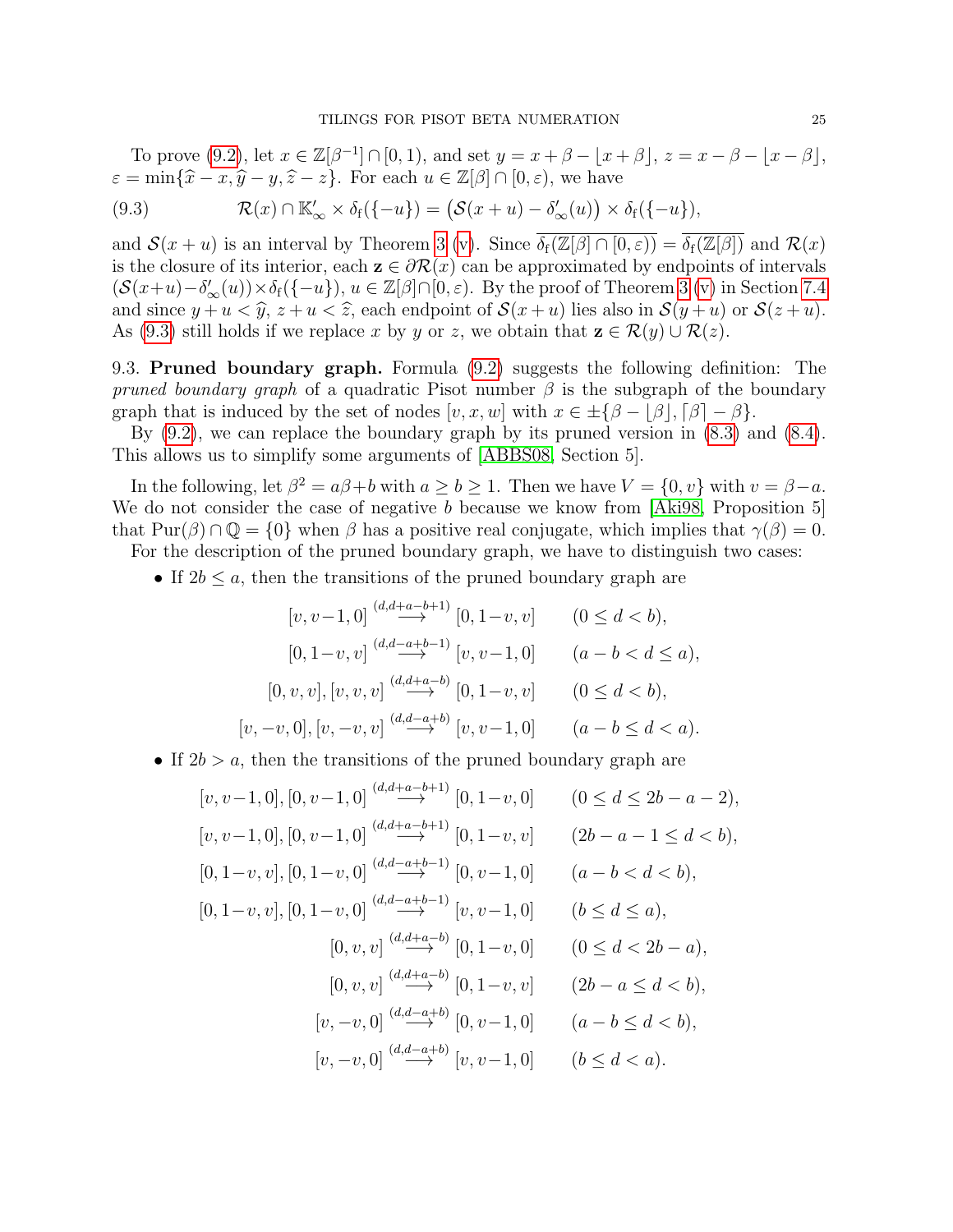#### 26 M. MINERVINO AND W. STEINER

To prove that these are exactly the transitions of the pruned boundary graph, note first that the states of the graph are of the form  $[u, x, w]$  with  $u, w \in \{0, v\}$  and  $x \in \pm \{v, 1-v\}$ . The only possibilites are thus  $[0, v, v]$ ,  $[0, 1-v, v]$ ,  $[0, 1-v, 0]$  if  $2v > 1$ ,  $[v, v, v]$  if  $2v < 1$ , and their negatives  $[v, -v, 0]$ ,  $[v, v-1, 0]$ ,  $[0, v-1, 0]$ , and  $[v, -v, v]$  respectively. Since  $v = \frac{b}{\beta}$  $\frac{b}{\beta}$ , we have  $2v > 1$  if and only if  $2b > a$ . Moreover, the only possibility for  $\frac{v+d}{\beta} \in \pm \{v, 1-v\}$ with  $d \le a$  is that  $\frac{v+d}{\beta} = 1 + \frac{d-a}{\beta} = 1 - v$ , i.e.,  $d = a - b$ . Therefore, the above lists contain all possible transitions. Since we have an infinite path starting from each node, all given nodes correspond to the intersection of some tiles and are thus in the boundary graph.

From the description of the boundary graph, we see that the paths starting in a state  $[u, x, w]$  depend only on x. Therefore, we can merge the states with same middle component and obtain the graph in Figure [6.](#page-25-0) Note that we have exactly  $|N(\beta)|$  outgoing transitions from each state, which can be explained by the fact that the intersection  $\mathcal{R}(x) \cap \mathcal{R}(x +$  $\beta - \lfloor x + \beta \rfloor \cap \mathbb{R} \times \{y\}$  consists of a singleton for each  $x \in \mathbb{Z}[\beta], y \in \overline{\delta_f(\mathbb{Z}[\beta])}$ .



<span id="page-25-0"></span>FIGURE 6. The pruned boundary graph (after merging the states with same middle component) for  $\beta^2 = a\beta + b, a \ge b \ge 1$ .

9.4. Proof of Theorem [6.](#page-7-1) Let  $\beta^2 = a\beta + b$ ,  $a \ge b \ge 1$ , and  $\beta' = -b\beta^{-1} = a - \beta$  be the Galois conjugate of  $\beta$ . By Theorem [5,](#page-7-0) we have

$$
(9.4) \quad \gamma(\beta) \ge \inf \left( \{1\} \cup \left\{ x \in \mathbb{Q} \cap [0, \beta - a) : \delta_{\infty}'(-x) \in \pi_{\infty}'(Z' \setminus \mathcal{R}(0)) \right\} \right. \\ \left. \cup \left\{ x \in \mathbb{Q} \cap [\beta - a, 1) : \delta_{\infty}'(-x) \in \pi_{\infty}'(Z' \setminus \mathcal{R}(\beta - a)) - \delta_{\infty}'(\beta - a) \right\} \right),
$$

with equality if  $\overline{\delta_f(\mathbb{Q})} = \mathbb{K}_f$ . By Lemma [5.3,](#page-9-2) the latter equality holds if  $gcd(a, b) = 1$ . We have to show that the infimum is equal to  $\max\{0, 1 - \frac{(b-1)b}{\beta^2 - h^2}\}$  $\frac{b-1)b\beta}{\beta^2-b^2}$ .

By [\(9.2\)](#page-23-1) and its proof,  $\pi'_{\infty}(Z' \setminus \mathcal{R}(0))$  is the union of two half-lines:

$$
\pi'_{\infty}\big(Z'\setminus \mathcal{R}(0)\big)=\Big(-\infty,\max \pi'_{\infty}\big(\mathcal{R}(0)\cap \mathcal{R}(\beta-a)\big)\Big)\cup \Big(\min \pi'_{\infty}\big(\mathcal{R}(0)\cap \mathcal{R}(a+1-\beta),\infty\big)\Big).
$$

The point in  $\mathcal{R}(0) \cap \mathcal{R}(\beta - a)$  that realises  $\max \pi'_{\infty}(\mathcal{R}(0) \cap \mathcal{R}(\beta - a))$  is given by the following infinite walk in the pruned boundary graph starting from  $\beta - a$ : choose the transition to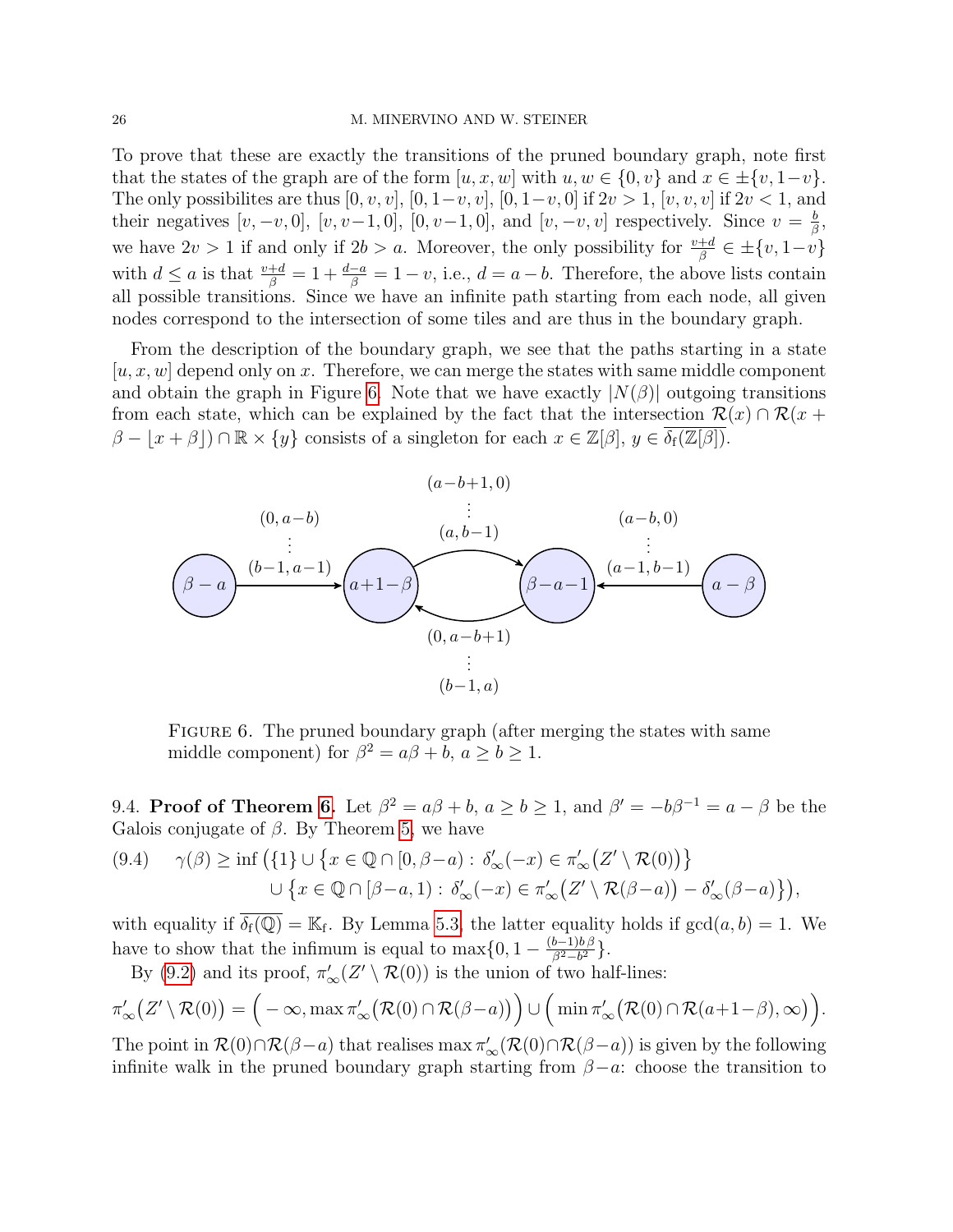$a+1-\beta$  with maximal first digit b−1, then the transition to  $\beta-a-1$  with minimal first digit  $a-b+1$  (since we multiply it by an odd power of  $\beta' < 0$ ), again the transition to  $a+1-\beta$  with maximal first digit  $b-1$ , etc. This gives

$$
\max \pi'_{\infty} (\mathcal{R}(0) \cap \mathcal{R}(\beta - a)) = \sum_{j=0}^{\infty} (b - 1 + (a - b + 1) \beta') (\beta')^{2j}
$$
  
= 
$$
\frac{b - 1 + (a - b + 1) \beta'}{1 - (\beta')^2} = \frac{(1 - b) \beta'}{1 - (\beta')^2} - 1 = \frac{(b - 1)b \beta}{\beta^2 - b^2} - 1,
$$

Note that  $\delta'_{\infty}(x) = x$  for  $x \in \mathbb{Q}$ . If  $\frac{(b-1)b\beta}{\beta^2 - b^2} \ge 1$ , then we obtain that

$$
\inf\{x\in\mathbb{Q}\cap[0,\beta-a):\,\delta'_{\infty}(-x)\in\pi'_{\infty}(Z'\setminus\mathcal{R}(0))\}=0=\max\big\{0,1-\frac{(b-1)b\beta}{\beta^2-b^2}\big\}.
$$

Assume now that  $\frac{(b-1)b\beta}{\beta^2-b^2}$  < 1. Then, by similar calculations as above, we obtain that

$$
\min \pi'_{\infty} (\mathcal{R}(0) \cap \mathcal{R}(a+1-\beta)) = \frac{a-b+1+(b-1)\beta'}{1-(\beta')^2} = \beta \left(1 - \frac{(b-1)\beta}{\beta^2 - b^2}\right) > 0.
$$

Therefore, we have  $\frac{(b-1)b\beta}{\beta^2 - b^2}$  $\frac{b-1)b\beta}{\beta^2-b^2} - 1,0] \times \overline{\delta_f(\mathbb{Z}[\beta])} \subseteq \mathcal{R}(0)$ , and

$$
\inf \left\{ x \in \mathbb{Q} \cap [0,1) : \delta'_{\infty}(-x) \in \pi'_{\infty} \big( Z' \setminus \mathcal{R}(0) \big) \right\} = 1 - \frac{(b-1)b\beta}{\beta^2 - b^2} = \max \left\{ 0, 1 - \frac{(b-1)b\beta}{\beta^2 - b^2} \right\}.
$$

This concludes the case  $0 < 1 - \frac{(b-1)b\beta}{\beta^2 - b^2}$  $\frac{b-1)b\beta}{\beta^2-b^2}<\beta-a.$ 

Assume now that  $\frac{(b-1)b\beta}{\beta^2-b^2} \le a+1-\beta$ . We see from the boundary graph that

$$
\max \pi'_{\infty} (\mathcal{R}(\beta - a) \cap \mathcal{R}(2\beta - \lfloor 2\beta \rfloor)) - \delta'_{\infty}(\beta - a) = \max \pi'_{\infty} (\mathcal{R}(0) \cap \mathcal{R}(\beta - a))
$$

and, since the smallest first digit in the outgoing transitions from  $a-\beta$  is  $a-b$ ,

$$
\min \pi'_{\infty}(\mathcal{R}(\beta - a) \cap \mathcal{R}(0)) - \delta'_{\infty}(\beta - a) = \min \pi'_{\infty}(\mathcal{R}(0) \cap \mathcal{R}(a + 1 - \beta)) - 1
$$
  
=  $\beta - \frac{(b - 1)\beta^2}{\beta^2 - b^2} - 1 \ge \beta - \frac{(a + 1 - \beta)\beta}{b} - 1 = \beta \left(1 - \frac{1}{b}\right) \ge 0.$ 

Similarly as above, we obtain that

$$
\inf \left\{ x \in \mathbb{Q} \cap [\beta - a, 1) : \delta'_{\infty}(-x) \in \pi'_{\infty} \big( Z' \setminus \mathcal{R}(\beta - a) \big) - \delta'_{\infty}(\beta - a) \right\} = 1 - \frac{(b-1)b\beta}{\beta^2 - b^2},
$$

provided that  $b \geq 2$ . Finally, for  $b = 1$ , we obtain Schmidt's equality  $\gamma(\beta) = 1$  [\[Sch80\]](#page-28-13).

To conclude the proof of Theorem [6,](#page-7-1) we show that  $\frac{(b-1)b\beta}{\beta^2-b^2} < 1$  if and only if  $(b-1)b < a$ . Indeed, if  $(b-1)b \geq a$ , then

$$
\beta^2 - b^2 - (b - 1)b\beta \le \beta^2 - a\beta - b^2 = b - b^2 \le -a < 0,
$$

and, if  $(b-1)b < a$ , then

$$
\beta^2 - b^2 - (b - 1)b\beta \ge \beta^2 - (a - 1)\beta - (a + b) = \beta - a > 0.
$$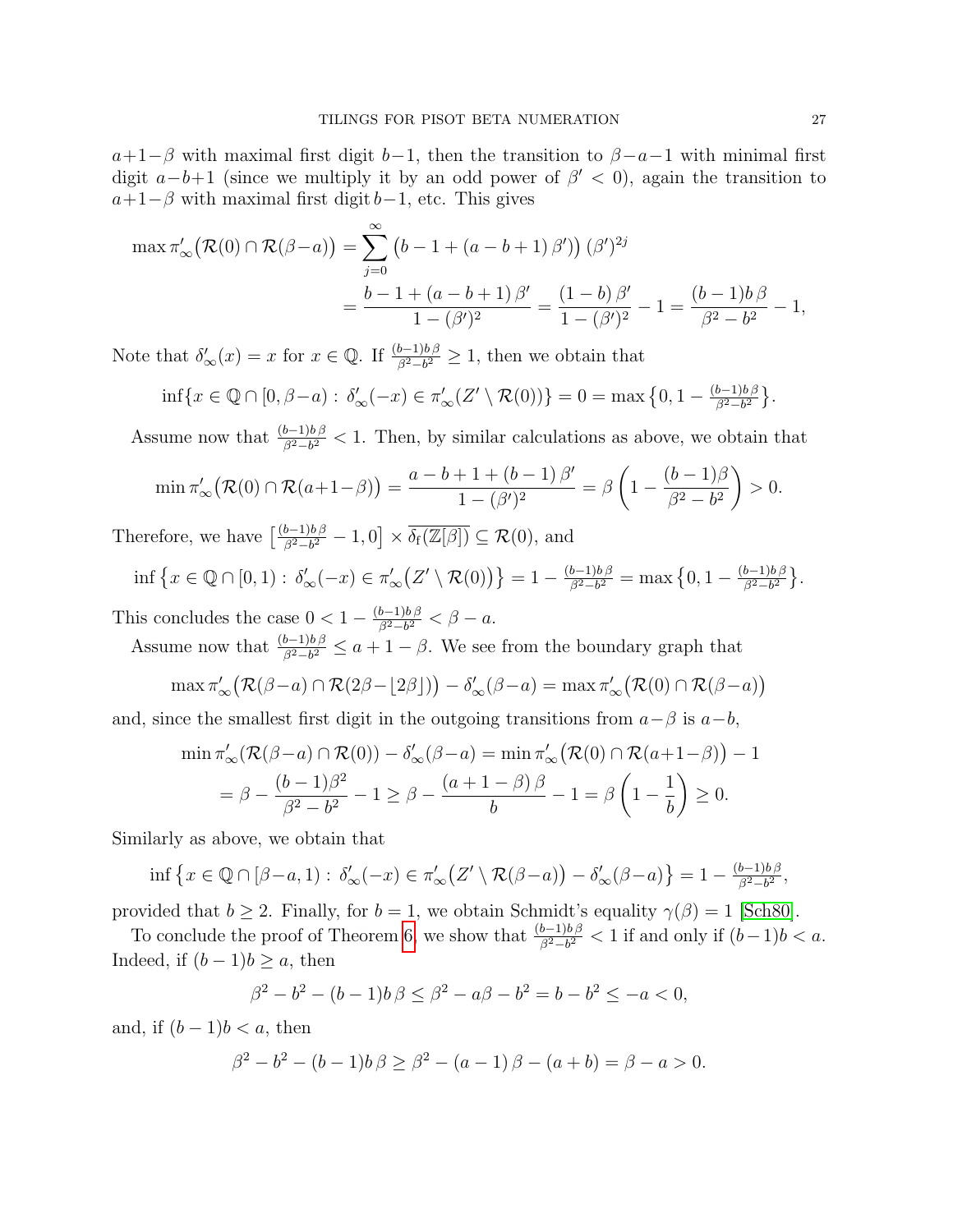9.5. Example of  $\gamma(\beta)$ . Let  $\beta = \frac{3+\sqrt{17}}{2}$  $\frac{\sqrt{17}}{2}$ , i.e.,  $\beta^2 = 3\beta + 2$ . Then, by Theorem [6,](#page-7-1)

$$
\gamma(\beta) = 1 - \frac{2\beta}{\beta^2 - 4} = \frac{1}{\beta + 2} \approx 0,1798.
$$

Figure [7](#page-27-15) illustrates how to obtain  $\gamma(\beta)$  as  $\min \pi'_{\infty}(-\mathcal{R}(0) \cap -\mathcal{R}(\beta-3)).$ 



FIGURE 7. Visualization of  $\gamma(\beta)$  for  $\beta^2 = 3\beta + 2$ .

### <span id="page-27-15"></span>**REFERENCES**

- <span id="page-27-4"></span>[ABBS08] S. Akiyama, G. Barat, V. Berthé, and A. Siegel, *Boundary of central tiles associated with Pisot* beta-numeration and purely periodic expansions, Monatsh. Math. 155 (2008), no. 3-4, 377–419.
- <span id="page-27-7"></span>[AFSS10] B. Adamczewski, C. Frougny, A. Siegel, and W. Steiner, Rational numbers with purely periodic  $\beta$ -expansion, Bull. Lond. Math. Soc. 42 (2010), no. 3, 538–552.
- <span id="page-27-6"></span>[Aki98] S. Akiyama, Pisot numbers and greedy algorithm, Number theory (Eger, 1996), de Gruyter, Berlin, 1998, pp. 9–21.
- <span id="page-27-12"></span>[Aki02] , On the boundary of self affine tilings generated by Pisot numbers, J. Math. Soc. Japan 54 (2002), no. 2, 283–308.
- <span id="page-27-9"></span>[ARS04] S. Akiyama, H. Rao, and W. Steiner, A certain finiteness property of Pisot number systems, J. Number Theory 107 (2004), no. 1, 135–160.
- <span id="page-27-2"></span>[BBK06] V. Baker, M. Barge, and J. Kwapisz, Geometric realization and coincidence for reducible nonunimodular Pisot tiling spaces with an application to  $\beta$ -shifts, Ann. Inst. Fourier (Grenoble) 56  $(2006)$ , no. 7, 2213–2248, Numération, pavages, substitutions.
- <span id="page-27-8"></span>[Ber77] A. Bertrand, *Développements en base de Pisot et répartition modulo* 1, C. R. Acad. Sci. Paris Sér. A-B 285 (1977), no. 6, A419–A421.
- <span id="page-27-13"></span>[BK05] M. Barge and J. Kwapisz, Elements of the theory of unimodular Pisot substitutions with an application to  $\beta$ -shifts, Algebraic and topological dynamics, Contemp. Math., vol. 385, Amer. Math. Soc., Providence, RI, 2005, pp. 89–99.
- <span id="page-27-0"></span>[BS05] V. Berthé and A. Siegel, Tilings associated with beta-numeration and substitutions, Integers 5 (2005), no. 3, A2, 46 pp. (electronic).
- <span id="page-27-3"></span>[BS07] , Purely periodic β-expansions in the Pisot non-unit case, J. Number Theory 127 (2007), no. 2, 153–172.
- <span id="page-27-5"></span>[BSS<sup>+</sup>11] V. Berthé, A. Siegel, W. Steiner, P. Surer, and J. M. Thuswaldner, Fractal tiles associated with shift radix systems, Adv. Math.  $226$  (2011), no. 1, 139–175.
- <span id="page-27-1"></span>[BST10] V. Berthé, A. Siegel, and J. Thuswaldner, Substitutions, Rauzy fractals and tilings, Combinatorics, automata and number theory, Encyclopedia Math. Appl., vol. 135, Cambridge Univ. Press, Cambridge, 2010, pp. 248–323.
- <span id="page-27-10"></span>[Cas67] J. W. S. Cassels, Global fields, Algebraic Number Theory (Proc. Instructional Conf., Brighton, 1965), Thompson, Washington, D.C., 1967, pp. 42–84.
- <span id="page-27-11"></span>[Coh93] H. Cohen, A course in computational algebraic number theory, Graduate Texts in Mathematics, vol. 138, Springer-Verlag, Berlin, 1993.
- <span id="page-27-14"></span>[EI05] H. Ei and S. Ito, Tilings from some non-irreducible, Pisot substitutions, Discrete Math. Theor. Comput. Sci. 7 (2005), no. 1, 81–121 (electronic).